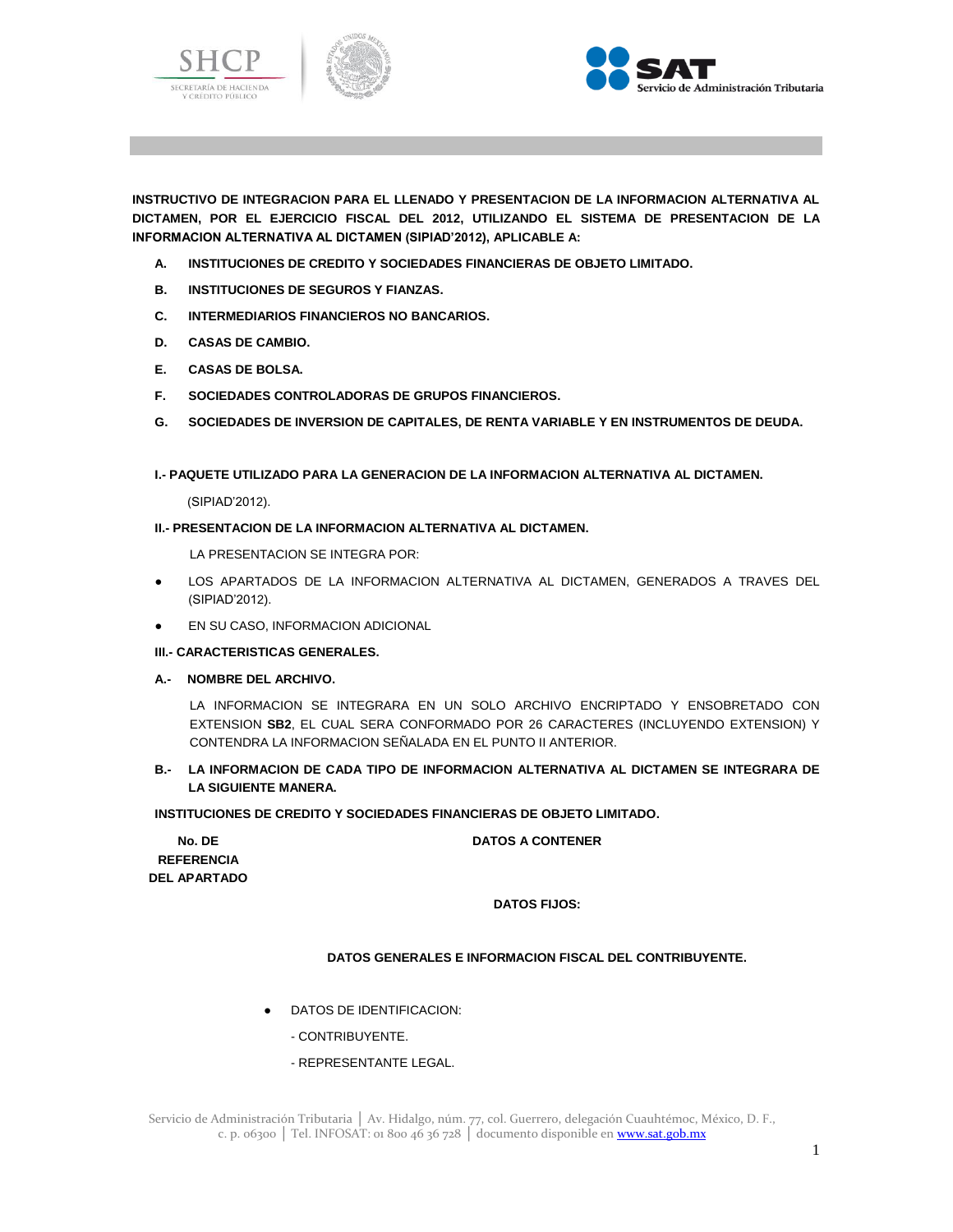





● DATOS GENERALES.

## **INFORMACION ALTERNATIVA AL DICTAMEN REFERENTE A:**

- 1.- **•** BALANCE GENERAL.
- **2.-** ESTADO DE RESULTADOS.
- **3.-** ESTADO DE VARIACIONES EN EL CAPITAL CONTABLE.
- **4.-** ESTADO DE FLUJOS DE EFECTIVO.
- **5.-** ANALISIS DE LAS CUENTAS DEL ESTADO DE RESULTADOS.
- **6.-** RELACION DE CONTRIBUCIONES, COMPENSACIONES Y DEVOLUCIONES.
- **7.-** BASE PARA LA DETERMINACION DEL IMPUESTO RETENIDO SOBRE HONORARIOS, ARRENDAMIENTOS E INTERESES.
- **8.-** RESPONSABILIDAD SOLIDARIA POR OPERACIONES DE RESIDENTES EN EL EXTRANJERO (EXCLUSIVAMENTE DE ENAJENACION DE ACCIONES).
- **9.-** OPERACIONES FINANCIERAS DERIVADAS CONTRATADAS CON RESIDENTES EN EL EXTRANJERO.
- **10.-** INVERSIONES PERMANENTES EN SUBSIDIARIAS, ASOCIADAS Y AFILIADAS RESIDENTES EN EL EXTRANJERO.
- **11.-** SOCIOS O ACCIONISTAS QUE TUVIERON ACCIONES O PARTES SOCIALES.
- **12.-** CONCILIACION ENTRE EL RESULTADO CONTABLE Y FISCAL PARA EFECTOS DEL IMPUESTO SOBRE LA RENTA.
- **13.-** OPERACIONES CON PARTES RELACIONADAS.
- **14.-** INFORMACION DEL CONTRIBUYENTE SOBRE SUS OPERACIONES CON PARTES RELACIONADAS.
- **15.-** DETERMINACION DE LA RENTA GRAVABLE PARA EFECTOS DE LA PARTICIPACION DE LOS TRABAJADORES EN LAS UTILIDADES DE LAS EMPRESAS DE CONFORMIDAD CON EL ARTICULO 16 DE LA LEY DEL IMPUESTO SOBRE LA RENTA.

## **INSTITUCIONES DE SEGUROS Y FIANZAS.**

| No. DE              | <b>DATOS A CONTENER</b> |
|---------------------|-------------------------|
| <b>REFERENCIA</b>   |                         |
| <b>DEL APARTADO</b> |                         |
|                     | <b>DATOS FIJOS:</b>     |

## **DATOS GENERALES E INFORMACION FISCAL DEL CONTRIBUYENTE.**

- DATOS DE IDENTIFICACION:
	- CONTRIBUYENTE.
	- REPRESENTANTE LEGAL.
- DATOS GENERALES.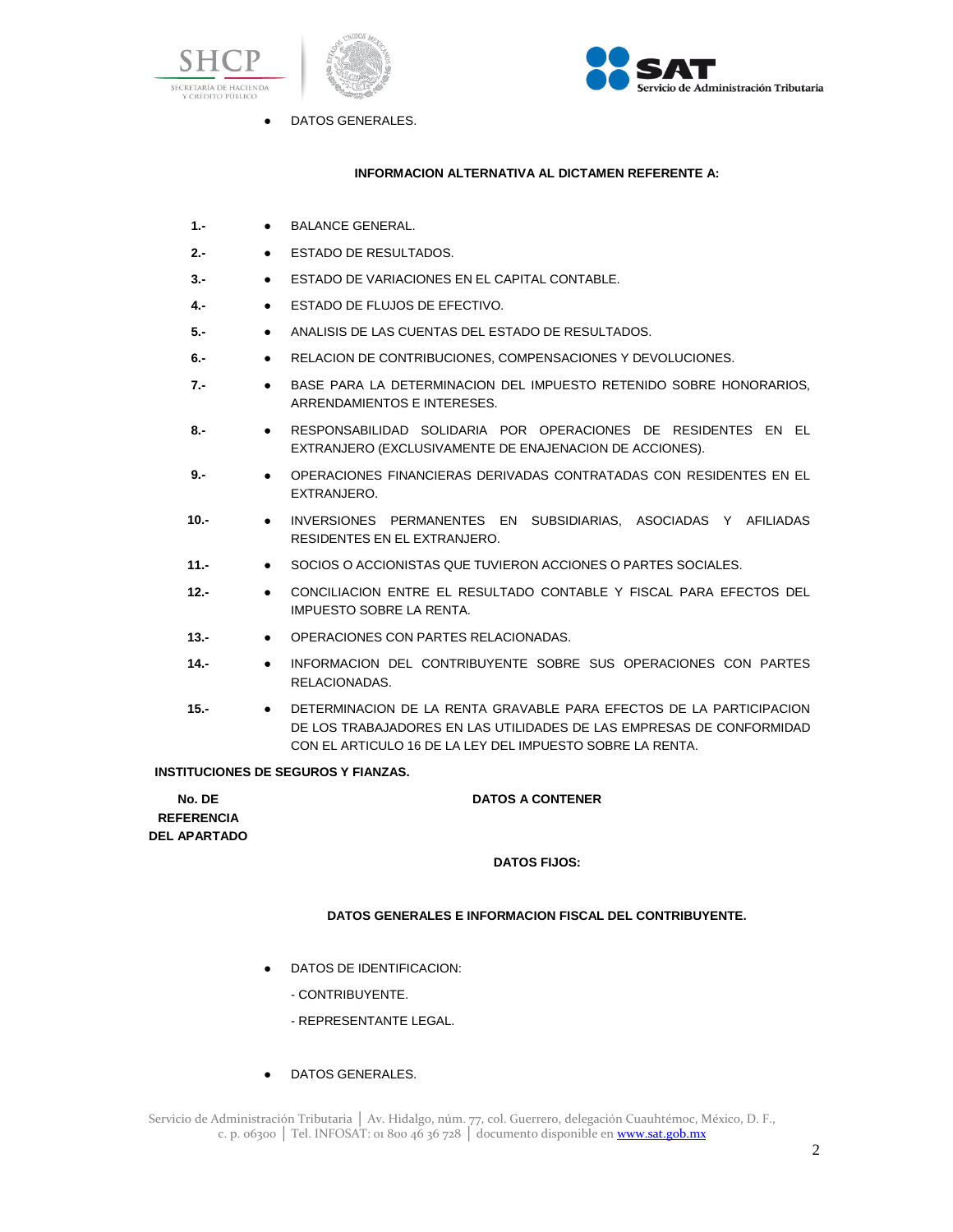





# **INFORMACION ALTERNATIVA AL DICTAMEN REFERENTE A:**

- 1.- BALANCE GENERAL.
- **2.-** ESTADO DE RESULTADOS.
- **3.-** ESTADO DE VARIACIONES EN EL CAPITAL CONTABLE.
- **4.-** ESTADO DE FLUJOS DE EFECTIVO.
- **5.-** ANALISIS DE LAS CUENTAS DEL ESTADO DE RESULTADOS.
- **6.-** RELACION DE CONTRIBUCIONES, COMPENSACIONES Y DEVOLUCIONES.
- **7.-** BASE PARA LA DETERMINACION DEL IMPUESTO RETENIDO SOBRE HONORARIOS, ARRENDAMIENTOS E INTERESES.
- **8.-** GANANCIA INFLACIONARIA DIFERIDA.
- **9.-** RESPONSABILIDAD SOLIDARIA POR OPERACIONES DE RESIDENTES EN EL EXTRANJERO (EXCLUSIVAMENTE DE ENAJENACION DE ACCIONES).
- **10.-** OPERACIONES FINANCIERAS DERIVADAS CONTRATADAS CON RESIDENTES EN EL EXTRANJERO.
- **11.-** INVERSIONES PERMANENTES EN SUBSIDIARIAS, ASOCIADAS Y AFILIADAS RESIDENTES EN EL EXTRANJERO.
- **12.-** SOCIOS O ACCIONISTAS QUE TUVIERON ACCIONES O PARTES SOCIALES.
- **13.-** CONCILIACION ENTRE EL RESULTADO CONTABLE Y FISCAL PARA EFECTOS DEL IMPUESTO SOBRE LA RENTA.
- **14.-** OPERACIONES CON PARTES RELACIONADAS.
- **15.-** INFORMACION DEL CONTRIBUYENTE SOBRE SUS OPERACIONES CON PARTES RELACIONADAS.
- **16.-** DETERMINACION DE LA RENTA GRAVABLE PARA EFECTOS DE LA PARTICIPACION DE LOS TRABAJADORES EN LAS UTILIDADES DE LAS EMPRESAS DE CONFORMIDAD CON EL ARTICULO 16 DE LA LEY DEL IMPUESTO SOBRE LA RENTA.

## **INTERMEDIARIOS FINANCIEROS NO BANCARIOS.**

| No. DE              | <b>DATOS A CONTENER</b> |
|---------------------|-------------------------|
| <b>REFERENCIA</b>   |                         |
| <b>DEL APARTADO</b> |                         |
|                     | <b>DATOR FLIOR.</b>     |

## **DATOS FIJOS:**

## **DATOS GENERALES E INFORMACION FISCAL DEL CONTRIBUYENTE.**

- DATOS DE IDENTIFICACION:
	- CONTRIBUYENTE.
	- REPRESENTANTE LEGAL.
- DATOS GENERALES.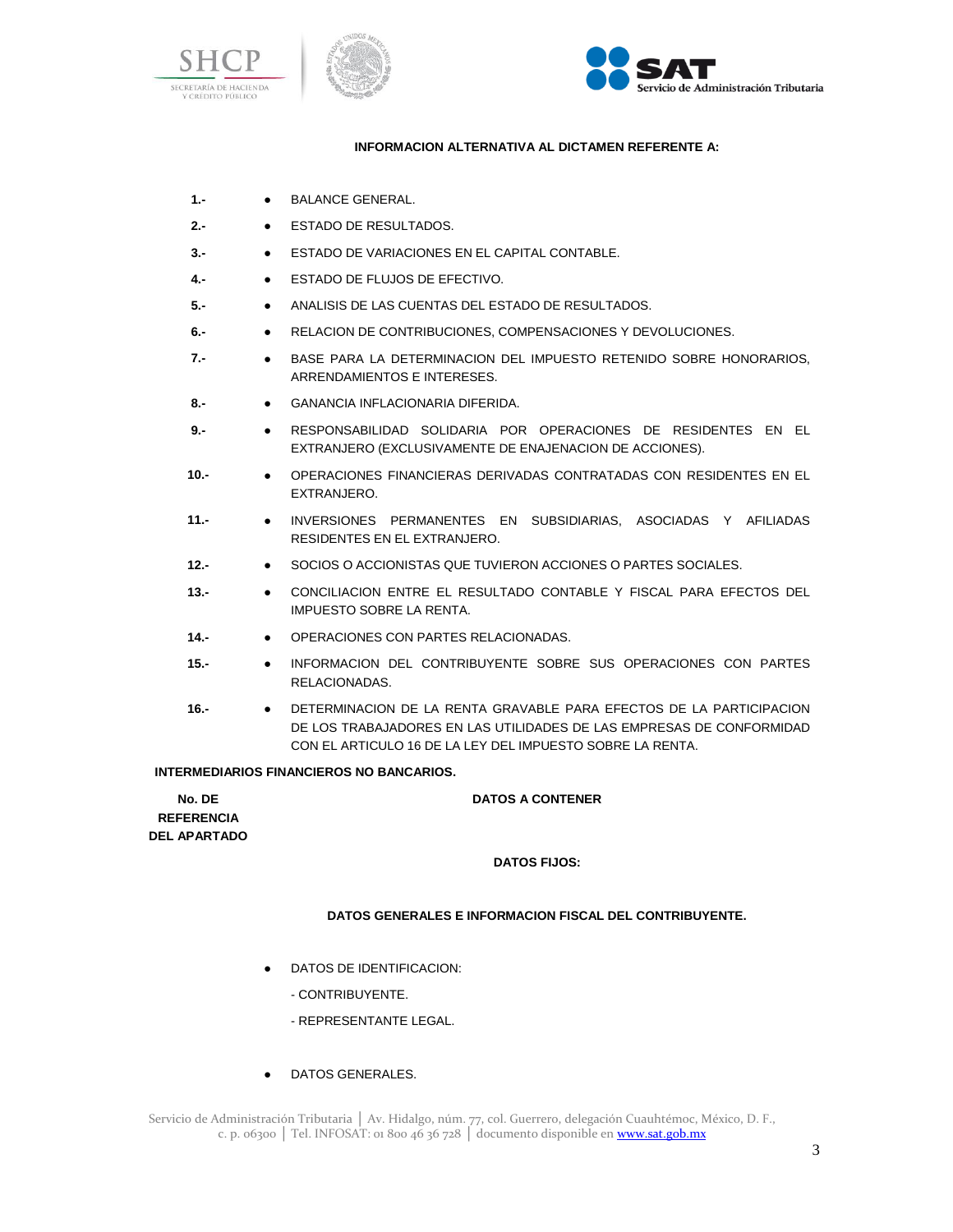





# **INFORMACION ALTERNATIVA AL DICTAMEN REFERENTE A:**

- 1.- BALANCE GENERAL.
- **2.-** ESTADO DE RESULTADOS.
- **3.-** ESTADO DE VARIACIONES EN EL CAPITAL CONTABLE.
- **4.-** ESTADO DE FLUJOS DE EFECTIVO.
- **5.-** ANALISIS DE LAS CUENTAS DEL ESTADO DE RESULTADOS.
- **6.-** RELACION DE CONTRIBUCIONES, COMPENSACIONES Y DEVOLUCIONES.
- **7.-** BASE PARA LA DETERMINACION DEL IMPUESTO RETENIDO SOBRE HONORARIOS, ARRENDAMIENTOS E INTERESES.
- **8.-** RESPONSABILIDAD SOLIDARIA POR OPERACIONES DE RESIDENTES EN EL EXTRANJERO (EXCLUSIVAMENTE DE ENAJENACION DE ACCIONES).
- **9.-** OPERACIONES FINANCIERAS DERIVADAS CONTRATADAS CON RESIDENTES EN EL EXTRANJERO.
- **10.-** INVERSIONES PERMANENTES EN SUBSIDIARIAS, ASOCIADAS Y AFILIADAS RESIDENTES EN EL EXTRANJERO.
- **11.-** SOCIOS O ACCIONISTAS QUE TUVIERON ACCIONES O PARTES SOCIALES.
- **12.-** CONCILIACION ENTRE EL RESULTADO CONTABLE Y FISCAL PARA EFECTOS DEL IMPUESTO SOBRE LA RENTA.
- **13.-** OPERACIONES CON PARTES RELACIONADAS.
- **14.-** INFORMACION DEL CONTRIBUYENTE SOBRE SUS OPERACIONES CON PARTES RELACIONADAS.
- **15.-** DETERMINACION DE LA RENTA GRAVABLE PARA EFECTOS DE LA PARTICIPACION DE LOS TRABAJADORES EN LAS UTILIDADES DE LAS EMPRESAS DE CONFORMIDAD CON EL ARTICULO 16 DE LA LEY DEL IMPUESTO SOBRE LA RENTA.

**CASAS DE CAMBIO.**

**No. DE REFERENCIA DEL APARTADO** **DATOS A CONTENER**

## **DATOS FIJOS:**

## **DATOS GENERALES E INFORMACION FISCAL DEL CONTRIBUYENTE.**

- DATOS DE IDENTIFICACION:
	- CONTRIBUYENTE.
	- REPRESENTANTE LEGAL.
- DATOS GENERALES.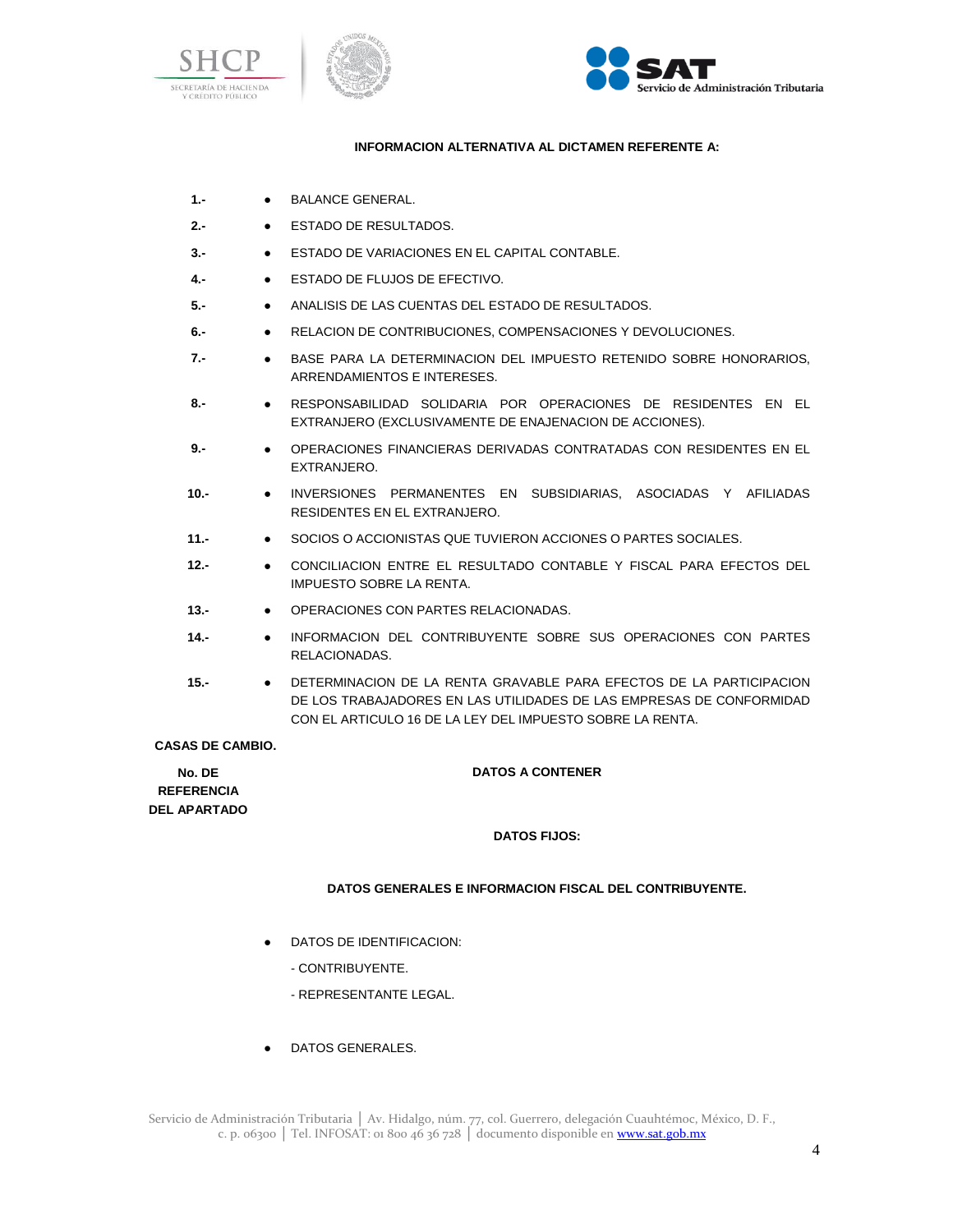





## **INFORMACION ALTERNATIVA AL DICTAMEN REFERENTE A:**

- 1.- **•** BALANCE GENERAL.
- **2.-** ESTADO DE RESULTADOS.
- **3.-** ESTADO DE VARIACIONES EN EL CAPITAL CONTABLE.
- **4.-** ESTADO DE FLUJOS DE EFECTIVO.
- **5.-** ANALISIS DE LAS CUENTAS DEL ESTADO DE RESULTADOS.
- **6.-** RELACION DE CONTRIBUCIONES, COMPENSACIONES Y DEVOLUCIONES.
- **7.-** BASE PARA LA DETERMINACION DEL IMPUESTO RETENIDO SOBRE HONORARIOS, ARRENDAMIENTOS E INTERESES.
- **8.-** RESPONSABILIDAD SOLIDARIA POR OPERACIONES DE RESIDENTES EN EL EXTRANJERO (EXCLUSIVAMENTE DE ENAJENACION DE ACCIONES).
- **9.-** OPERACIONES FINANCIERAS DERIVADAS CONTRATADAS CON RESIDENTES EN EL EXTRANJERO.
- **10.-** INVERSIONES PERMANENTES EN SUBSIDIARIAS, ASOCIADAS Y AFILIADAS RESIDENTES EN EL EXTRANJERO.
- **11.-** SOCIOS O ACCIONISTAS QUE TUVIERON ACCIONES O PARTES SOCIALES.
- **12.-** CONCILIACION ENTRE EL RESULTADO CONTABLE Y FISCAL PARA EFECTOS DEL IMPUESTO SOBRE LA RENTA.
- **13.-** OPERACIONES CON PARTES RELACIONADAS.
- **14.-** INFORMACION DEL CONTRIBUYENTE SOBRE SUS OPERACIONES CON PARTES RELACIONADAS.
- **15.-** DETERMINACION DE LA RENTA GRAVABLE PARA EFECTOS DE LA PARTICIPACION DE LOS TRABAJADORES EN LAS UTILIDADES DE LAS EMPRESAS DE CONFORMIDAD CON EL ARTICULO 16 DE LA LEY DEL IMPUESTO SOBRE LA RENTA.

#### **CASAS DE BOLSA.**

| No. DE              |  |
|---------------------|--|
| <b>REFERENCIA</b>   |  |
| <b>DEL APARTADO</b> |  |

# **DATOS A CONTENER**

## **DATOS FIJOS:**

## **DATOS GENERALES E INFORMACION FISCAL DEL CONTRIBUYENTE.**

- DATOS DE IDENTIFICACION:
	- CONTRIBUYENTE.
	- REPRESENTANTE LEGAL.
- DATOS GENERALES.

# **INFORMACION ALTERNATIVA AL DICTAMEN REFERENTE A:**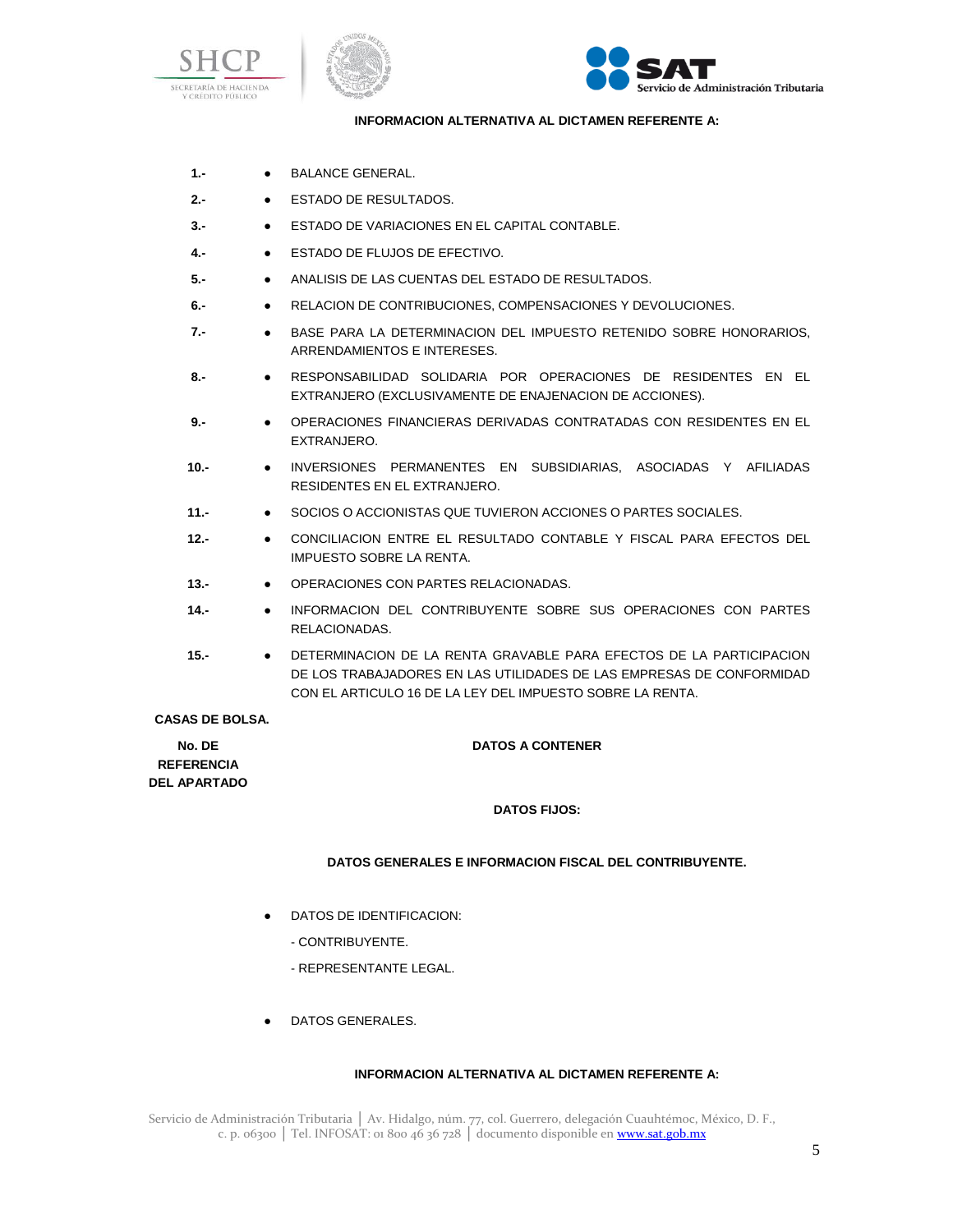





- 1.- BALANCE GENERAL.
- **2.-** ESTADO DE RESULTADOS.
- **3.-** ESTADO DE VARIACIONES EN EL CAPITAL CONTABLE.
- **4.-** ESTADO DE FLUJOS DE EFECTIVO.
- **5.-** ANALISIS DE LAS CUENTAS DEL ESTADO DE RESULTADOS.
- **6.-** RELACION DE CONTRIBUCIONES, COMPENSACIONES Y DEVOLUCIONES.
- **7.-** BASE PARA LA DETERMINACION DEL IMPUESTO RETENIDO SOBRE HONORARIOS, ARRENDAMIENTOS E INTERESES.
- **8.-** RESPONSABILIDAD SOLIDARIA POR OPERACIONES DE RESIDENTES EN EL EXTRANJERO (EXCLUSIVAMENTE DE ENAJENACION DE ACCIONES).
- **9.-** OPERACIONES FINANCIERAS DERIVADAS CONTRATADAS CON RESIDENTES EN EL EXTRANJERO.
- **10.-** INVERSIONES PERMANENTES EN SUBSIDIARIAS, ASOCIADAS Y AFILIADAS RESIDENTES EN EL EXTRANJERO.
- **11.-** SOCIOS O ACCIONISTAS QUE TUVIERON ACCIONES O PARTES SOCIALES.
- **12.-** CONCILIACION ENTRE EL RESULTADO CONTABLE Y FISCAL PARA EFECTOS DEL IMPUESTO SOBRE LA RENTA.
- **13.-** OPERACIONES CON PARTES RELACIONADAS.
- **14.-** INFORMACION DEL CONTRIBUYENTE SOBRE SUS OPERACIONES CON PARTES RELACIONADAS.
- **15.-** DETERMINACION DE LA RENTA GRAVABLE PARA EFECTOS DE LA PARTICIPACION DE LOS TRABAJADORES EN LAS UTILIDADES DE LAS EMPRESAS DE CONFORMIDAD CON EL ARTICULO 16 DE LA LEY DEL IMPUESTO SOBRE LA RENTA.

#### **SOCIEDADES CONTROLADORAS DE GRUPOS FINANCIEROS.**

| No. DE            | <b>DATOS A CONTENER</b> |
|-------------------|-------------------------|
| <b>REFERENCIA</b> |                         |
| DEL APARTADO      |                         |
|                   | <b>DATOS FIJOS:</b>     |

#### **DATOS GENERALES E INFORMACION FISCAL DEL CONTRIBUYENTE.**

- DATOS DE IDENTIFICACION:
	- CONTRIBUYENTE.
	- REPRESENTANTE LEGAL.
- DATOS GENERALES.

## **INFORMACION ALTERNATIVA AL DICTAMEN REFERENTE A:**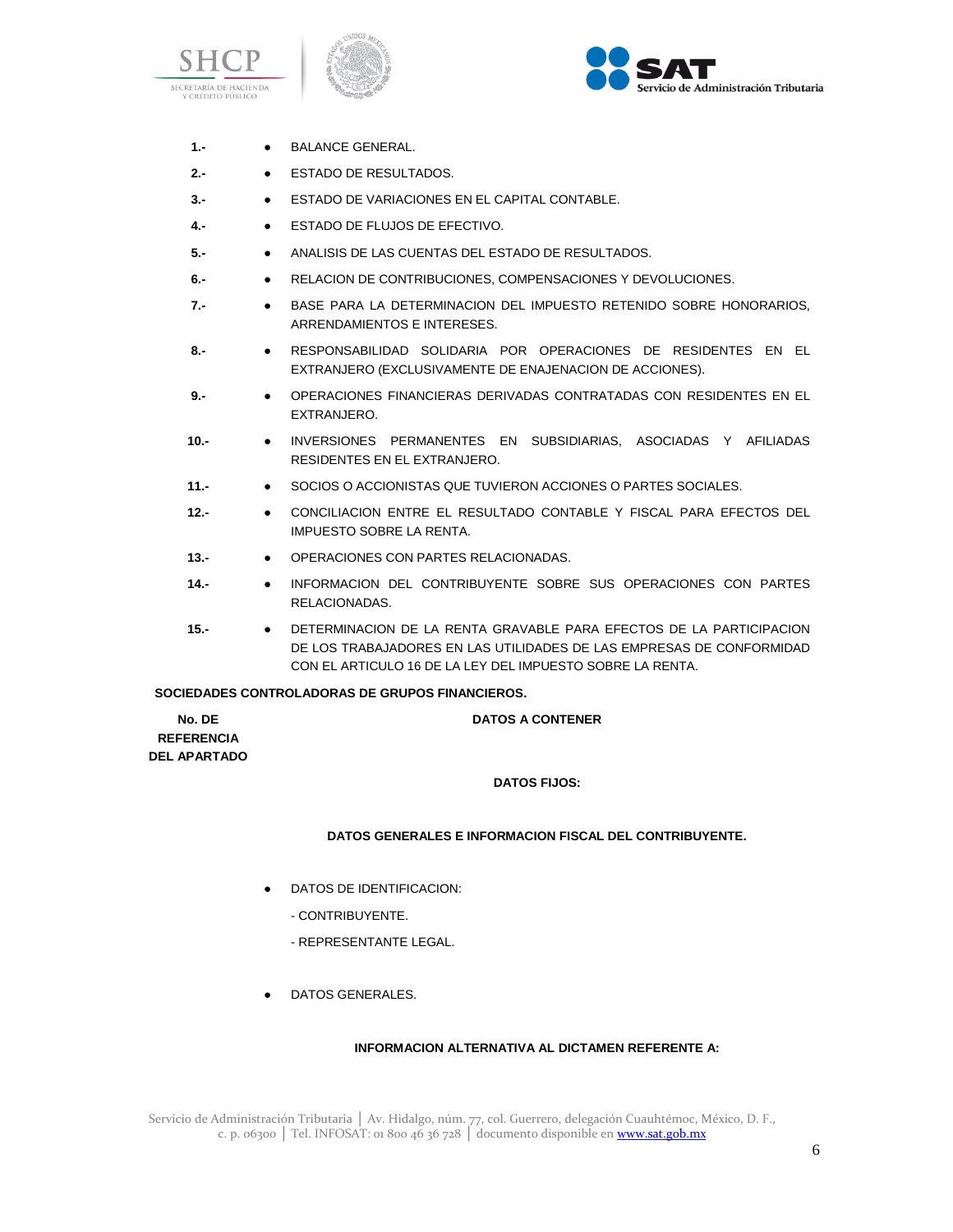





| $1 -$ | <b>BALANCE GENERAL.</b> |
|-------|-------------------------|
|       |                         |

- **2.-** ESTADO DE RESULTADOS.
- **3.-** ESTADO DE VARIACIONES EN EL CAPITAL CONTABLE.
- **4.-** ESTADO DE FLUJOS DE EFECTIVO.
- **5.-** ANALISIS DE LAS CUENTAS DEL ESTADO DE RESULTADOS.
- **6.-** RELACION DE CONTRIBUCIONES, COMPENSACIONES Y DEVOLUCIONES.
- **7.-** BASE PARA LA DETERMINACION DEL IMPUESTO RETENIDO SOBRE HONORARIOS, ARRENDAMIENTOS E INTERESES.
- **8.-** RESPONSABILIDAD SOLIDARIA POR OPERACIONES DE RESIDENTES EN EL EXTRANJERO (EXCLUSIVAMENTE DE ENAJENACION DE ACCIONES).
- **9.-** OPERACIONES FINANCIERAS DERIVADAS CONTRATADAS CON RESIDENTES EN EL EXTRANJERO.
- **10.-** INVERSIONES PERMANENTES EN SUBSIDIARIAS, ASOCIADAS Y AFILIADAS RESIDENTES EN EL EXTRANJERO.
- **11.-** SOCIOS O ACCIONISTAS QUE TUVIERON ACCIONES O PARTES SOCIALES.
- **12.-** CONCILIACION ENTRE EL RESULTADO CONTABLE Y FISCAL PARA EFECTOS DEL IMPUESTO SOBRE LA RENTA.
- **13.-** OPERACIONES CON PARTES RELACIONADAS.
- **14.-** INFORMACION DEL CONTRIBUYENTE SOBRE SUS OPERACIONES CON PARTES RELACIONADAS.
- **15.-** DETERMINACION DE LA RENTA GRAVABLE PARA EFECTOS DE LA PARTICIPACION DE LOS TRABAJADORES EN LAS UTILIDADES DE LAS EMPRESAS DE CONFORMIDAD CON EL ARTICULO 16 DE LA LEY DEL IMPUESTO SOBRE LA RENTA.

**SOCIEDADES DE INVERSION DE CAPITALES, DE RENTA VARIABLE Y EN INSTRUMENTOS DE DEUDA.**

**No. DE REFERENCIA DEL APARTADO**

# **DATOS A CONTENER**

## **DATOS FIJOS:**

## **DATOS GENERALES E INFORMACION FISCAL DEL CONTRIBUYENTE.**

- DATOS DE IDENTIFICACION:
	- CONTRIBUYENTE.
	- REPRESENTANTE LEGAL.
- DATOS GENERALES.

## **INFORMACION ALTERNATIVA AL DICTAMEN REFERENTE A:**

**1.-** ● BALANCE GENERAL.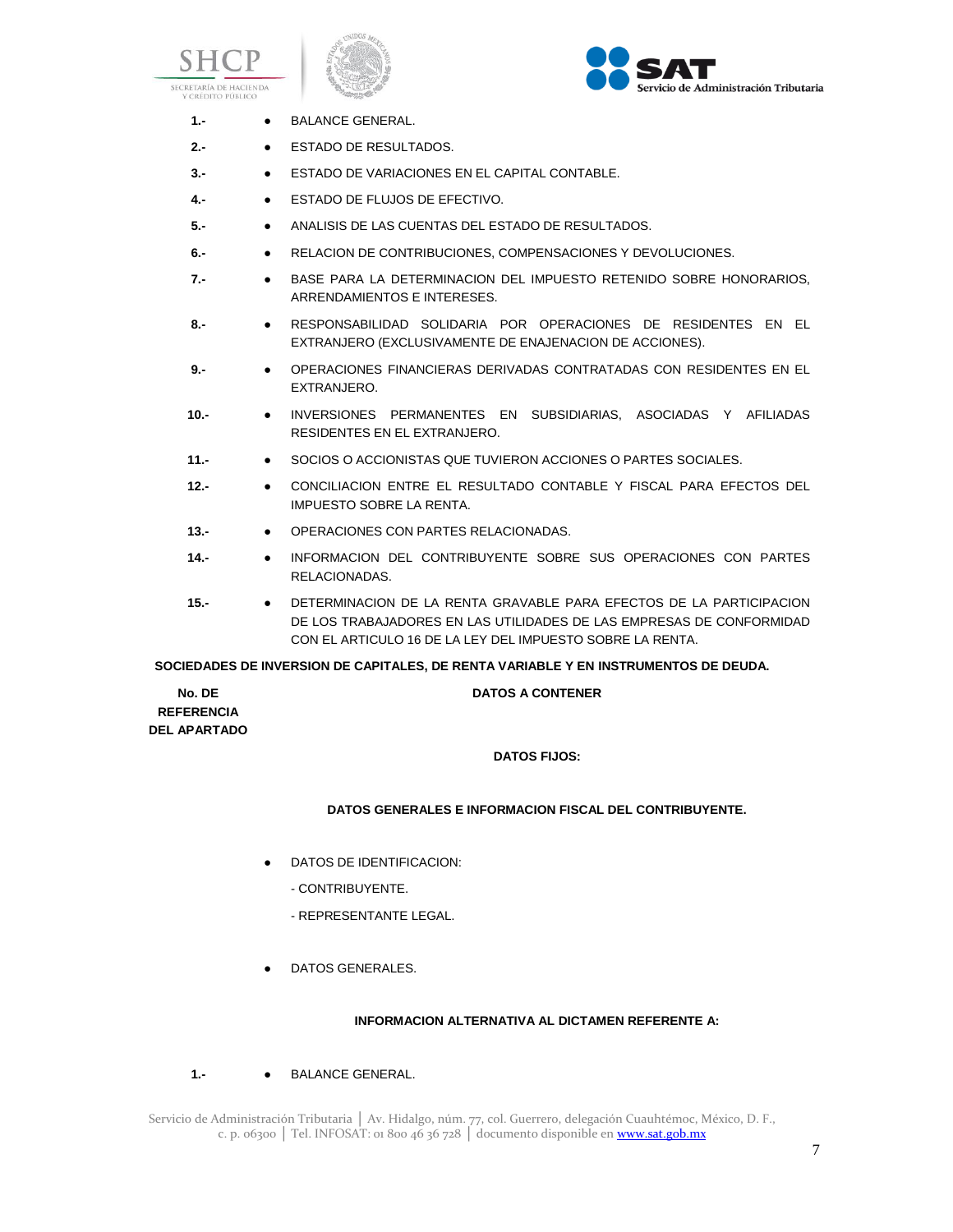





- **2.-** ESTADO DE RESULTADOS.
- **3.-** ESTADO DE VARIACIONES EN EL CAPITAL CONTABLE.
- **4.-** ESTADO DE FLUJOS DE EFECTIVO.
- **5.-** ANALISIS DE LAS CUENTAS DEL ESTADO DE RESULTADOS.
- **6.-** RELACION DE CONTRIBUCIONES, COMPENSACIONES Y DEVOLUCIONES.
- **7.-** BASE PARA LA DETERMINACION DEL IMPUESTO RETENIDO SOBRE HONORARIOS, ARRENDAMIENTOS E INTERESES.
- **8.-** RESPONSABILIDAD SOLIDARIA POR OPERACIONES DE RESIDENTES EN EL EXTRANJERO (EXCLUSIVAMENTE DE ENAJENACION DE ACCIONES).
- **9.-** OPERACIONES FINANCIERAS DERIVADAS CONTRATADAS CON RESIDENTES EN EL EXTRANJERO.
- **10.-** INVERSIONES PERMANENTES EN SUBSIDIARIAS, ASOCIADAS Y AFILIADAS RESIDENTES EN EL EXTRANJERO.
- **11.-** SOCIOS O ACCIONISTAS QUE TUVIERON ACCIONES O PARTES SOCIALES.
- **12.-** CONCILIACION ENTRE EL RESULTADO CONTABLE Y FISCAL PARA EFECTOS DEL IMPUESTO SOBRE LA RENTA
- **13.-** OPERACIONES CON PARTES RELACIONADAS.
- **14.-** INFORMACION DEL CONTRIBUYENTE SOBRE SUS OPERACIONES CON PARTES RELACIONADAS.
- **15.-** DETERMINACION DE LA RENTA GRAVABLE PARA EFECTOS DE LA PARTICIPACION DE LOS TRABAJADORES EN LAS UTILIDADES DE LAS EMPRESAS DE CONFORMIDAD CON EL ARTICULO 16 DE LA LEY DEL IMPUESTO SOBRE LA RENTA.

## **C. FORMATO DE PRESENTACION EN SIPIAD'2012.**

LA INFORMACION ESTA INTEGRADA POR LOS DATOS DE IDENTIFICACION, DATOS GENERALES, INFORMACION FISCAL DEL CONTRIBUYENTE, ESTADOS FINANCIEROS BASICOS, DETALLE DE OPERACIONES CON PARTES RELACIONADAS, CONCILIACION, DETERMINACION, RELACION; Y SE PRESENTARAN EN FORMA LINEAL VERTICAL, DE ACUERDO A LAS REGLAS ESPECIFICAS CON LAS QUE EL SISTEMA OPERA. Y EN SU CASO, LA INFORMACION ADICIONAL.

## **D.- PRESENTACION DE LA INFORMACION.**

- LA INFORMACION ALTERNATIVA AL DICTAMEN, DEBERA ELABORARSE Y PREPARARSE PARA SU ENVIO INVARIABLEMENTE EN EL SISTEMA DENOMINADO SIPIAD'2012, DESARROLLADO POR EL SERVICIO DE ADMINISTRACION TRIBUTARIA.
- EN LOS FORMATOS DE LOS APARTADOS NO SE PUEDEN ADICIONAR COLUMNAS, NI SE PUEDEN ADICIONAR RENGLONES CON INDICES, SALVO PARA LA INTEGRACION DE LOS CONCEPTOS DENOMINADOS "OTROS" O EN LOS CASOS EN QUE EL PROPIO SISTEMA LO PERMITA; SIN EMBARGO, SI ES POSIBLE AGREGAR "NOTAS".
- CABE SEÑALAR QUE LOS IMPORTES DE LOS DATOS A PROPORCIONAR DE LOS APARTADOS DE LA INFORMACION ALTERNATIVA AL DICTAMEN QUE NO SE OCUPEN, PODRAN DEJARSE EN BLANCO O BIEN PONER UN CERO PARA EVITAR ERRORES DE OMISION DE LA CAPTURA, EXCEPTO EN AQUELLOS INDICES, QUE EL PROPIO SISTEMA INDIQUE QUE NO DEBEN DEJARSE EN BLANCO Y SE REQUERIRA QUE POR LO MENOS SE ANOTE UN CERO.
- LA INFORMACION DEBERA PRESENTARSE RESPETANDO LA ESTRUCTURA DE CONSTRUCCION Y ENCRIPTACION DE DATOS DEL SIPIAD'2012. ASIMISMO, POR NINGUN MOTIVO PODRA PRESENTARLA O EDITARLA CON ALGUN OTRO SOFTWARE.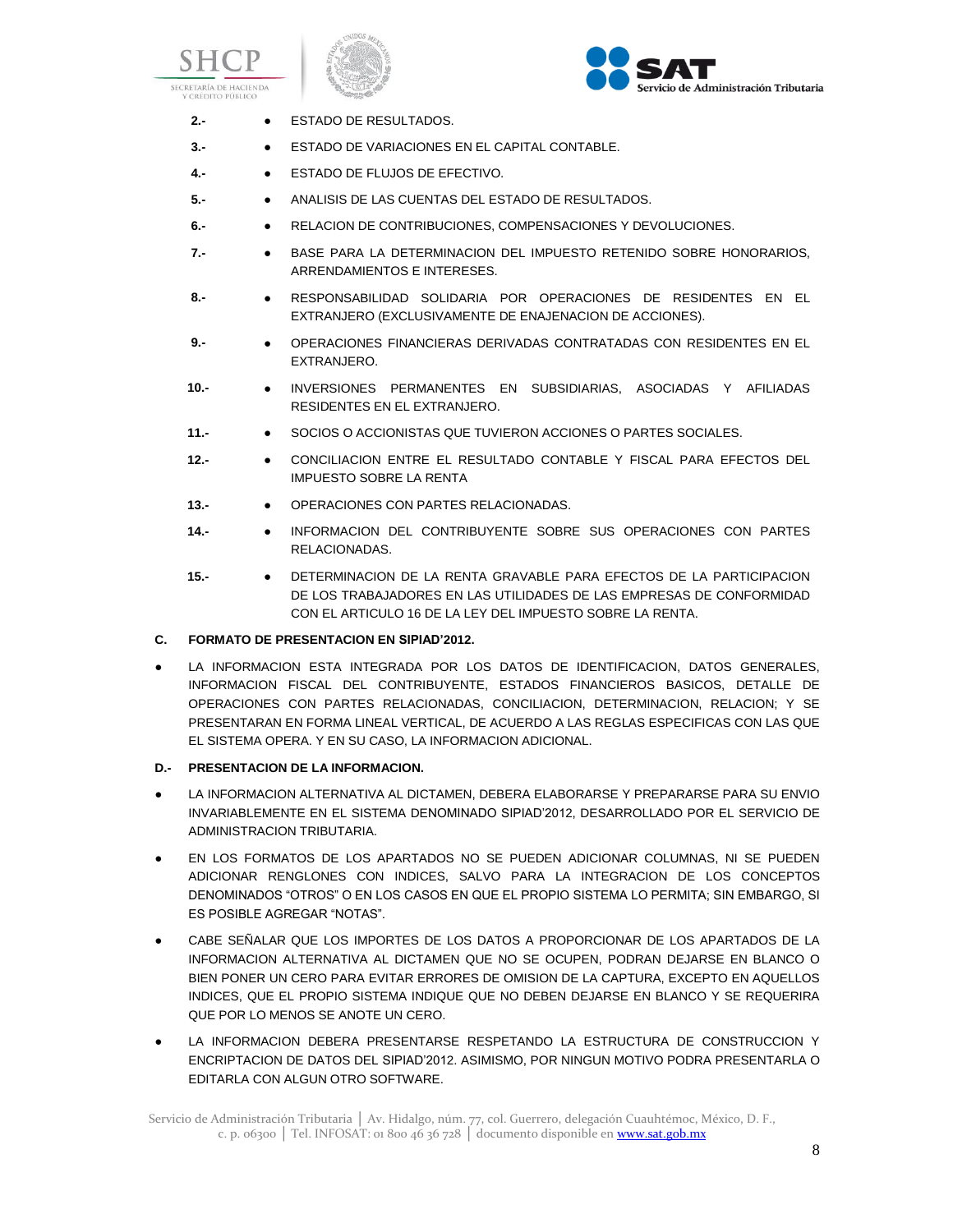





- EN LA PRESENTACION DE LOS IMPORTES, SE PODRAN UTILIZAR FORMULAS, SUMATORIAS Y CUALQUIER TIPO DE OPERACION O RUTINA QUE ESTE INCLUIDA EN EL SIPIAD'2012.
- PARA ESCRIBIR LOS TEXTOS DE LA INFORMACION ADICIONAL, PODRAN UTILIZARSE CARACTERES ESPECIALES (COMAS, PUNTOS, PARENTESIS, CORCHETES, ETC.).
- EN EL CASO DE UTILIZAR EL APARTADO DE "INFORMACION ADICIONAL", SE DEBERAN CAPTURAR UN MINIMO DE 100 CARACTERES.
- CON LA FINALIDAD DE REALIZAR LAS ACOTACIONES DE ESTADOS FINANCIEROS BASICOS Y EN LOS DEMAS APARTADOS, SE ANOTARA LA REFERENCIA INMEDIATAMENTE DESPUES DEL NOMBRE DE LA CUENTA O SUBCUENTA QUE SE VA A REFERENCIAR INSERTANDO UNA NOTA POR MEDIO DEL SISTEMA CON UN MAXIMO DE 250 CARACTERES. EN LAS NOTAS RELACIONADAS CON CUENTAS ADICIONADAS MEDIANTE INDICES AGREGADOS, SE DEBE INDICAR EL INDICE AL QUE SE REFIERE LA NOTA. EJEMPLO:

NOTA DEL INDICE 19010000000000

● TODOS LOS DATOS DE LAS CELDAS, SE CAPTURARAN DE ACUERDO A LAS REGLAS DE VALIDACION PROPIAS DEL SISTEMA.

## **IV.- CARACTERISTICAS ESPECIFICAS.**

## **A.- LAS COLUMNAS.**

- SE DEBERA RESPETAR EL NUMERO DE COLUMNAS ESTABLECIDAS PARA CADA UNO DE LOS APARTADOS ESPECIFICOS.
- POR NINGUN MOTIVO SE DEBERAN INCORPORAR COLUMNAS, ARCHIVOS O APARTADOS EXTRAS.
- LA INFORMACION ADICIONAL NO TENDRA COLUMNA DE INDICES.

#### **B.- LOS INDICES.**

- SE MANEJARAN NUEVE CARACTERES ALFANUMERICOS PARA EL CASO DE DATOS DE IDENTIFICACION Y DATOS GENERALES Y CATORCE CARACTERES NUMERICOS PARA LOS DEMAS APARTADOS.
- LA JUSTIFICACION DE LOS CARACTERES DE LOS INDICES SERA CENTRADA.

## **C.- LOS CONCEPTOS.**

● TODOS LOS TEXTOS UTILIZADOS SE PRESENTARAN EN LETRAS MAYUSCULAS Y NO PODRAN CONTENER SIGNOS ESPECIALES (COMAS, CORCHETES, PARENTESIS, ETC.). SE PODRAN CAPTURAR CON MINUSCULAS; SIN EMBARGO, EL SIPIAD'2012 AUTOMATICAMENTE LAS CONVIERTE A MAYUSCULAS.

## **D.- LAS CANTIDADES.**

- LAS CIFRAS DE IMPORTES, PODRAN CONTENER FORMULAS PERO NO SIGNOS ESPECIALES (SIGNO DE PESOS, COMAS, PUNTOS, CORCHETES O PARENTESIS), UNICAMENTE DEBERAN CONSTAR DE LOS DIGITOS DEL 0 AL 9.
- LOS SIMBOLOS COMO LOS PARENTESIS, LOS SEPARADORES DE MILES, ETC.; SOLAMENTE SERAN LOS QUE EL SISTEMA ASIGNE (SEGUN LA CONFIGURACION QUE ELIJA EL USUARIO).
- LAS CANTIDADES NEGATIVAS DEBERAN CAPTURARSE CON SIGNO NEGATIVO, ANTEPONIENDOSE EL SIGNO A DICHA CANTIDAD, PERO PODRAN VISUALIZARSE CON PARENTESIS (SEGUN LA CONFIGURACION QUE ELIJA EL USUARIO).
- LOS CAMPOS NUMERICOS QUE CONTENGAN INFORMACION SERAN JUSTIFICADOS A LA DERECHA.
- LOS IMPORTES DEBERAN ANOTARSE **INVARIABLEMENTE EN PESOS**, NO EN MILES DE PESOS.
- LAS CANTIDADES REPRESENTATIVAS DE PORCENTAJES SE DEBERAN CAPTURAR CON ENTEROS Y 2 DECIMALES, SIN EL SIGNO DE PORCENTAJE, EXCEPTO EN LOS CASOS EN QUE DICHAS CANTIDADES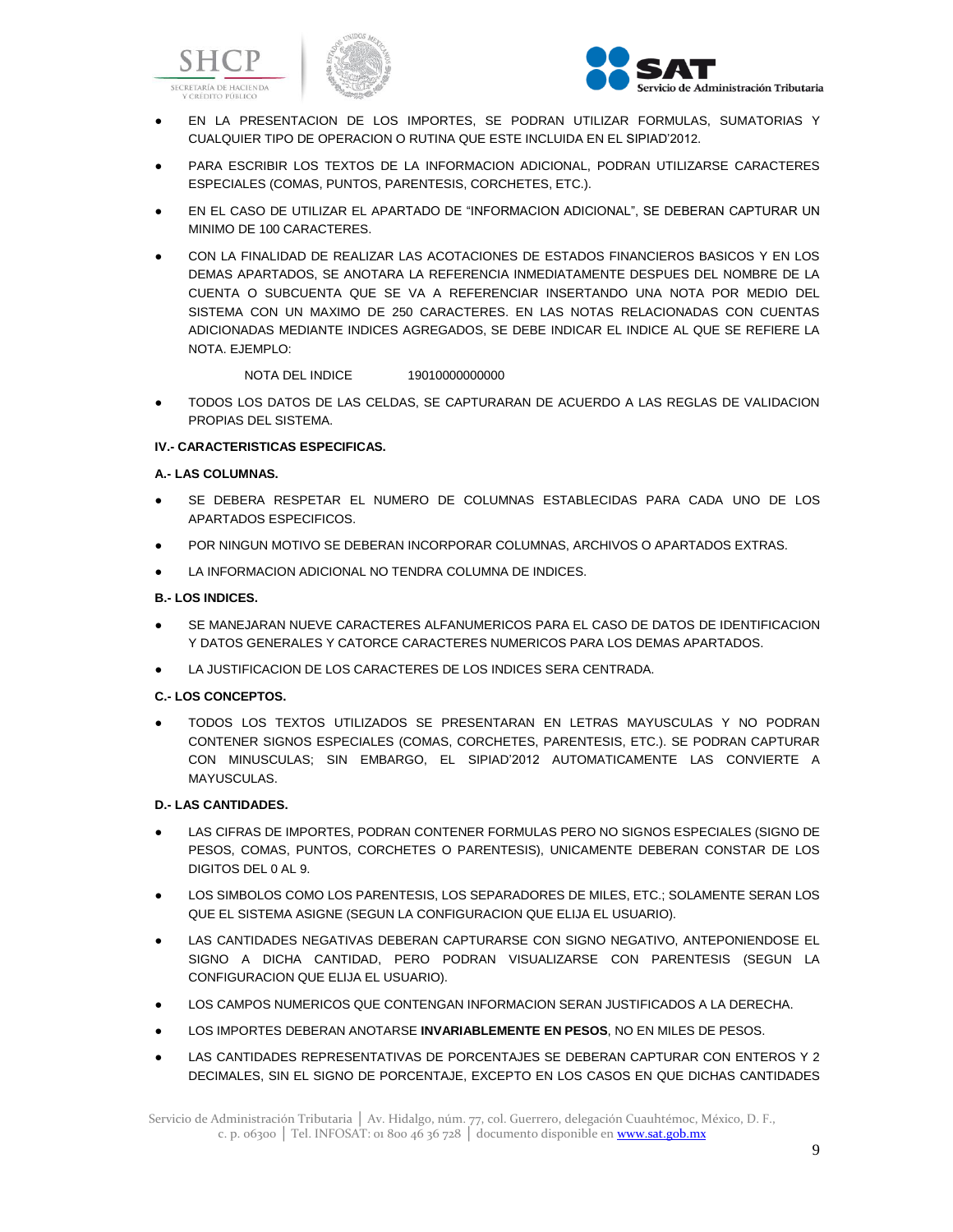





REPRESENTEN UN FACTOR DE ACTUALIZACION, LOS CUALES DEBERAN CONTENER ENTEROS Y 4 DECIMALES.

EJEMPLOS:

| 10%     | SE ESCRIBIRA 10.00  |
|---------|---------------------|
| 28%     | SE ESCRIBIRA 28.00  |
| 2.89078 | SE ESCRIBIRA 2.8907 |
| 4.56320 | SE ESCRIBIRA 4.5632 |

#### **V.- TERMINOLOGIA UTILIZADA.**

**ACUSE DE RECIBO ELECTRONICO.-** MENSAJE DE ACEPTACION DE LA INFORMACION ALTERNATIVA AL DICTAMEN, QUE EMITE Y ENVIA EL SAT VIA INTERNET, A LA DIRECCION DEL CORREO ELECTRONICO DEL CONTRIBUYENTE, CON EL "SELLO DIGITAL".

- **ALFABETICO.-** CUANDO SE CAPTURAN SOLO LETRAS.
- **ALFANUMERICO.-** CUANDO SE CAPTURA UNA COMBINACION DE LETRA(S) Y/O NUMERO(S).
- **BYTES.-** UNIDAD DE MEDIDA DE ALMACENAMIENTO MAGNETICO EQUIVALENTE A 8 BITS (BINARY DIGIT) O A UN CARACTER DE INFORMACION.
- **CARACTER.-** ES LA REPRESENTACION DE CUALQUIER LETRA O NUMERO EN FORMA INDIVIDUAL.
- **CELDA.-** SE DEFINE POR LA INTERSECCION DE UNA COLUMNA Y UN RENGLON.
- **COPY (COPIAR).-** INSTRUCCION QUE PERMITE COPIAR UNO O MAS ARCHIVOS EN OTRO DISCO O TEXTO SELECCIONADO DENTRO DE UN MISMO O DIFERENTE DOCUMENTO.
- **DIRECTORIO.-** ESTRUCTURA QUE AGRUPA UN CONJUNTO DE ARCHIVOS O SUBDIRECTORIOS.

**DOCUMENTO DIGITAL.-** TODO MENSAJE DE DATOS QUE CONTIENE INFORMACION O ESCRITURA GENERADA, ENVIADA, RECIBIDA O ARCHIVADA POR MEDIOS ELECTRONICOS.

**ENCRIPTADO.-** FORMATO DE ARCHIVO EL CUAL SIGUIENDO UN CONJUNTO DE METODOS, SE OCULTA EL CONTENIDO DEL MISMO A TODOS AQUELLOS A QUIEN NO ESTE DIRIGIDO.

**ENSOBRETADO O FIRMADO DIGITAL.-** PROCESO DE INTEGRACION DE LA INFORMACION ALTERNATIVA AL DICTAMEN DE LA GARANTIA/CERTIFICADO DIGITAL Y LLAVE PRIVADA DE UN REMITENTE Y UNA GARANTIA/CERTIFICADO DIGITAL DE UN DESTINATARIO QUE PERMITA GARANTIZAR SU AUTENTICIDAD, INTEGRIDAD, CONFIDENCIALIDAD Y NO REPUDIACION DE LA INFORMACION TRASMITIDA.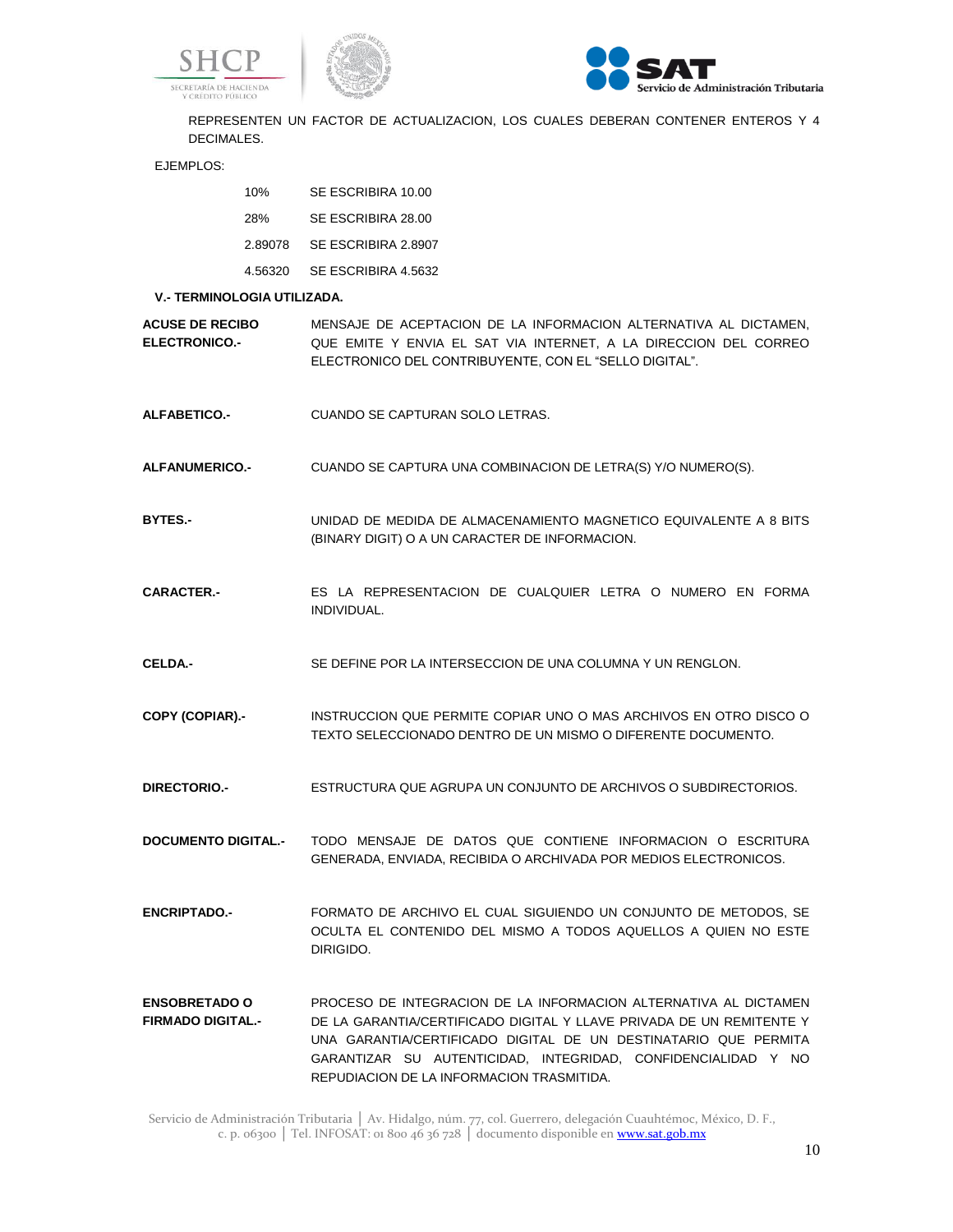





- **GARANTIA/CERTIFICADO**  DOCUMENTO ELECTRONICO QUE CONTIENE UN CONJUNTO DE INFORMACION A **DIGITAL (LLAVE PUBLICA)** LA QUE SE LE HA FIJADO UNA FIRMA DIGITAL, POR UNA AUTORIDAD CERTIFICADORA, EN ESTE CASO EL SERVICIO DE ADMINISTRACION TRIBUTARIA, Y SE UTILIZA PARA FIRMAR DOCUMENTOS ELECTRONICOS. RELACIONADA EN FORMA INEQUIVOCA CON LA LLAVE PRIVADA.
- **INTERNET.-** RED DE ALCANCE MUNDIAL QUE INTERCONECTA UNA GRAN CANTIDAD DE EQUIPOS DE COMPUTO.
- **KILOBYTE (KB).-** UNIDAD DE MEDIDA DE ALMACENAMIENTO EQUIVALENTE A 1024 BYTES.
- **LLAVE PRIVADA.-** CONTRASEÑA QUE PERMITE IDENTIFICAR JUNTO CON LA GARANTIA/CERTIFICADO DIGITAL (LLAVE PUBLICA) QUE EL REMITENTE Y DESTINATARIO DE LA INFORMACION SON QUIENES DICEN SER.
- **MEGABYTE (MB).-** UNIDAD DE MEDIDA DE ALMACENAMIENTO EQUIVALENTE A 1024 KILOBYTES.
- **NUMERICO.-** CUANDO SE CAPTURAN SOLO NUMEROS.
- **PASTE (PEGAR).-** INSTRUCCION QUE PERMITE PEGAR UNO O MAS ARCHIVOS EN OTRO DISCO O TEXTO SELECCIONADO DENTRO DE UN MISMO O DIFERENTE DOCUMENTO.
- **RESPALDAR.-** PROCEDIMIENTO O RUTINA QUE GENERA UNA COPIA DE SEGURIDAD DE LA INFORMACION.
- **RESTAURAR.-** PROCEDIMIENTO O RUTINA DE RECUPERACION DE DATOS A PARTIR DE UN RESPALDO.
- **SELLO DIGITAL.-** MENSAJE ELECTRONICO QUE ACREDITA QUE UN DOCUMENTO DIGITAL FUE RECIBIDO POR LA AUTORIDAD CORRESPONDIENTE EN LA HORA Y FECHA QUE SE CONSIGNEN EN EL ACUSE DE RECIBO.
- **SUBDIRECTORIO.-** ESTRUCTURA DE ALMACENAMIENTO QUE AGRUPA A UN CONJUNTO DE ARCHIVOS.
	- **VI.- PROCEDIMIENTOS PARA UTILIZAR EL SISTEMA DE PRESENTACION DE LA INFORMACION ALTERNATIVA AL DICTAMEN 2012 (SIPIAD'2012).**

PARA EFECTOS DE UTILIZAR EL SIPIAD'2012 SE PROCEDERA COMO SE INDICA A CONTINUACION:

#### **A.- REQUERIMIENTOS:**

- COMPUTADORA PERSONAL (PC).
- MONITOR SVGA (RECOMENDABLE A COLOR).
- RATON INSTALADO.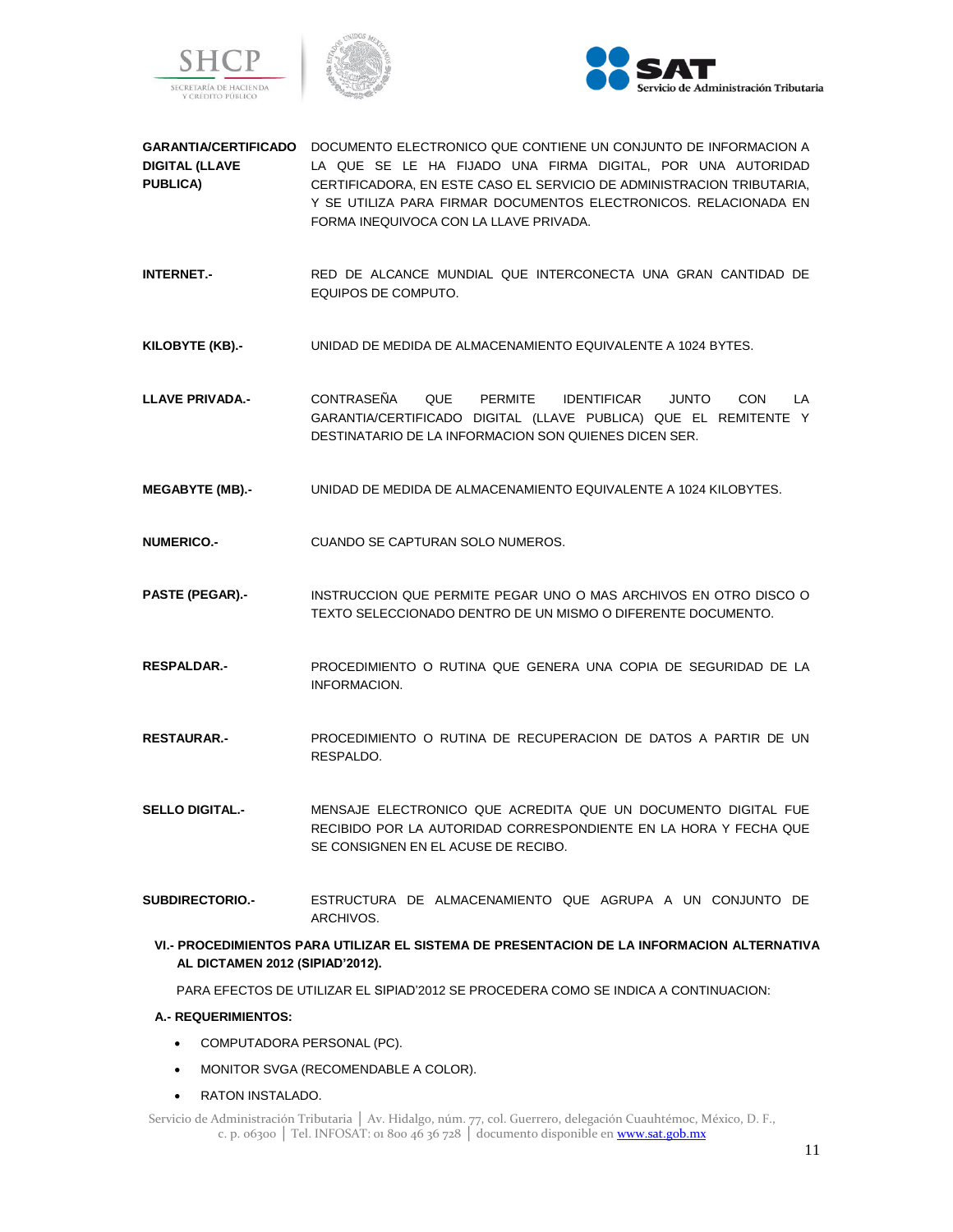





- IMPRESORA LASER COMPATIBLE CON MICROSOFT WINDOWS®.
- PROCESADOR PENTIUM® IV A 1.7 GHZ O SUPERIOR.
- 2 GB EN MEMORIA RAM.
- . SISTEMA OPERATIVO MICROSOFT WINDOWS® 7, XP O VISTA A 32 O 64 BITS (CON ULTIMAS VERSIONES DE SERVICE PACK INSTALADAS).
- MICROSOFT OFFICE® 2007 O 2010 A 32 BITS, SERVICE PACK 2, CON VERSION 12.0.6545.5004 O SUPERIOR EN IDIOMA INGLES O ESPAÑOL.
- NAVEGADOR PARA INTERNET VERSION 6.0 O SUPERIOR (CON ULTIMAS VERSIONES DE SERVICE PACK INSTALADAS).
- **ESPACIO LIBRE EN DISCO DURO TOTAL DE 500 MB.**

## **B.- PROCEDIMIENTO DE INSTALACION DEL SIPIAD.**

● LA INSTALACION SE LLEVARA A CABO SIGUIENDO LAS INSTRUCCIONES SEÑALADAS EN EL MANUAL DE USUARIO DEL SISTEMA QUE AL EFECTO SE DARA A CONOCER EN LA PAGINA DE INTERNET DEL SAT.

#### **C.- PROCEDIMIENTO DE ENTRADA.**

- **1.** ENCENDER EL EQUIPO DE COMPUTO.
- **2.** ABRIR LA APLICACION DE MICROSOFT OFFICE EXCEL.
- **3.** OPRIMIR LA PESTAÑA QUE HACE REFERENCIA A LA INFORMACION ALTERNATIVA AL DICTAMEN.
- **4**. SE PROCEDERA A LA GENERACION DE LA INFORMACION ALTERNATIVA AL DICTAMEN NUEVO Y AL LLENADO DE LOS DATOS DE IDENTIFICACION (DEL CONTRIBUYENTE, REPRESENTANTE LEGAL), DATOS GENERALES E INFORMACION FISCAL DEL CONTRIBUYENTE Y POSTERIORMENTE A LOS DEMAS APARTADOS DE LA INFORMACION ALTERNATIVA AL DICTAMEN.

#### **APENDICE I CATALOGO DE CLAVES DE ENTIDADES FEDERATIVAS.**

| 01 | <b>AGUASCALIENTES</b>      | 17 | <b>MORELOS</b>         |
|----|----------------------------|----|------------------------|
| 02 | <b>BAJA CALIFORNIA</b>     | 18 | <b>NAYARIT</b>         |
| 03 | <b>BAJA CALIFORNIA SUR</b> | 19 | NUEVO LEON             |
| 04 | <b>CAMPECHE</b>            | 20 | <b>OAXACA</b>          |
| 05 | <b>COAHUILA</b>            | 21 | <b>PUEBLA</b>          |
| 06 | <b>COLIMA</b>              | 22 | QUERETARO              |
| 07 | <b>CHIAPAS</b>             | 23 | QUINTANA ROO           |
| 08 | <b>CHIHUAHUA</b>           | 24 | <b>SAN LUIS POTOSI</b> |
| 09 | <b>DISTRITO FEDERAL</b>    | 25 | <b>SINALOA</b>         |
| 10 | <b>DURANGO</b>             | 26 | <b>SONORA</b>          |
| 11 | <b>GUANAJUATO</b>          | 27 | <b>TABASCO</b>         |
| 12 | <b>GUERRERO</b>            | 28 | <b>TAMAULIPAS</b>      |
| 13 | <b>HIDALGO</b>             | 29 | <b>TLAXCALA</b>        |
| 14 | <b>JALISCO</b>             | 30 | VERACRUZ               |
| 15 | <b>MEXICO</b>              | 31 | <b>YUCATAN</b>         |
| 16 | <b>MICHOACAN</b>           | 32 | <b>ZACATECAS</b>       |

## EL SIPIAD, CUENTA CON ESTE CATALOGO DEL CUAL SE PODRA ELEGIR EL ESTADO QUE CORRESPONDA.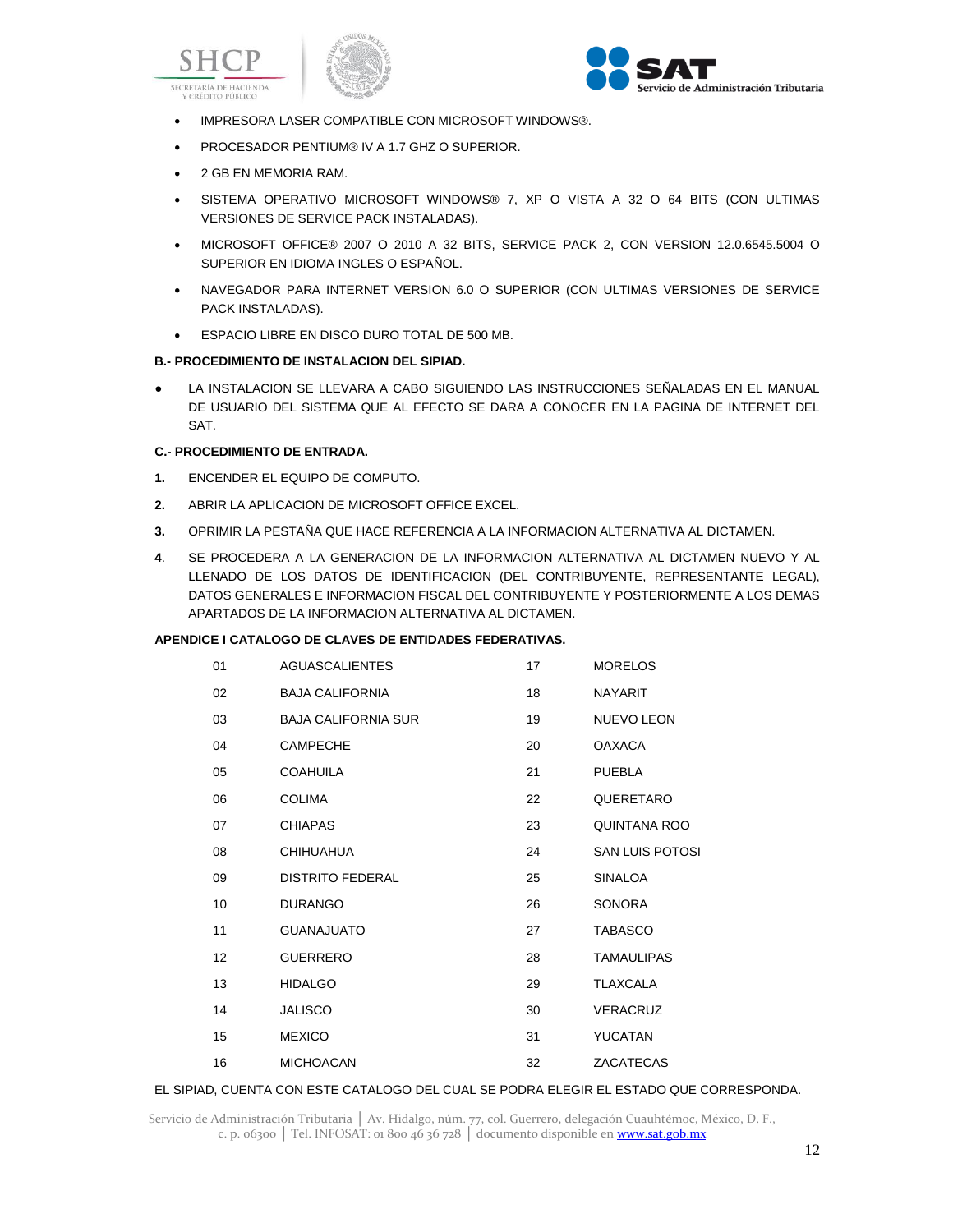





# **APENDICE II CATALOGO DE CLAVES DE ACTIVIDADES PARA EFECTOS FISCALES.**

PARA LOS EFECTOS DE ESTE APENDICE, SE APLICARA EL CATALOGO DE ACTIVIDADES ECONOMICAS, VIGENTE A LA FECHA DE PRESENTACION DE LA INFORMACION ALTERNATIVA AL DICTAMEN. EL SIPIAD CONTIENE DICHO CATALOGO ACTUALIZADO, SEGUN EL ANEXO 6 DE LA RESOLUCION MISCELANEA FISCAL VIGENTE PARA 2010.

## **APENDICE III NOTAS TECNICAS.**

## **GENERALES:**

# **UTILIZACION DE SIGNOS NEGATIVOS.**

- CUANDO LAS CUENTAS ACREEDORAS TENGAN SALDO DEUDOR O BIEN LAS CUENTAS DEUDORAS TENGAN SALDO ACREEDOR, SE LES ANTEPONDRA EL SIGNO NEGATIVO Y CUANDO SE TRATE DE CUENTAS QUE SU SALDO PUEDA SER TANTO ACREEDOR COMO DEUDOR, SE DEBERA PONER EL SIGNO NEGATIVO EN DICHA CUENTA CUANDO:
	- REPRESENTE UN SALDO DEUDOR, PERO LA CUENTA SE ENCUENTRE UBICADA DENTRO DE UNA CLASIFICACION DE CUENTAS ACREEDORAS.
	- REPRESENTE UN SALDO ACREEDOR, PERO LA CUENTA SE ENCUENTRE UBICADA DENTRO DE UNA CLASIFICACION DE CUENTAS DEUDORAS.
- PARA EFECTOS DE UNA MEJOR VISUALIZACION EL SISTEMA PERMITE, A ELECCION DEL USUARIO, VER LAS CANTIDADES NEGATIVAS ENTRE PARENTESIS.

## **UTILIZACION DE INDICES.**

- POR NINGUN MOTIVO SE PODRAN AGREGAR INDICES DENOMINADOS "TOTAL", QUE POR ESENCIA REFLEJEN EL IMPORTE DE UN GRUPO DE CUENTAS Y/O SUBCUENTAS.
- TAMPOCO SE PODRAN AGREGAR INDICES PARA DESGLOSAR EL IMPORTE SEÑALADO EN EL INDICE PREESTABLECIDO DEL CUAL SE DERIVAN LOS INDICES AGREGADOS.
- TAMPOCO SE PODRA UTILIZAR UN INDICE YA PREESTABLECIDO PARA SER OCUPADO POR OTRO CONCEPTO.
- CADA INDICE SE COMPONE DE NUEVE CARACTERES ALFANUMERICOS, PARA EL CASO DE DATOS DE IDENTIFICACION Y DATOS GENERALES Y CATORCE CARACTERES NUMERICOS PARA LOS DEMAS APARTADOS, QUE IDENTIFICAN DE MANERA UNICA A CADA CONCEPTO.
- EL SIPIAD PERMITIRA ADICIONAR RENGLONES CON INDICES EN ALGUNOS LUGARES PREESTABLECIDOS O NOTAS, PERO NO PERMITIRA ADICIONAR COLUMNAS.
- LOS RENGLONES QUE REPRESENTEN TITULOS NO LLEVAN INDICE Y POR LO TANTO EL SIPIAD NO PERMITIRA ANOTAR EN ELLOS NINGUNA CANTIDAD.

## **CONSTRUCCION DE NUEVOS INDICES.**

- EN AQUELLOS CASOS EN QUE EL CONTRIBUYENTE TUVIESE EN SU CONTABILIDAD NOMBRES DE CUENTAS DIFERENTES A LAS QUE SE MENCIONAN EN LOS APARTADOS DE INFORMACION OFICIALES QUE INTEGRAN EL FORMATO GUIA DE LA INFORMACION ALTERNATIVA AL DICTAMEN, DEBERA UBICAR DICHAS CUENTAS EN LOS CONCEPTOS DE DICHO FORMATO QUE POR SU NATURALEZA SEAN ANALOGOS A LAS CUENTAS QUE SE DESEAN INCORPORAR, RESPETANDO LOS INDICES Y CONCEPTOS YA ESTABLECIDOS.
- EN ALGUNOS CASOS ESPECIFICOS DEFINIDOS EN EL PROPIO SIPIAD, PODRA CONSTRUIR NUEVOS CONCEPTOS, ASIGNANDOLES UN NUEVO INDICE CONFORME A LA DEFINICION DE INDICES ANTES SEÑALADA, SIEMPRE Y CUANDO NO HAYA PODIDO UBICARLOS COMO SE INDICA EN EL PARRAFO ANTERIOR.

Servicio de Administración Tributaria │ Av. Hidalgo, núm. 77, col. Guerrero, delegación Cuauhtémoc, México, D. F., c. p. 06300 | Tel. INFOSAT: 01 800 46 36 728 | documento disponible en www.sat.gob.mx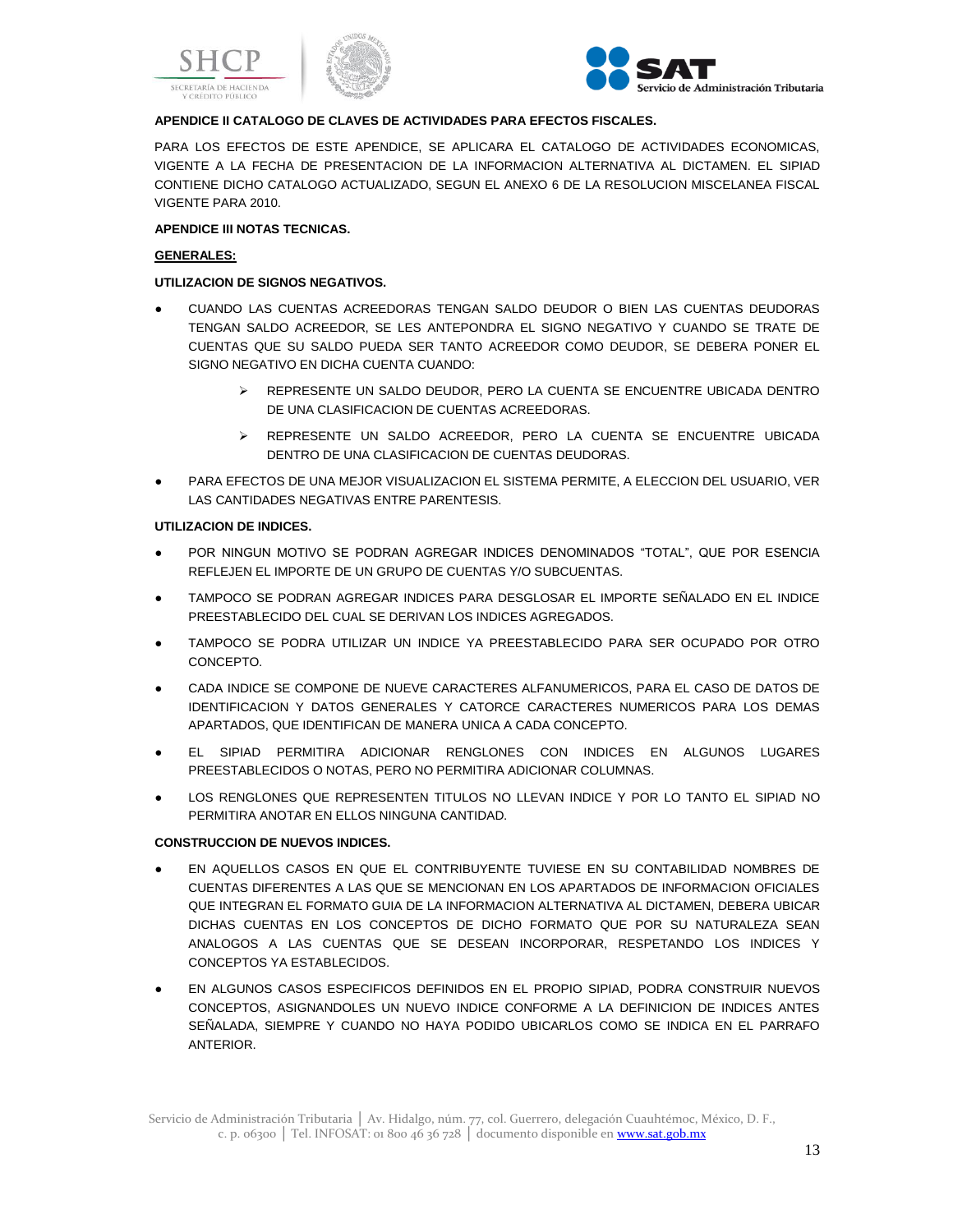





ASIMISMO, CUANDO EXISTAN CONCEPTOS DE CUENTAS QUE NO QUEDEN COMPRENDIDOS EN LAS CUENTAS PREESTABLECIDAS, SE PODRAN AGREGAR INDICES A LAS CUENTAS PREDETERMINADAS DE "OTROS" Y REFLEJAR AHI ESTOS CONCEPTOS.

## **INFORMACION ADICIONAL DE LA INFORMACION ALTERNATIVA AL DICTAMEN.**

**• ESTA HOJA ES DE CAPTURA CON TEXTO LIBRE, Y SE UTILIZARA PARA PROPORCIONAR INFORMACION** ADICIONAL A LA CONTENIDA EN LOS APARTADOS DE LA INFORMACION ALTERNATIVA AL DICTAMEN, O BIEN, INFORMACION QUE NO ESTA REFLEJADA EN LOS APARTADOS, ASIMISMO, SE PODRA UTILIZAR PARA HACER CUALQUIER TIPO DE ACLARACIONES Y EXPLICACIONES CON RESPECTO A LA INFORMACION DE CUALQUIER APARTADO.

LAS NOTAS TECNICAS QUE A CONTINUACION SE MENCIONAN SERAN APLICABLES PARA LOS TIPOS DE INFORMACION ALTERNATIVA AL DICTAMEN QUE CONTENGAN LA INFORMACION O DATOS A QUE SE REFIERE CADA UNA DE ELLAS.

## **DATOS DE IDENTIFICACION.**

# **DEL CONTRIBUYENTE.**

LA CAPTURA DE LOS DATOS DE IDENTIFICACION DEL CONTRIBUYENTE (CON EXCEPCION DEL REGISTRO FEDERAL DE CONTRIBUYENTES) SOLAMENTE SE PODRA REALIZAR OBTENIENDO LA INFORMACION REGISTRADA EN EL SERVICIO DE ADMINISTRACION TRIBUTARIA (SAT), A TRAVES DE LA PAGINA DE INTERNET, PREVIA IDENTIFICACION CON LA FIEL DEL CONTRIBUYENTE.

LA INFORMACION LA REMITIRA EL SAT VIA CORREO ELECTRONICO AL CONTRIBUYENTE, CONTENIDA EN UN ARCHIVO, CON ESTA INFORMACION SE LLENARAN LOS DATOS DE IDENTIFICACION DEL CONTRIBUYENTE SIGUIENDO LAS INSTRUCCIONES QUE SE ESPECIFICAN EN EL MANUAL DE USUARIO DEL SISTEMA DE PRESENTACION DE LA INFORMACION ALTERNATIVA AL DICTAMEN (SIPIAD).

CUANDO ALGUNOS DE LOS DATOS DEL CONTRIBUYENTE QUE SE ENCUENTRAN REGISTRADOS EN EL SAT NO COINCIDAN CON LOS ACTUALES, PODRA MODIFICARLOS EN EL LLENADO DE LA INFORMACION ALTERNATIVA AL DICTAMEN; SIN EMBARGO, LA ACTUALIZACION DE ESOS DATOS NO LO EXIME DE PRESENTAR EL AVISO DE CAMBIO CORRESPONDIENTE ANTE EL SAT.

● PARA EL LLENADO AUTOMATICO QUE EL SIPIAD REALIZA DEL CONCEPTO DENOMINADO "NOMBRE DEL SECTOR ECONOMICO AL QUE PERTENECE", SE TOMA EN CUENTA LA DESCRIPCION QUE AL EFECTO SE HACE EN EL ANEXO 6 DE LA RESOLUCION MISCELANEA FISCAL VIGENTE PARA 2010, UNA VEZ QUE EL USUARIO DEFINE SU GIRO O CLAVE DE ACTIVIDAD ECONOMICA, EN EL CATALOGO CONTENIDO EN LA APLICACION.

# **DATOS GENERALES (CUANDO RESULTE APLICABLE POR EL TIPO DE INFORMACION ALTERNATIVA AL DICTAMEN DE QUE SE TRATE).**

- LA INFORMACION A QUE SE REFIEREN LOS INDICES: "RFC 1, 2, 3, 4 Y 5", CORRESPONDE AL REGISTRO FEDERAL DE CONTRIBUYENTES DE LAS PERSONAS FISICAS O MORALES QUE BRINDARON ASESORIA FISCAL AL CONTRIBUYENTE DURANTE EL EJERCICIO.
- CUANDO SE SEÑALE **"SI"** EN EL DATO: "REALIZO OPERACIONES CON PARTES RELACIONADAS", SE DEBERAN LLENAR LOS APARTADOS "OPERACIONES CON PARTES RELACIONADAS" E "INFORMACION DEL CONTRIBUYENTE SOBRE SUS OPERACIONES CON PARTES RELACIONADAS".
- CUANDO SE SEÑALE **"SI"** EN EL DATO: "LA RENTA GRAVABLE SE DETERMINO CON BASE EN LO DISPUESTO POR EL ARTICULO 16 DE LA L.I.S.R.", SE DEBERA LLENAR EL APARTADO "DETERMINACION DE LA RENTA GRAVABLE PARA EFECTOS DE LA PARTICIPACION DE LOS TRABAJADORES EN LAS UTILIDADES DE LAS EMPRESAS DE CONFORMIDAD CON EL ARTICULO 16 DE LA LEY DEL IMPUESTO SOBRE LA RENTA".
- CUANDO SE SEÑALE **"SI"** EN EL DATO: "FUE RESPONSABLE SOLIDARIO EN EL IMPUESTO SOBRE LA RENTA EN ALGUNA ENAJENACION DE ACCIONES EFECTUADA POR RESIDENTES EN EL EXTRANJERO",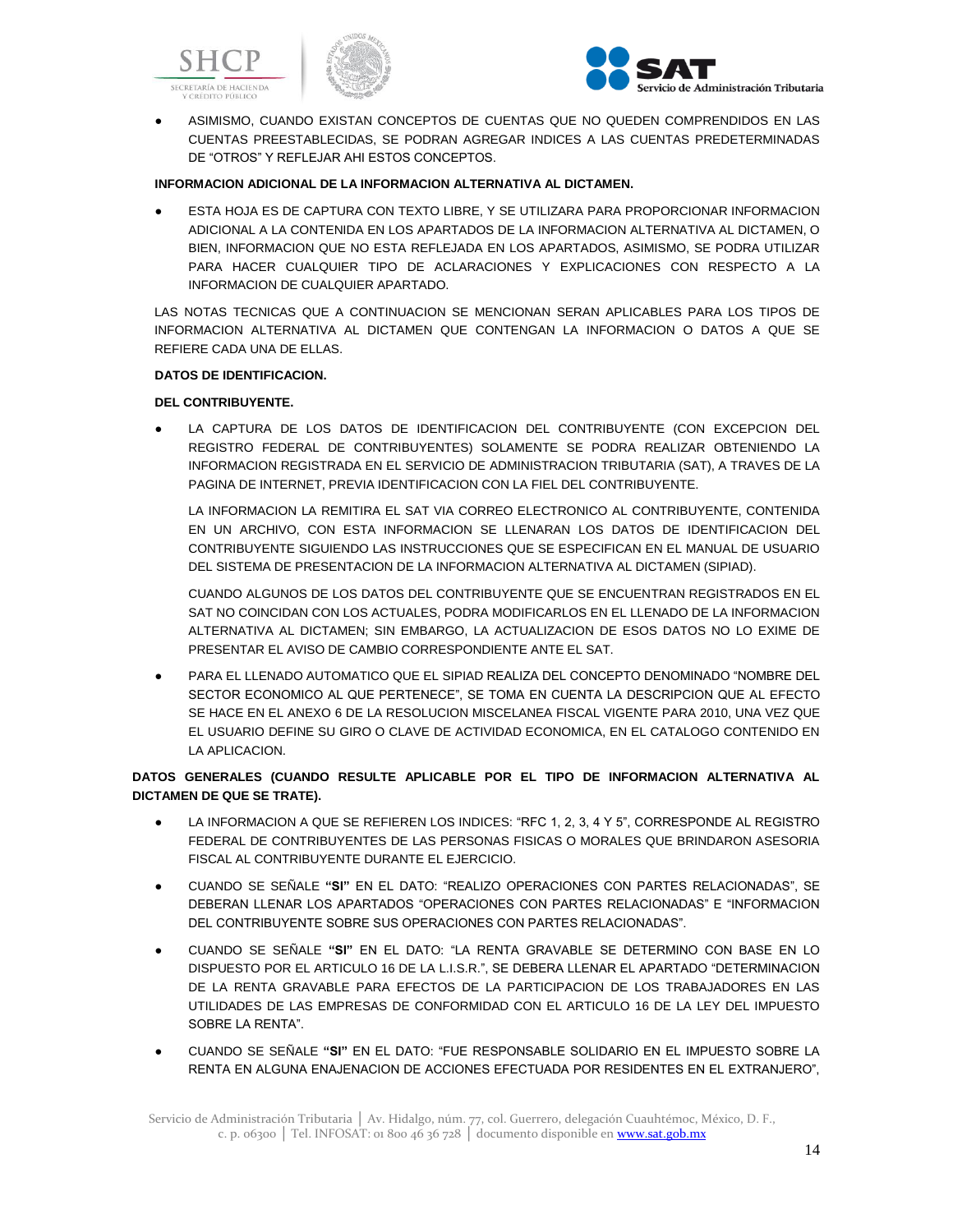





SE DEBERA LLENAR EL APARTADO "RESPONSABILIDAD SOLIDARIA POR OPERACIONES DE RESIDENTES EN EL EXTRANJERO (EXCLUSIVAMENTE DE ENAJENACION DE ACCIONES)".

- CUANDO SE SEÑALE **"SI"** EN EL DATO:"CELEBRO OPERACIONES FINANCIERAS DERIVADAS CON RESIDENTES EN EL EXTRANJERO QUE TUVIERAN EFECTOS FISCALES DURANTE EL EJERCICIO EN EL IMPUESTO SOBRE LA RENTA", DEBERA LLENAR EL APARTADO "OPERACIONES FINANCIERAS DERIVADAS CONTRATADAS CON RESIDENTES EN EL EXTRANJERO".
- CUANDO SE SEÑALE **"SI"** EN EL DATO: "MANTUVO INVERSIONES PERMANENTES EN SUBSIDIARIAS, ASOCIADAS Y AFILIADAS RESIDENTES EN EL EXTRANJERO DURANTE EL EJERCICIO", SE DEBERA LLENAR EL APARTADO "INVERSIONES PERMANENTES EN SUBSIDIARIAS, ASOCIADAS Y AFILIADAS RESIDENTES EN EL EXTRANJERO".
- CUANDO SE SEÑALE **"SI"** EN EL DATO: "OBTUVO ALGUNA RESOLUCION POR PARTE DEL SAT O DE LA SHCP QUE HAYA AFECTADO SU SITUACION FISCAL DURANTE EL EJERCICIO", SE DEBERAN ESPECIFICAR LOS NUMEROS DE OFICIO Y SUS FECHAS EN LOS INDICES: "NUMERO DE OFICIO 1, 2 Y 3" Y "FECHA DEL OFICIO 1, 2 Y 3", DE LOS DATOS GENERALES DE LA INFORMACION ALTERNATIVA AL DICTAMEN.
- CUANDO SE SEÑALE **"SI"** EN EL DATO: "OBTUVO ALGUNA RESOLUCION FAVORABLE POR PARTE DE AUTORIDADES JURISDICCIONALES QUE HAYA AFECTADO SU SITUACION FISCAL DURANTE EL EJERCICIO", SE DEBERAN ESPECIFICAR LOS NUMEROS DE RESOLUCION Y SUS FECHAS EN LOS INDICES: "NUMERO DE RESOLUCION 1, 2 Y 3" Y "FECHA DE LA RESOLUCION 1, 2 Y 3", DE LOS DATOS GENERALES DE LA INFORMACION ALTERNATIVA AL DICTAMEN.
- EN EL RENGLON "MONTO PENDIENTE APLICADO EN EL EJERCICIO, DEL ESTIMULO FISCAL POR PROYECTOS EN INVESTIGACION Y DESARROLLO TECNOLOGICO AUTORIZADO EN EJERCICIOS ANTERIORES" SE DEBERA ANOTAR LOS MONTOS QUE DE CONFORMIDAD CON EL ARTICULO CUARTO TRANSITORIO, FRACCION XV DEL DECRETO POR EL QUE SE REFORMAN, ADICIONAN Y DEROGAN DIVERSAS DISPOSICIONES DE LAS LEYES DEL IMPUESTO SOBRE LA RENTA, DEL IMPUESTO A LOS DEPOSITOS EN EFECTIVO Y DEL IMPUESTO AL VALOR AGREGADO, DEL CODIGO FISCAL DE LA FEDERACION Y DEL DECRETO POR EL QUE SE ESTABLECEN LAS OBLIGACIONES QUE PODRAN DENOMINARSE EN UNIDADES DE INVERSION; Y REFORMA Y ADICIONA DIVERSAS DISPOSICIONES DEL CODIGO FISCAL DE LA FEDERACION Y DE LA LEY DEL IMPUESTO SOBRE LA RENTA, PUBLICADO EL 1 DE ABRIL DE 1995, PUBLICADO EN EL DOF EL 7 DE DICIEMBRE DE 2009, HAYAN APLICADO LOS CONTRIBUYENTES QUE, CON ANTERIORIDAD A LA ENTRADA EN VIGOR DEL DECRETO CITADO, HUBIERAN SIDO BENEFICIADOS CON EL ESTIMULO FISCAL PREVISTO EN EL ARTICULO 219 DE LA LEY DEL IMPUESTO SOBRE LA RENTA QUE SE DEROGA CONFORME AL ARTICULO PRIMERO DEL MISMO DECRETO MENCIONADO, SIEMPRE QUE CORRESPONDA A CANTIDADES PENDIENTES DE ACREDITAR DEL ESTIMULO FISCAL AUTORIZADO EN EJERCICIOS ANTERIORES Y QUE NO SE HUBIESE AGOTADO. PARA ESTOS EFECTOS SE CONSIDERARA LO DISPUESTO POR EL ARTICULO 219 VIGENTE AL 31 DE DICIEMBRE DE 2009.

## **APLICABLES A INSTITUCIONES DEL SECTOR FINANCIERO.**

LAS CUENTAS MOSTRADAS EN LOS ESTADOS FINANCIEROS BASICOS Y EN EL ANALISIS DE LAS CUENTAS DEL ESTADO DE RESULTADOS ESTAN BASADAS EN LOS CATALOGOS AUTORIZADOS QUE PUBLICA LA COMISION NACIONAL BANCARIA Y DE VALORES Y LA COMISION NACIONAL DE SEGUROS Y FIANZAS.

## **ESTADO DE POSICION FINANCIERA.**

- EN EL INDICE "IMPUESTO AL VALOR AGREGADO NO PAGADO" SE REFLEJARA EL IMPUESTO AL VALOR AGREGADO QUE NO OBSTANTE QUE CONSTA EN UNA FACTURA O RECIBO A FAVOR DEL CONTRIBUYENTE, POR LA ADQUISICION DE BIENES Y SERVICIOS, O POR DEL USO O GOCE TEMPORAL DE BIENES, AL CIERRE DEL EJERCICIO ESTA PENDIENTE DE PAGO, Y POR LO TANTO TIENE DERECHO A ACREDITARLO HASTA EL MOMENTO EN QUE EFECTIVAMENTE LO PAGUE.
- EN EL INDICE "IMPUESTO AL VALOR AGREGADO NO COBRADO" SE REFLEJARA EL IMPUESTO AL VALOR AGREGADO QUE, NO OBSTANTE QUE CONSTA EN UNA FACTURA O RECIBO EXPEDIDO POR EL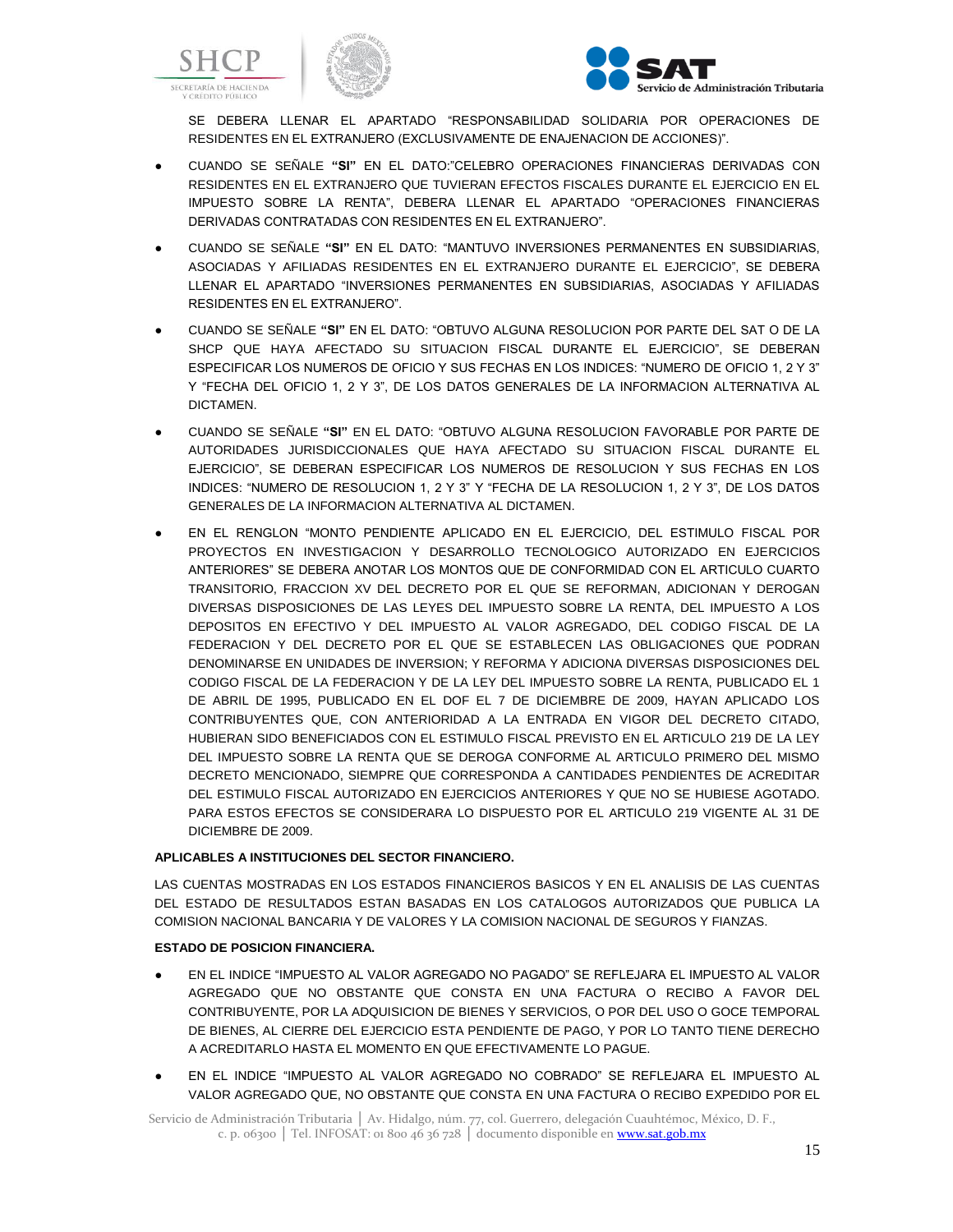





CONTRIBUYENTE, POR LA ENAJENACION DE BIENES Y SERVICIOS, O POR OTORGAR EL USO O GOCE TEMPORAL DE BIENES, AL CIERRE DEL EJERCICIO ESTA PENDIENTE DE COBRO, Y POR LO TANTO LO CAUSA EL CONTRIBUYENTE HASTA EL MOMENTO EN QUE EFECTIVAMENTE LO COBRE.

## **ESTADO DE RESULTADOS.**

 PARA EL LLENADO DE ESTE ANEXO, ES NECESARIO CAPTURAR PREVIAMENTE LA INFORMACION DEL ANEXO DENOMINADO:"ANALISIS COMPARATIVO DE LAS CUENTAS DEL ESTADO DE RESULTADOS".

# **ESTADO DE VARIACIONES EN EL CAPITAL CONTABLE.**

- DEBIDO A LA LIMITACION PARA AGREGAR NUEVAS COLUMNAS A LOS FORMATOS, EN EL ESTADO DE VARIACIONES EN EL CAPITAL CONTABLE, SE HAN INCLUIDO DOS COLUMNAS PARA "OTRAS CUENTAS DE CAPITAL CONTRIBUIDO" Y "OTRAS CUENTAS DE CAPITAL GANADO"; SEGUN CORRESPONDA, QUE PODRAN UTILIZARSE CUANDO SEA NECESARIO REFLEJAR CONCEPTOS DEL CAPITAL CONTABLE QUE NO TENGAN UNA COLUMNA ESPECIFICA.
- CUANDO SE ANOTEN CANTIDADES EN LAS COLUMNAS "OTRAS CUENTAS DE CAPITAL CONTRIBUIDO" Y "OTRAS CUENTAS DE CAPITAL GANADO"; SEGUN CORRESPONDA, DEBIDO A QUE SU SALDO SE INTEGRA POR EL IMPORTE DE UNA O MAS CUENTAS, LA INTEGRACION DE LAS MISMAS SE DEBERA PRESENTAR ANTES DEL RENGLON "SALDOS AL 31 DE DICIEMBRE DE 2012" EN LOS RENGLONES DENOMINADOS "OTROS", SEGUN SE TRATE, CONSIGNANDO EN LA COLUMNA DE CONCEPTO EL NOMBRE DE LAS CUENTAS QUE INTEGRAN DICHOS SALDOS Y EN LA COLUMNA DE REFERENCIA, EL IMPORTE CORRESPONDIENTE A CADA CUENTA O CONCEPTO.

## **ESTADO DE FLUJOS DE EFECTIVO.**

SE PONDRA UNICAMENTE LA INFORMACION SEÑALADA, BASADA EN LOS ESTADOS FINANCIEROS QUE PUBLICA LA COMISION NACIONAL BANCARIA Y DE VALORES Y LA COMISION NACIONAL DE SEGUROS Y FIANZAS.

# **ANALISIS DE LAS CUENTAS DEL ESTADO DE RESULTADOS.**

● EN LAS COLUMNAS DENOMINADAS: "ACUMULABLES O DEDUCIBLES PARA ISR" Y "NO ACUMULABLES O NO AFECTOS AL ISR (INGRESOS) NO DEDUCIBLES (GASTOS) PARA ISR", SE PONDRA EL MONTO QUE DE LOS CONCEPTOS DE INGRESOS O GASTOS QUE SE REPORTAN, SEGUN CORRESPONDA, TIENEN EFECTO FISCAL. LAS PARTIDAS NO DEDUCIBLES, NO ACUMULABLES SE REFIEREN A PARTIDAS CONTABLES Y NO FISCALES.

## **RELACION DE CONTRIBUCIONES, COMPENSACIONES Y DEVOLUCIONES.**

- NO SE DEBERA LLENAR LA INFORMACION CONTENIDA EN LAS COLUMNAS: "BASE GRAVABLE" Y "TASA, TARIFA O CUOTA", EN EL SIGUIENTE CONCEPTO:
	- o IMPUESTO AL COMERCIO EXTERIOR EL INDICE "TOTAL DE IMPUESTOS AL COMERCIO EXTERIOR".
- DERECHOS POR LOS SERVICIOS QUE PRESTA:

EL INDICE: "LA COMISION NACIONAL BANCARIA Y DE VALORES (CNBV)" CORRESPONDE A LOS DERECHOS ESTABLECIDOS POR LOS SERVICIOS DE INSPECCION Y VIGILANCIA COMPRENDIDOS EN LOS ARTICULOS 27 AL 29-D DE LA LEY FEDERAL DE DERECHOS VIGENTE EN 2012.

EL INDICE "LA COMISION NACIONAL DE SEGUROS Y FIANZAS (CNSF)" CORRESPONDE A LOS DERECHOS ESTABLECIDOS POR LOS SERVICIOS DE INSPECCION Y VIGILANCIA COMPRENDIDOS EN LOS ARTICULOS 30 FRACCIONES I AL VI Y 31 FRACCIONES I Y II DE LA LEY FEDERAL DE DERECHOS VIGENTE EN 2012.

EL INDICE: "EL INSTITUTO NACIONAL DE MIGRACION (INM)", CORRESPONDE A LOS DERECHOS DE SERVICIOS DE NO INMIGRANTES (ARTICULO 8, FRACCIONES I A VIII DE LA LEY FEDERAL DE DERECHOS VIGENTE EN 2012), SERVICIOS MIGRATORIOS (ARTICULO 12 DE LA LEY FEDERAL DE DERECHOS VIGENTE EN 2012) Y SERVICIOS MIGRATORIOS EXTRAORDINARIOS (ARTICULO 14-A, FRACCIONES I Y II DE LA LEY FEDERAL DE DERECHOS VIGENTE EN 2012).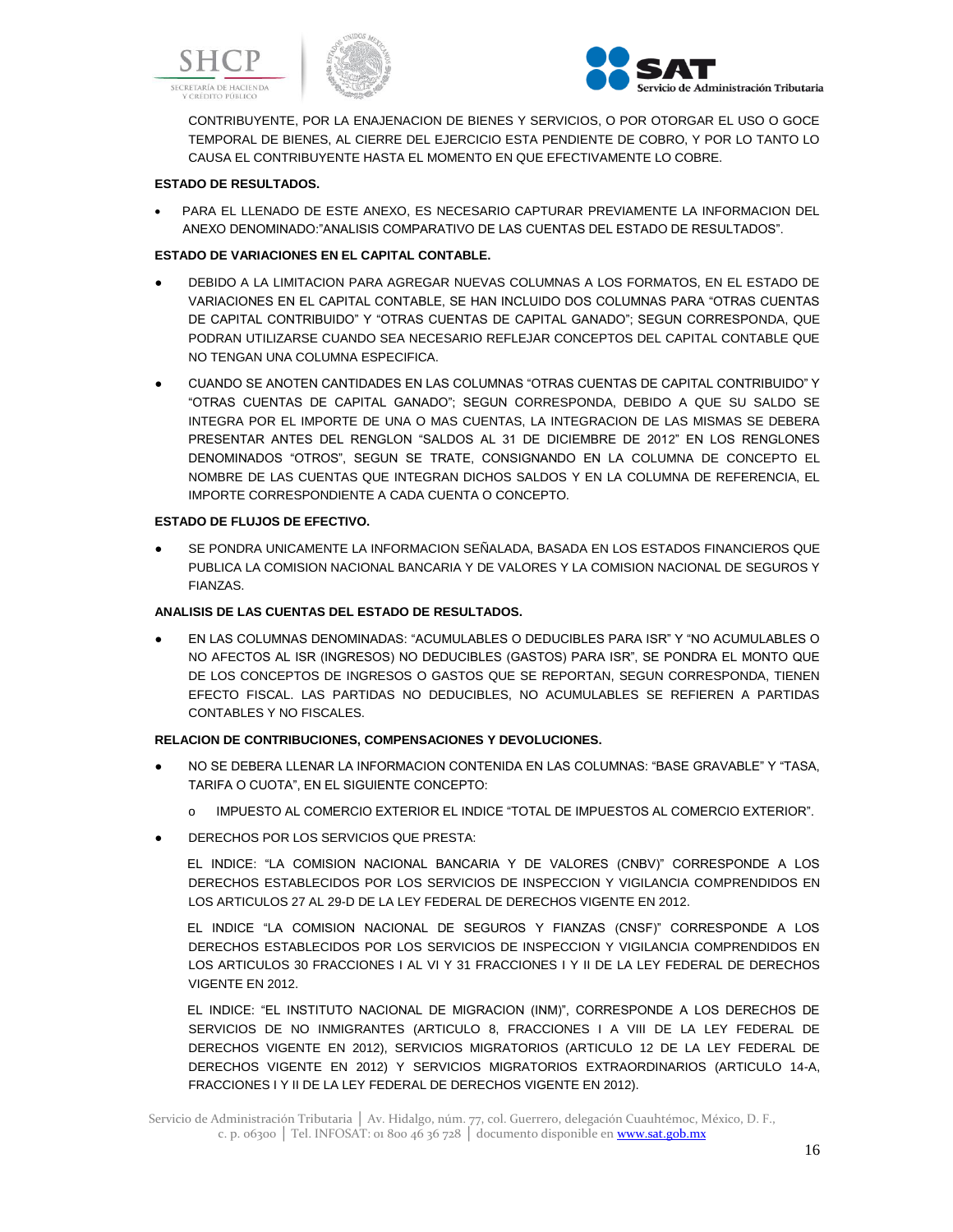





# COMPENSACIONES EFECTUADAS Y DEVOLUCIONES OBTENIDAS.

EN RELACION CON ESTOS CONCEPTOS, SE DEBERAN CONSIDERAR COMO COMPENSACIONES EFECTUADAS DURANTE EL EJERCICIO Y COMO DEVOLUCIONES OBTENIDAS EN EL EJERCICIO, A LAS CONTRIBUCIONES QUE CORRESPONDAN AL MISMO EJERCICIO, ASI COMO A LAS CONTRIBUCIONES COMPENSADAS EFECTUADAS Y A LAS DEVOLUCIONES OBTENIDAS EN EL EJERCICIO QUE PROVENGAN DE EJERCICIOS ANTERIORES.

# **BASE PARA LA DETERMINACION DEL IMPUESTO RETENIDO SOBRE HONORARIOS, ARRENDAMIENTOS E INTERESES.**

- ESTE APARTADO SE LLENARA UNICAMENTE CUANDO EXISTA IMPUESTO SOBRE LA RENTA RETENIDO POR EL CONTRIBUYENTE POR CUALQUIERA DE LOS CONCEPTOS SIGUIENTES: HONORARIOS, ARRENDAMIENTOS E INTERESES, Y SE DEJARAN EN BLANCO LOS RUBROS NO APLICABLES.
- LOS CONCEPTOS CAPITALIZADOS SE REFIEREN A HONORARIOS, ARRENDAMIENTOS E INTERESES CUYO IMPORTE FORMA PARTE DEL MONTO ORIGINAL DE LA INVERSION EN ACTIVOS FIJOS, GASTOS Y CARGOS DIFERIDOS, ASI COMO POR EROGACIONES REALIZADAS EN PERIODOS PREOPERATIVOS.
- LAS INSTITUCIONES DE CREDITO, LAS CASAS DE BOLSA Y LAS SOCIEDADES DE INVERSION, PODRAN NO PRESENTAR LA INFORMACION RELATIVA A LA BASE PARA LA DETERMINACION DEL IMPUESTO RETENIDO SOBRE INTERESES.

# **RESPONSABILIDAD SOLIDARIA POR OPERACIONES DE RESIDENTES EN EL EXTRANJERO (EXCLUSIVAMENTE DE ENAJENACION DE ACCIONES)**

- EN ESTE APARTADO LOS DATOS SE PROPORCIONARAN AGRUPADOS POR CADA RESIDENTE EN EL EXTRANJERO, GLOBALIZANDO LAS OPERACIONES POR EL CONCEPTO ESPECIFICO DE LA OPERACION.
- EN LA COLUMNA "NUMERO DE IDENTIFICACION FISCAL", SE ANOTARA EL NUMERO O CLAVE DE IDENTIFICACION FISCAL QUE UTILIZA EL RESIDENTE EN EL EXTRANJERO EN SU PAIS DE RESIDENCIA, EN CASO DE QUE EN EL PAIS DE RESIDENCIA NO SE UTILICE DICHA CLAVE, SE ANOTARA N/A.
- EN LA COLUMNA "PAIS DE RESIDENCIA DE LA ENTIDAD EXTRANJERA", SE DEBERA ANOTAR LA CLAVE Y NOMBRE DEL PAIS DE RESIDENCIA DE LA ENTIDAD EXTRANJERA, DE CONFORMIDAD CON EL CATALOGO CONTENIDO EN EL APENDICE VI DE ESTE INSTRUCTIVO.
- EN LA COLUMNA "CONCEPTO ESPECIFICO DE LA OPERACION", SE DEBERA ESPECIFICAR SI EL CONCEPTO SE REFIERE A ACCIONES PARTES SOCIALES O ALGUN OTRO CONCEPTO DE LOS SEÑALADOS EN EL SEGUNDO PARRAFO DEL ARTICULO 8 DE LA LEY DEL IMPUESTO SOBRE LA RENTA VIGENTE EN 2012.
- EN LA COLUMNA "TIPO DE MONEDA" SE DEBERA ANOTAR LA MONEDA QUE CORRESPONDA DE CONFORMIDAD CON EL CATALOGO CONTENIDO EN EL APENDICE VII DE ESTE INSTRUCTIVO.
- EN CASO DE PROCEDER ALGUNA ACLARACION A LA INFORMACION CONTENIDA EN ESTE APARTADO, DEBERA HACERLA A TRAVES DEL APARTADO DE INFORMACION ADICIONAL.
- LA INFORMACION DE ESTE APARTADO, ASI COMO LA PREGUNTA REALIZADA EN LA SECCION DE DATOS GENERALES "FUE RESPONSABLE SOLIDARIO EN EL IMPUESTO SOBRE LA RENTA EN ALGUNA ENAJENACION DE ACCIONES EFECTUADA POR RESIDENTES EN EL EXTRANJERO", SE REFIEREN A CUANDO EL CONTRIBUYENTE ACTUA COMO RESPONSABLE SOLIDARIO DE ALGUN RESIDENTE EN EL EXTRANJERO EXCLUSIVAMENTE POR ENAJENACIONES DE ACCIONES DEL RESIDENTE EN EL EXTRANJERO REALIZADAS A UNA PERSONA DISTINTA AL CONTRIBUYENTE, PERO EN LA CUAL ESTE ULTIMO ACTUA COMO REPRESENTANTE EN EL PAIS DEL RESIDENTE EN EL EXTRANJERO (ARTICULO 190 DE LA LEY DEL IMPUESTO SOBRE LA RENTA VIGENTE EN 2012).

## **OPERACIONES FINANCIERAS DERIVADAS CONTRATADAS CON RESIDENTES EN EL EXTRANJERO.**

● EN ESTE APARTADO LOS DATOS SE PROPORCIONARAN AGRUPADOS POR CADA RESIDENTE EN EL EXTRANJERO, GLOBALIZANDO LAS OPERACIONES POR TIPO DE OPERACION Y MONTO CONTRATADO.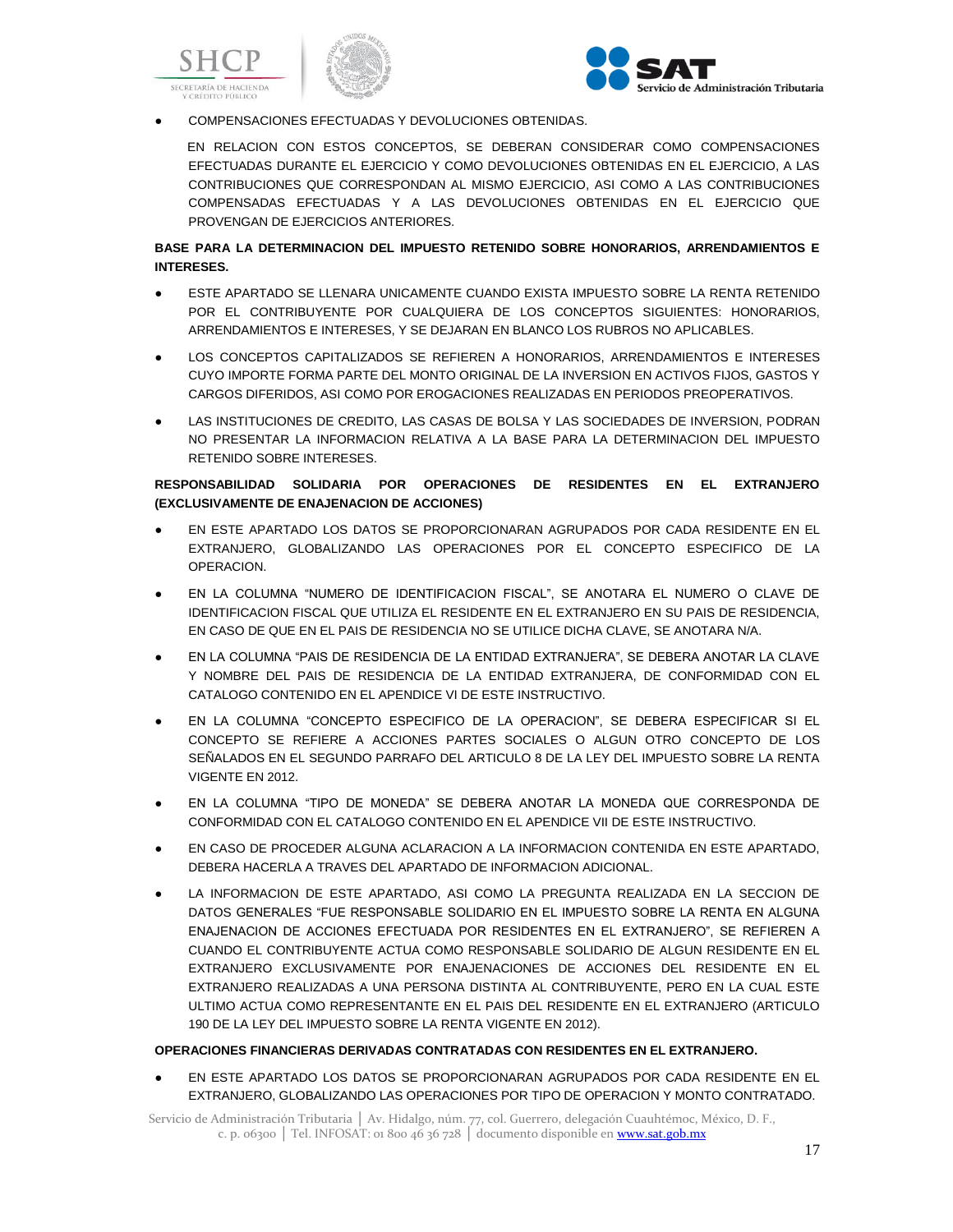





- EN LA COLUMNA "NUMERO DE IDENTIFICACION FISCAL", SE ANOTARA EL NUMERO O CLAVE DE IDENTIFICACION FISCAL QUE UTILIZA EL RESIDENTE EN EL EXTRANJERO EN SU PAIS DE RESIDENCIA, EN CASO DE QUE EN EL PAIS DE RESIDENCIA NO SE UTILICE DICHA CLAVE, SE ANOTARA N/A.
- EN LA COLUMNA "PAIS DE RESIDENCIA", SE DEBERA ANOTAR LA CLAVE Y NOMBRE DEL PAIS DE RESIDENCIA, DE CONFORMIDAD CON EL CATALOGO CONTENIDO EN EL APENDICE VI DE ESTE INSTRUCTIVO.
- EL DATO DE LA COLUMNA "TIPO DE OPERACION CONTRATADA, DEUDA O CAPITAL" SE LLENARA DE CONFORMIDAD CON LO DISPUESTO EN EL ULTIMO PARRAFO DEL ARTICULO 16-A DEL CODIGO FISCAL DE LA FEDERACION, QUE ESTABLECE LO SIGUIENTE:

*"16-A PARA LOS EFECTOS DE LAS DISPOSICIONES FISCALES, SE ENTIENDE POR OPERACIONES FINANCIERAS DERIVADAS LAS SIGUIENTES:*

*…*

*SE CONSIDERAN OPERACIONES FINANCIERAS DERIVADAS DE DEUDA, AQUELLAS QUE ESTEN REFERIDAS A TASAS DE INTERES, TITULOS DE DEUDA O AL INDICE NACIONAL DE PRECIOS AL CONSUMIDOR; ASIMISMO, SE ENTIENDE POR OPERACIONES FINANCIERAS DERIVADAS DE CAPITAL, AQUELLAS QUE ESTEN REFERIDAS A OTROS TITULOS, MERCANCIAS, DIVISAS O CANASTAS O INDICES ACCIONARIOS. LAS OPERACIONES FINANCIERAS DERIVADAS QUE NO SE ENCUADREN DENTRO DE LOS SUPUESTOS A QUE SE REFIERE ESTE PARRAFO, SE CONSIDERARAN DE CAPITAL O DE DEUDA ATENDIENDO A LA NATURALEZA DEL SUBYACENTE.*"

- EL DATO DEL "MONTO CONTRATADO" SE EXPRESARA EN MONEDA EXTRANJERA; Y SE DEBERA ANOTAR LA SUMA AGRUPADA POR CADA RESIDENTE EN EL EXTRANJERO Y POR CADA TIPO DE OPERACION CONTRATADA, YA SEA DE DEUDA O DE CAPITAL.
- EN EL DATO "TIPO DE MONEDA", SE ANOTARA LA MONEDA Y EL PAIS AL QUE CORRESPONDE DE CONFORMIDAD CON EL CATALOGO CONTENIDO EN EL APENDICE VII DE ESTE INSTRUCTIVO.
- EL DATO PORCENTAJE DE LA COLUMNA "TASA DE INTERES" SE EXPRESARA EN PORCENTAJE.
- EN EL DATO DE LA "VIGENCIA", SE DEBERA ANOTAR "31 DE DICIEMBRE DE 2012".
- LAS INSTITUCIONES DE CREDITO, LAS CASAS DE BOLSA Y LAS SOCIEDADES DE INVERSION DE CAPITALES PODRAN OPTAR POR PRESENTAR LA INFORMACION DE ESTE APARTADO AGRUPADA Y CONCENTRADA HOMOGENEAMENTE POR CADA RESIDENTE EN EL EXTRANJERO CON EL QUE CELEBRARON OPERACIONES DE LA SIGUIENTE FORMA:
	- **>** LOS INDICES QUE CORRESPONDAN.
	- **>** EL NOMBRE, DENOMINACION O RAZON SOCIAL DE LOS RESIDENTES EN EL EXTRANJERO.
	- **>** EN EL NUMERO DE IDENTIFICACION FISCAL, SE PODRA PONER UN CERO.
	- **>** PAIS DE RESIDENCIA DE LOS RESIDENTES EN EL EXTRANJERO.
	- **>** EN LA FECHA DE CELEBRACION DEL CONTRATO QUE LE DIO ORIGEN A LA OPERACION SE PODRA PONER 31/12/2012.
	- **>** TIPO DE OPERACION CONTRATADA DEUDA O CAPITAL CON CADA RESIDENTE EN EL EXTRANJERO.
	- **>** EL MONTO CONTRATADO CON CADA RESIDENTE EN EL EXTRANJERO.
	- **>** TIPO DE MONEDA, SE PODRA PONER NINGUNA.
	- **>** PARA LOS DICTAMENES DEL SECTOR FINANCIERO, EN LA COLUMNA "TASA DE INTERES", SE PONDRA LA GANANCIA ACUMULABLE O LA PERDIDA DEDUCIBLE.
	- **>** VIGENCIA SE PODRA PONER DEL 31/12/2012 A LA ULTIMA FECHA DE PAGO AGRUPADA.
	- **>** INDIQUE SI EL RESIDENTE EN EL EXTRANJERO CON EL CONTRATO ES SU PARTE RELACIONADA.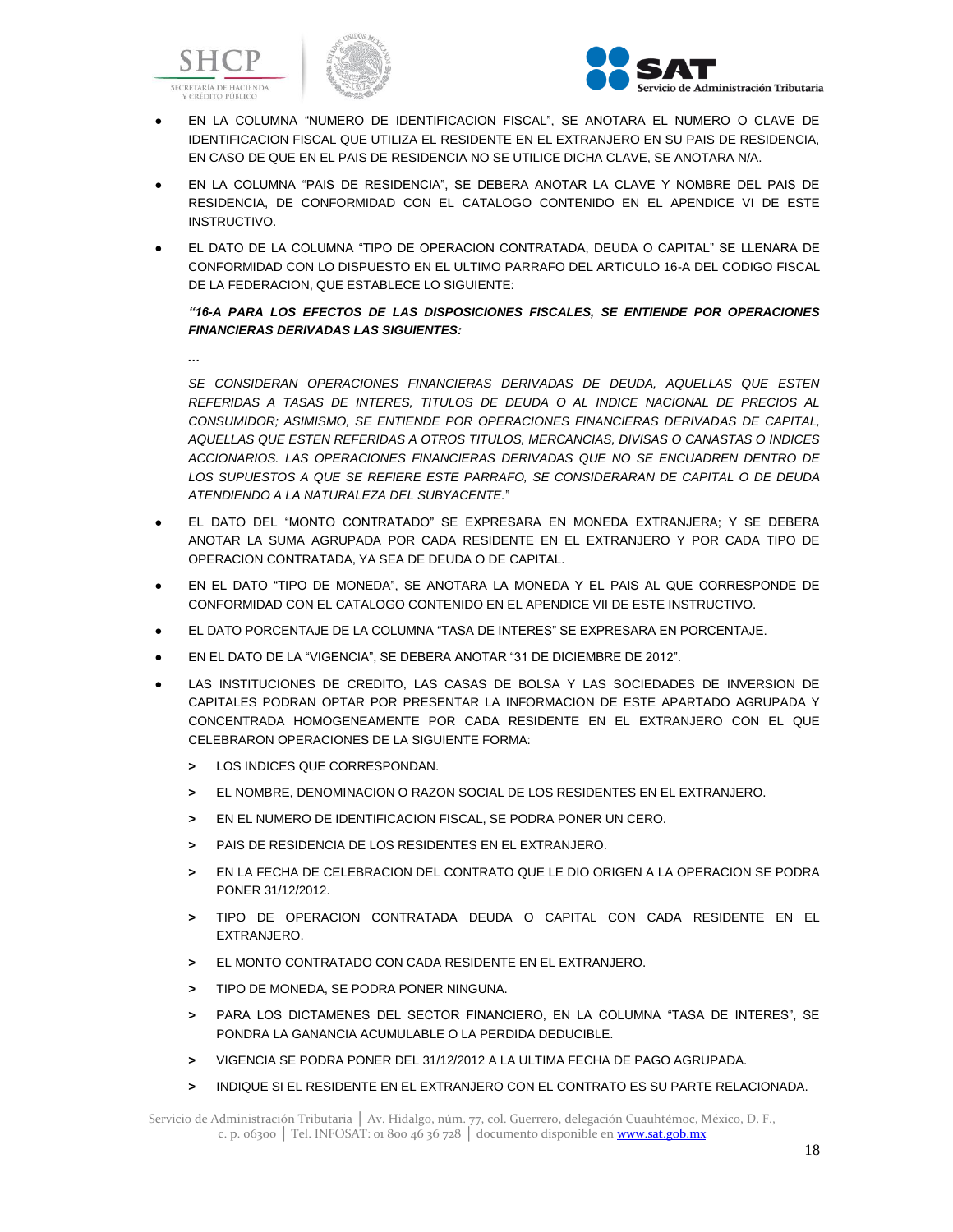



# **INVERSIONES PERMANENTES EN SUBSIDIARIAS, ASOCIADAS Y AFILIADAS RESIDENTES EN EL EXTRANJERO.**

EN ESTE APARTADO LOS DATOS SE PROPORCIONARAN AGRUPADOS POR CADA RESIDENTE EN EL EXTRANJERO, QUE SEA UNA ENTIDAD SUBSIDIARIA, ASOCIADA O AFILIADA DEL CONTRIBUYENTE, GLOBALIZANDO LAS OPERACIONES POR MONTO DE LA INVERSION.

PARA ESTOS EFECTOS LOS TERMINOS "SUBSIDIARIA", "ASOCIADA" O "AFILIADA" SERAN LOS DEFINIDOS EN LAS NORMAS DE INFORMACION FINANCIERA NIF B-7 Y B-8 EMITIDAS POR EL CONSEJO MEXICANO PARA LA INVESTIGACION Y DESARROLLO DE NORMAS DE INFORMACION FINANCIERA (CINIF), EN LOS TERMINOS SIGUIENTES:

*SUBSIDIARIA.- ES UNA ENTIDAD SOBRE LA CUAL OTRA ENTIDAD EJERCE CONTROL.*

*ASOCIADA.- ES UNA ENTIDAD SOBRE LA CUAL OTRA ENTIDAD EJERCE INFLUENCIA SIGNIFICATIVA.*

*AFILIADAS.- SON AQUELLAS ENTIDADES QUE TIENEN DUEÑOS COMUNES.*

- EN LA COLUMNA "NUMERO DE IDENTIFICACION FISCAL", SE ANOTARA EL DATO DEL NUMERO O CLAVE DE IDENTIFICACION FISCAL QUE UTILIZA EL RESIDENTE EN EL EXTRANJERO EN SU PAIS DE RESIDENCIA, EN CASO DE QUE EN EL PAIS DE RESIDENCIA NO SE UTILICE DICHA CLAVE, SE ANOTARA N/A.
- EN LA COLUMNA "PAIS DE RESIDENCIA FISCAL DE LA ENTIDAD", SE ANOTARA LA CLAVE Y NOMBRE DEL PAIS DE RESIDENCIA FISCAL DE LA ENTIDAD, DE CONFORMIDAD CON EL CATALOGO CONTENIDO EN EL APENDICE VI DE ESTE INSTRUCTIVO.
- EN LA COLUMNA "PORCENTAJE DE PARTICIPACION EN EL CAPITAL DE LA ENTIDAD" SE ANOTARA EL PORCENTAJE DE PARTICIPACION PROMEDIO DURANTE EL EJERCICIO FISCAL DE 2012, QUE REPRESENTEN LAS ACCIONES, PARTES SOCIALES O SUS EQUIVALENTES PROPIEDAD DEL CONTRIBUYENTE CON RESPECTO AL TOTAL DE ACCIONES, PARTES SOCIALES O EQUIVALENTES QUE HAYA EMITIDO LA ENTIDAD SUBSIDIARIA, ASOCIADA O AFILIADA EN EL EXTRANJERO.
- EN LA COLUMNA "MONTO DE LA INVERSION" SE ANOTARA EL MONTO DE LAS APORTACIONES AL CAPITAL SOCIAL O SU EQUIVALENTE EN LA ENTIDAD SUBSIDIARIA, ASOCIADA O AFILIADA EN EL EXTRANJERO. O BIEN, EL VALOR TOTAL NETO DE ADQUISICION DE LAS ACCIONES O PARTES SOCIALES, INCLUYENDO, EN SU CASO, EL MONTO CORRESPONDIENTE AL CREDITO MERCANTIL O COMERCIAL; ESTE ULTIMO DATO SE PODRA ANOTAR EN UN RENGLON POR SEPARADO, ASENTANDO EL MONTO EN ESTA MISMA COLUMNA.
- EN LA COLUMNA "MONTO DE LAS UTILIDADES (PERDIDAS) DE EJERCICIOS ANTERIORES EN EL PORCENTAJE DE PARTICIPACION" SE ANOTARAN LAS UTILIDADES O PERDIDAS CONTABLES DE EJERCICIOS FISCALES ANTERIORES QUE SE HAYAN GENERADO EN LA ENTIDAD SUBSIDIARIA, ASOCIADA O AFILIADA EN EL EXTRANJERO, DESDE EL EJERCICIO FISCAL EN EL QUE EL CONTRIBUYENTE ES SOCIO O ACCIONISTA Y HASTA EL EJERCICIO FISCAL INMEDIATO ANTERIOR DEL CONTRIBUYENTE, ESTAS UTILIDADES O PERDIDAS CONTABLES DE EJERCICIOS FISCALES ANTERIORES, SE DEBERAN MULTIPLICAR POR EL PORCENTAJE DE PARTICIPACION QUE EN EL CAPITAL SOCIAL TENGA EL CONTRIBUYENTE EN LA ENTIDAD RESIDENTE EN EL EXTRANJERO, AL CIERRE DEL EJERCICIO FISCAL DEL CONTRIBUYENTE QUE SE DICTAMINA.
- EN LA COLUMNA "MONTO DE LA UTILIDAD (PERDIDA) DEL EJERCICIO EN EL PORCENTAJE DE PARTICIPACION" SE DEBERA SEÑALAR LA UTILIDAD O PERDIDA CONTABLE CORRESPONDIENTE AL EJERCICIO FISCAL DEL CONTRIBUYENTE MULTIPLICADA POR EL PORCENTAJE DE PARTICIPACION QUE EN EL CAPITAL SOCIAL TENGA EL CONTRIBUYENTE QUE SE DICTAMINA, EN LA ENTIDAD RESIDENTE EN EL EXTRANJERO AL CIERRE DEL MISMO EJERCICIO FISCAL.
- EN LA COLUMNA "VALOR DE LA INVERSION" SE ANOTARA LA SUMA DE LAS CANTIDADES ASENTADAS POR RENGLON DE LAS COLUMNAS: "MONTO DE LA INVERSION", "MONTO DE LAS UTILIDADES (PERDIDAS) DE EJERCICIOS ANTERIORES EN EL PORCENTAJE DE PARTICIPACION" Y "MONTO DE LA UTILIDAD (PERDIDA) DEL EJERCICIO EN EL PORCENTAJE DE PARTICIPACION", EN NINGUN CASO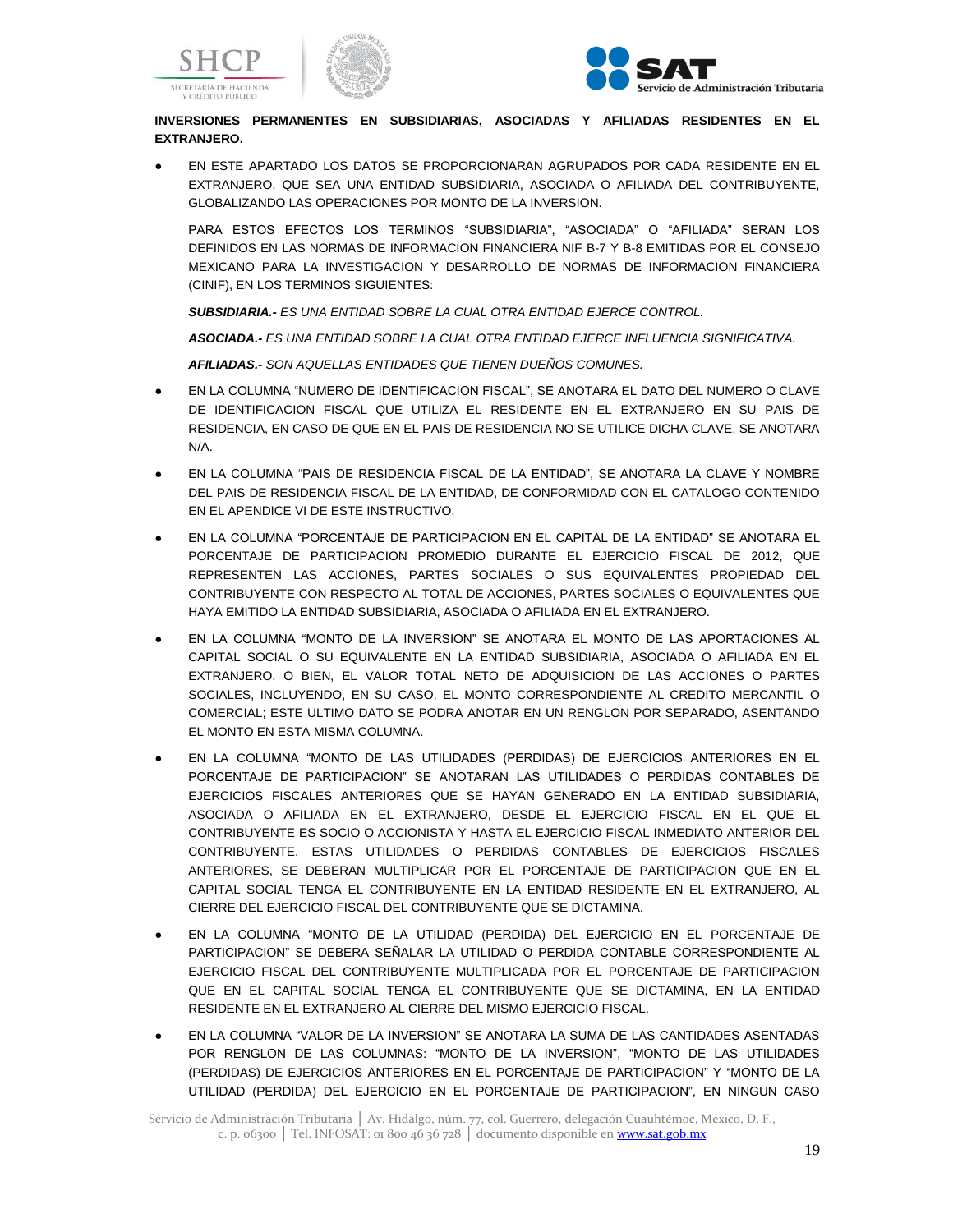



PROCEDERA ANOTAR VALORES NEGATIVOS EN ESTA COLUMNA, POR LO QUE, SI ARITMETICAMENTE SE DIERA EL CASO, SE ANOTARA CERO.

## **SOCIOS O ACCIONISTAS QUE TUVIERON ACCIONES O PARTES SOCIALES.**

 EN ESTE ANEXO LOS DATOS SE PROPORCIONARAN AGRUPADOS POR CADA SOCIO O ACCIONISTA QUE EL CONTRIBUYENTE HAYA TENIDO DURANTE EL EJERCICIO, CUANDO EL SOCIO O ACCIONISTA NO SEA DIRECTAMENTE UNA PERSONA FISICA O MORAL SINO UN CONTRATO DE FIDEICOMISO, SE ANOTARA EL NUMERO DE CONTRATO DEL FIDEICOMISO Y EL NOMBRE DE LA INSTITUCION QUE ACTUA COMO FIDUCIARIA.

CUANDO EXISTAN ACCIONES COLOCADAS ENTRE EL GRAN PUBLICO INVERSIONISTA, SE ASENTARA EN EL RENGLON CORRESPONDIENTE AL SOCIO O ACCIONISTA *"ACCIONES COLOCADAS ENTRE EL GRAN PUBLICO INVERSIONISTA".*

 EN LA COLUMNA "NUMERO DE IDENTIFICACION FISCAL O RFC", SE ANOTARA EL NUMERO O CLAVE DE IDENTIFICACION FISCAL QUE UTILIZA EL SOCIO O ACCIONISTA EN SU PAIS DE RESIDENCIA, EN CASO DE QUE EN EL PAIS DE RESIDENCIA DEL SOCIO O ACCIONISTA NO SE UTILICE DICHA CLAVE, SE ANOTARA N/A. CUANDO EL SOCIO O ACCIONISTA SEA UN RESIDENTE EN TERRITORIO NACIONAL, SE ANOTARA EL REGISTRO FEDERAL DE CONTRIBUYENTES. CUANDO EXISTAN ACCIONISTAS PUBLICO EN GENERAL, SE ANOTARA *"VARIOS".*

EN NINGUN CASO SE ANOTARA "VARIOS", CUANDO LOS SOCIOS O ACCIONISTAS NO SEAN PUBLICO EN GENERAL, POR LO QUE SIEMPRE SE DEBERA ANOTAR EL RFC O EL NUMERO O CLAVE DE IDENTIFICACION FISCAL DEL SOCIO O ACCIONISTA SEGÚN CORRESPONDA.

- EN LA COLUMNA "PAIS DE RESIDENCIA PARA EFECTOS FISCALES", SE ANOTARA LA CLAVE Y NOMBRE DEL PAIS DE RESIDENCIA PARA EFECTOS FISCALES DEL SOCIO O ACCIONISTA, DE CONFORMIDAD CON EL CATALOGO CONTENIDO EN EL APENDICE VI DE ESTE INSTRUCTIVO.
- EN LA COLUMNA "PORCENTAJE DE PARTICIPACION EN EL CAPITAL DE LA ENTIDAD CON DERECHO A VOTO", SE ANOTARA EL PORCENTAJE DE PARTICIPACION PROMEDIO DURANTE EL EJERCICIO FISCAL DE 2012, QUE REPRESENTEN LAS ACCIONES, PARTES SOCIALES PROPIEDAD DE LOS SOCIOS O ACCIONISTAS DEL CONTRIBUYENTE CON DERECHO A VOTO RESPECTO AL TOTAL DE ACCIONES O PARTES SOCIALES EMITIDAS POR EL PROPIO CONTRIBUYENTE.
- EN LA COLUMNA "PORCENTAJE DE PARTICIPACION EN EL CAPITAL DE LA ENTIDAD SIN DERECHO A VOTO", SE ANOTARA EL PORCENTAJE DE PARTICIPACION QUE REPRESENTEN LAS ACCIONES, PARTES SOCIALES PROPIEDAD DE LOS SOCIOS O ACCIONISTAS DEL CONTRIBUYENTE SIN DERECHO A VOTO RESPECTO AL TOTAL DE ACCIONES O PARTES SOCIALES EMITIDAS POR EL PROPIO CONTRIBUYENTE.
- EN LA COLUMNA "PERIODO DE TENENCIA", SE SEÑALARA EL PERIODO DEL 1 DE ENERO AL 31 DE DICIEMBRE, CUANDO EL SOCIO O ACCIONISTA SE HAYA MANTENIDO COMO TAL DURANTE EL EJERCICIO FISCAL DEL CONTRIBUYENTE QUE SE DICTAMINA.

CUANDO UN SOCIO O ACCIONISTA HAYA DEJADO DE TENER TAL CARACTER DURANTE UN EJERCICIO, EL PERIODO DE TENENCIA TERMINARA EN LA FECHA EN QUE SE ASIENTE EN EL REGISTRO DE ACCIONES O EN EL LIBRO ESPECIAL DE LOS SOCIOS, LA TRANSMISION DE LAS ACCIONES O PARTES SOCIALES (ARTICULOS 128 Y 129, Y 73, RESPECTIVAMENTE DE LA LEY GENERAL DE SOCIEDADES MERCANTILES).

CUANDO UN SOCIO O ACCIONISTA COMIENCE A TENER TAL CARACTER DURANTE UN EJERCICIO, EL PERIODO DE TENENCIA INICIARA EN LA FECHA EN QUE SE ASIENTE EN EL REGISTRO DE ACCIONES O EN EL LIBRO ESPECIAL DE LOS SOCIOS, LA TRANSMISION DE LAS ACCIONES O PARTES SOCIALES (ARTICULOS 128 Y 129, Y 73, RESPECTIVAMENTE DE LA LEY GENERAL DE SOCIEDADES MERCANTILES).

PARA LOS ACCIONISTAS PUBLICO EN GENERAL, SE DEJARAN EN BLANCO LAS FECHAS DE LA VIGENCIA.

Servicio de Administración Tributaria │ Av. Hidalgo, núm. 77, col. Guerrero, delegación Cuauhtémoc, México, D. F., c. p. 06300 | Tel. INFOSAT: 01 800 46 36 728 | documento disponible en www.sat.gob.mx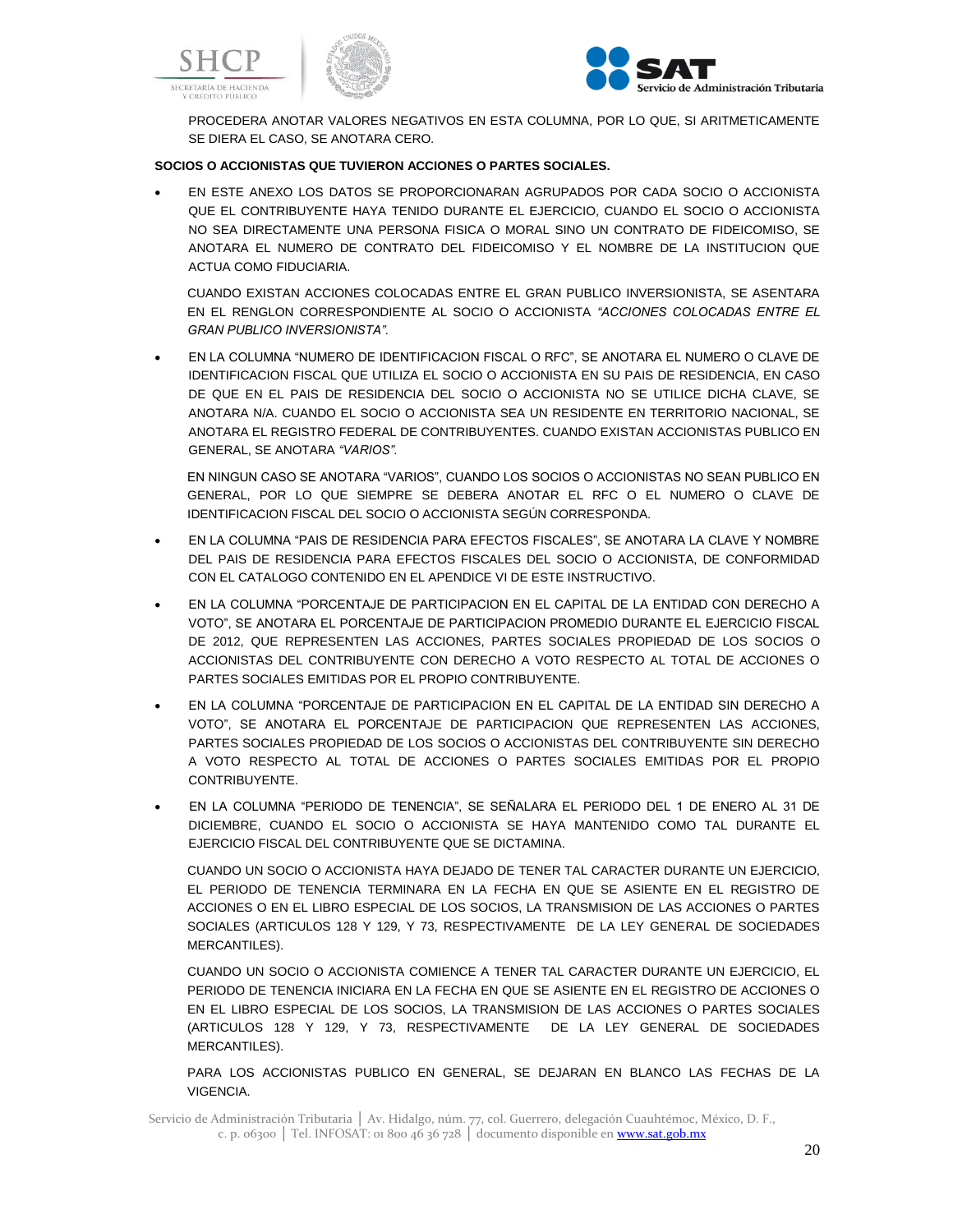





- EN LAS COLUMNAS "MONTO DE APORTACIONES" Y "MONTO DE RETIROS DE CAPITAL", SE SEÑALARAN LAS APORTACIONES Y RETIROS EFECTUADOS QUE HAYAN AFECTADO CUENTAS DE CAPITAL CONTABLE, INCLUYENDO APORTACIONES PARA FUTUROS AUMENTOS DE CAPITAL, DE LAS CUALES EXISTA RESOLUCION EN ASAMBLEA DE SOCIOS O ACCIONISTAS PARA SU APLICACION EN EL FUTURO COMO AUMENTO DE CAPITAL SOCIAL.
- EN LAS COLUMNAS "MONTO DE PRESTAMOS: EFECTUADOS Y RECIBIDOS", SE SEÑALARAN LOS PRESTAMOS EFECTUADOS A LOS SOCIOS O ACCIONISTAS, Y LOS RECIBIDOS DE ESTOS QUE HAYAN AFECTADO CUENTAS DE PASIVO, INCLUYENDO APORTACIONES PARA FUTUROS AUMENTOS DE CAPITAL, DE LAS CUALES NO EXISTA RESOLUCION EN ASAMBLEA DE SOCIOS O ACCIONISTAS PARA SU APLICACION EN EL FUTURO COMO AUMENTO DE CAPITAL SOCIAL.
- CUANDO EN UN EJERCICIO FISCAL NO HAYA HABIDO TRANSACCIONES CON LOS SOCIOS O ACCIONISTAS, NI MOVIMIENTOS EN LA TENENCIA ACCIONARIA O EN LAS PARTES SOCIALES, SE PODRAN DEJAR EN BLANCO LAS COLUMNAS: "MONTO DE APORTACIONES", "MONTO DE RETIROS DE CAPITAL" Y "MONTO DE PRESTAMOS: EFECTUADOS Y RECIBIDOS".

# **CONCILIACION ENTRE EL RESULTADO CONTABLE Y FISCAL PARA EFECTOS DEL IMPUESTO SOBRE LA RENTA.**

- EN EL CONCEPTO "EFECTO DE LA INFLACION DE LA NIF B-10" SE ANOTARA EL IMPORTE NETO DE LA INFLACION RECONOCIDO EN LA UTILIDAD O PERDIDA NETA SIN CONSIDERAR EL RESULTADO FAVORABLE O DESFAVORABLE CORRESPONDIENTE AL RESULTADO POR POSICION MONETARIA.
- EN EL CONCEPTO "PERDIDA EN ENAJENACION DE ACCIONES" SE ANOTARA EL IMPORTE DE LA PERDIDA EN ENAJENACION DE ACCIONES DEDUCIDA EN EL EJERCICIO, POR LO MISMO DICHO IMPORTE NO DEBERA REFLEJARSE COMO PARTE DE LAS DEDUCCIONES FISCALES NO CONTABLES.
- CUANDO EL CONTRIBUYENTE DETERMINE PERDIDA FISCAL, SOLAMENTE DEBERA LLENAR ESTE APARTADO, HASTA EL INDICE "PERDIDA FISCAL DEL EJERCICIO", CONCLUYENDO LA CONCILIACION. POR NINGUN MOTIVO DEBERA ANOTAR EL IMPORTE DE LA PERDIDA FISCAL EN EL INDICE "RESULTADO FISCAL".
- CUANDO EL CONTRIBUYENTE AMORTICE PERDIDAS FISCALES DE EJERCICIOS ANTERIORES, NO DEBERA ASENTAR EN ESE RENGLON UN MONTO MAYOR AL DE LA UTILIDAD FISCAL DEL EJERCICIO.

# **OPERACIONES CON PARTES RELACIONADAS.**

- EN ESTE APARTADO LOS DATOS SE PROPORCIONARAN AGRUPADOS POR CADA PARTE RELACIONADA, GLOBALIZANDO LAS OPERACIONES POR TIPO DE OPERACION DURANTE EL EJERCICIO PARA EFECTOS DEL IMPUESTO SOBRE LA RENTA.
- EN LA COLUMNA "NUMERO DE IDENTIFICACION FISCAL O RFC", SE ANOTARA EL NUMERO O CLAVE DE IDENTIFICACION FISCAL QUE UTILIZA LA PARTE RELACIONADA EN SU PAIS DE RESIDENCIA, EN CASO DE QUE EN EL PAIS DE RESIDENCIA DE LA PARTE RELACIONADA NO SE UTILICE DICHA CLAVE, SE ANOTARA N/A.

CUANDO LA PARTE RELACIONADA SEA UN RESIDENTE EN TERRITORIO NACIONAL, SE ANOTARA EL REGISTRO FEDERAL DE CONTRIBUYENTES.

- EN LA COLUMNA "TIPO DE OPERACION", SE ANOTARA LA CLAVE Y DESCRIPCION QUE CORRESPONDA AL TIPO DE OPERACION REALIZADA, DE CONFORMIDAD CON EL CATALOGO CONTENIDO EN EL APENDICE IV DE ESTE INSTRUCTIVO.
- EN LA COLUMNA "PAIS DE RESIDENCIA", SE ANOTARA LA CLAVE Y NOMBRE DEL PAIS DE RESIDENCIA, DE CONFORMIDAD CON EL CATALOGO CONTENIDO EN EL APENDICE VI DE ESTE INSTRUCTIVO.
- LA COLUMNA "MONTO EN PESOS", CONTENDRA LOS IMPORTES DE LAS OPERACIONES REALIZADAS QUE DIERON ORIGEN A INGRESOS ACUMULABLES Y DEDUCCIONES AUTORIZADAS PARA EFECTOS DEL IMPUESTO SOBRE LA RENTA.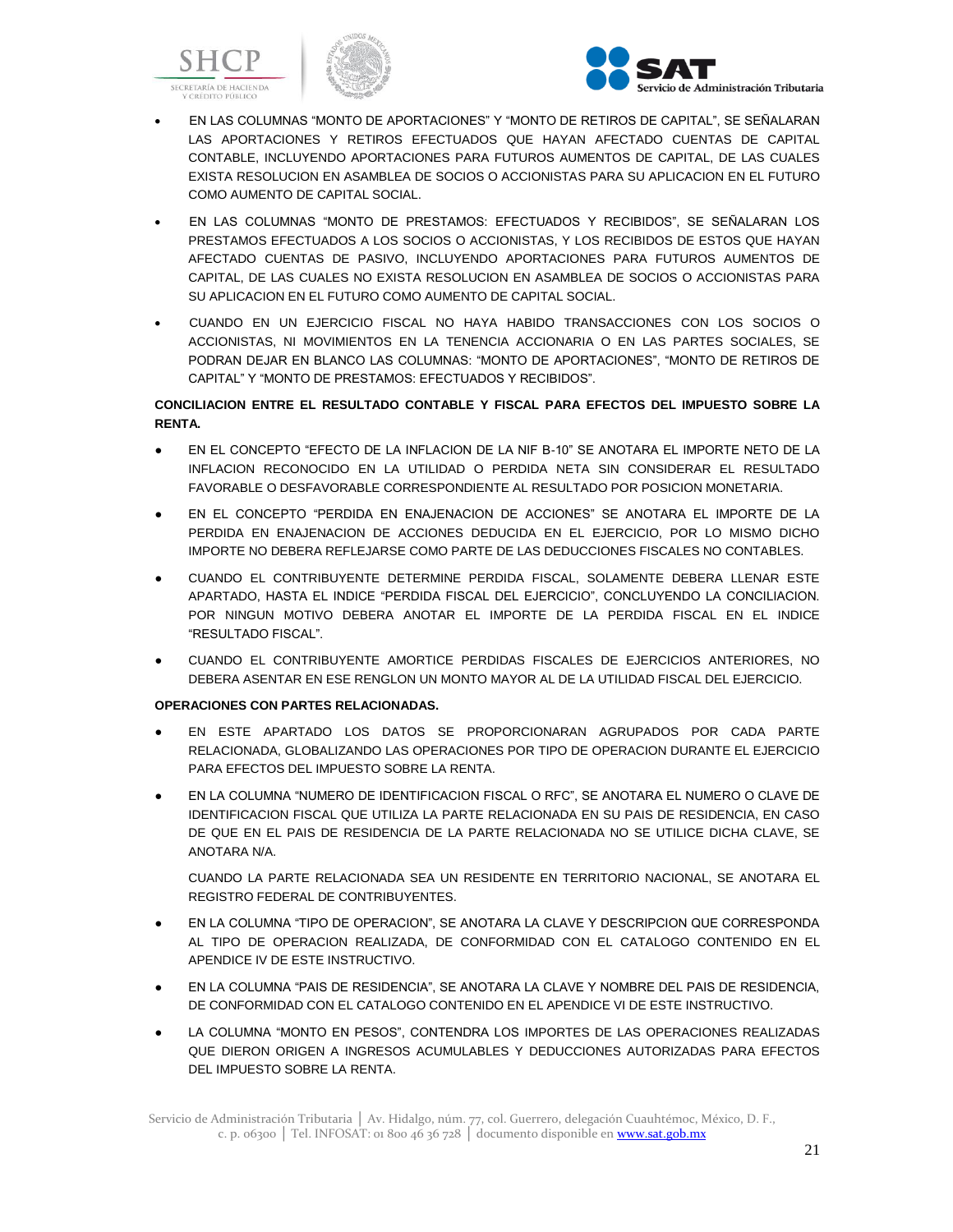





- EN LA COLUMNA "METODO DE PRECIOS DE TRANSFERENCIA APLICADO", SE ANOTARA LA CLAVE Y DESCRIPCION QUE CORRESPONDA AL METODO DE PRECIOS DE TRANSFERENCIA APLICADO, DE CONFORMIDAD CON EL CATALOGO CONTENIDO EN EL APENDICE V DE ESTE INSTRUCTIVO.
- CUANDO EN LA COLUMNA "LA OPERACION ESTA PACTADA COMO CON PARTES INDEPENDIENTES EN OPERACIONES COMPARABLES" SE ANOTE *"SI"*, ES PORQUE SE CUENTA CON LA INFORMACION QUE DEMUESTRA QUE LAS OPERACIONES ESTAN PACTADAS COMO LO HARIAN PARTES INDEPENDIENTES EN OPERACIONES COMPARABLES.
- EN LA COLUMNA "AJUSTE FISCAL PARA QUE LA OPERACION SE CONSIDERASE PACTADA COMO CON PARTES INDEPENDIENTES EN OPERACIONES COMPARABLES" SE DEBERA PRESENTAR EL AJUSTE DE PRECIOS DE TRANSFERENCIA, QUE EN SU CASO, HAYAN REALIZADO LOS CONTRIBUYENTES PARA QUE LA OPERACION CON PARTES RELACIONADAS QUE SE ESTA MANIFESTANDO HAYA QUEDADO DETERMINADA COMO LO HUBIERAN HECHO PARTES INDEPENDIENTES EN OPERACIONES COMPARABLES. EN CASO DE NO EXISTIR AJUSTE SE DEJARA EN BLANCO EL RENGLON DE ESTA COLUMNA.
- CUANDO SE TRATE DE LAS SIGUIENTES OPERACIONES CON PARTES RELACIONADAS NO TENDRAN OBLIGACION DE REPORTAR DATO ALGUNO:

#### **INGRESOS:**

- 1303 GANANCIA REALIZADA POR FUSION
- 1304 GANANCIA REALIZADA POR ESCISION
- 1305 GANANCIA QUE PROVENGA DE REDUCCION DE CAPITAL DE SOCIEDADES MERCANTILES RESIDENTES EN EL EXTRANJERO
- 1306 GANANCIA QUE PROVENGA DE LIQUIDACION DE SOCIEDADES MERCANTILES RESIDENTES EN EL EXTRANJERO
- 1307 INGRESOS POR RECUPERACION DE CREDITOS INCOBRABLES
- 1309 AJUSTE ANUAL POR INFLACION RELATIVO A LOS CREDITOS Y DEUDAS CON PARTES RELACIONADAS
- 1310 UTILIDAD EN CAMBIOS GENERADA DE SALDOS Y OPERACIONES CON PARTES RELACIONADAS
- 1311 CANTIDADES RECIBIDAS EN EFECTIVO, EN MONEDA NACIONAL O EXTRANJERA POR CONCEPTO DE PRESTAMOS, APORTACIONES PARA FUTUROS AUMENTOS DE CAPITAL MAYORES A \$600,000 CUANDO NO SE CUMPLA CON LO PREVISTO EN EL ARTICULO 86-A DE LA L.I.S.R.
- 1312 INGRESOS POR DIVIDENDOS

#### **COSTOS Y GASTOS (DEDUCCIONES):**

- 3007 CREDITOS INCOBRABLES, PERDIDAS POR CASO FORTUITO, FUERZA MAYOR O POR ENAJENACION DE BIENES DISTINTOS DE INVENTARIO
- 3008 AJUSTE ANUAL POR INFLACION RELATIVO A LOS CREDITOS Y DEUDAS CON PARTES RELACIONADAS
- 3009 PERDIDA EN CAMBIOS GENERADA DE SALDOS Y OPERACIONES CON PARTES RELACIONADAS.

#### **INFORMACION DEL CONTRIBUYENTE SOBRE SUS OPERACIONES CON PARTES RELACIONADAS.**

CUALQUIER EXPLICACION SOLICITADA EN ESTE APARTADO, CUYO ESPACIO ASIGNADO RESULTE INSUFICIENTE, DEBERA HACERSE A TRAVES DEL APARTADO DENOMINADO "INFORMACION ADICIONAL"

Servicio de Administración Tributaria │ Av. Hidalgo, núm. 77, col. Guerrero, delegación Cuauhtémoc, México, D. F., c. p. 06300 | Tel. INFOSAT: 01 800 46 36 728 | documento disponible en www.sat.gob.mx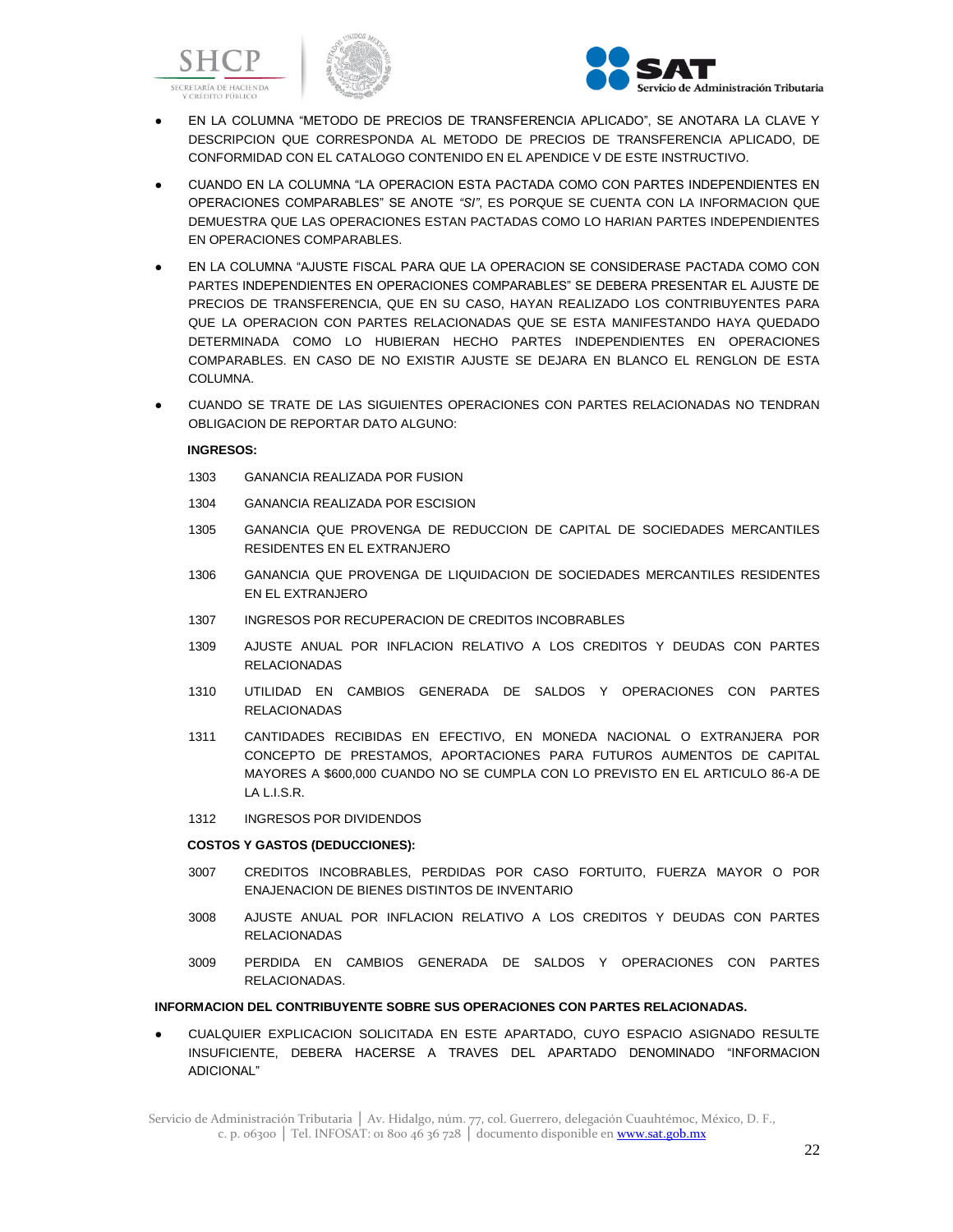





SI A CRITERIO DE LA PERSONA QUE RESPONDA EL CUESTIONARIO NO HAY UNA RESPUESTA POSIBLE PARA UNA PREGUNTA EN UN RENGLON DETERMINADO, SE PODRA DEJAR EN BLANCO EL RENGLON QUE CORRESPONDA.

EN ESTE CASO, SE DEBERAN HACER ACLARACIONES DEL PORQUE SE QUEDO EN BLANCO LA RESPUESTA A UNA PREGUNTA DETERMINADA, ESTO SE PODRA HACER EN EL APARTADO DENOMINADO INFORMACION ADICIONAL, YA QUE DE NO HACERLO EL SERVICIO DE ADMINISTRACION TRIBUTARIA ENTENDERA QUE EL CONTRIBUYENTE TENIA LA OBLIGACION CUESTIONADA Y NO LE DIO CUMPLIMIENTO.

EN GENERAL UNA RESPUESTA NO APLICABLE (N/A) SIGNIFICA QUE EL CONTRIBUYENTE NO SE ENCUENTRA ANTE EL SUPUESTO ESTABLECIDO PARA LA PREGUNTA, POR EJEMPLO:

| <b>PREGUNTA</b>                                                                                                                                                                                                                           | SIGNIFICADO DE UNA RESPUESTA N/A                                                                                                                                                                                                                                                                                                                                                                                                                                                                                                                                                                                                                                                               |
|-------------------------------------------------------------------------------------------------------------------------------------------------------------------------------------------------------------------------------------------|------------------------------------------------------------------------------------------------------------------------------------------------------------------------------------------------------------------------------------------------------------------------------------------------------------------------------------------------------------------------------------------------------------------------------------------------------------------------------------------------------------------------------------------------------------------------------------------------------------------------------------------------------------------------------------------------|
| EL CONTRIBUYENTE CUENTA CON UN ESTUDIO<br>DE<br><b>PRECIOS</b><br>DE<br><b>TRANSFERENCIA</b><br>(DOCUMENTACION A QUE SE REFIERE LA<br>FRACCION XII DEL ARTICULO 86 DE LA LISR)                                                            | SIGNIFICA QUE:<br>A) EL CONTRIBUYENTE SE ENCUENTRA EN EL SUPUESTO<br>ESTABLECIDO EN EL SEGUNDO PARRAFO DE<br>FRACCION XII DEL ARTICULO 86 DE LA LISR, ES DECIR,<br>QUE REALIZO ACTIVIDADES EMPRESARIALES Y OBTUVO<br>INGRESOS EN EL EJERCICIO INMEDIATO ANTERIOR QUE<br>NO HAYAN EXCEDIDO DE \$13'000,000.00, O BIEN, PRESTO<br>SERVICIOS PROFESIONALES Y OBTUVO INGRESOS QUE<br>NO HUBIESEN EXCEDIDO EN DICHO EJERCICIO DE<br>\$3'000,000.00, SIEMPRE QUE NO ESTE EN EL SUPUESTO A<br>QUE SE REFIERE EL PENULTIMO PARRAFO DEL<br>ARTICULO 215 DE ESTA LEY.<br>B) EL CONTRIBUYENTE NO REALIZO OPERACIONES CON<br><b>PARTES</b><br>RELACIONADAS<br><b>RESIDENTES</b><br>FN<br>EL<br>EXTRANJERO. |
| EL.<br>SU<br><b>CONTRIBUYENTE</b><br>PRESENTO<br><b>SUS</b><br><b>DECLARACION</b><br><b>INFORMATIVA</b><br><b>POR</b><br>OPERACIONES CON PARTES RELACIONADAS<br>RESIDENTES EN EL EXTRANJERO (FRACCION XIII<br>DEL ARTICULO 86 DE LA LISR) | SIGNIFICA QUE EL CONTRIBUYENTE SE ENCUENTRA EN<br>EL SUPUESTO ESTABLECIDO<br>EN<br>- FL<br>PENULTIMO<br>PARRAFO DEL ARTICULO 216-BIS DE LA LISR.                                                                                                                                                                                                                                                                                                                                                                                                                                                                                                                                               |

- SI UN CONTRIBUYENTE TIENE MAS DE UNA ACTIVIDAD PREPONDERANTE SE PUEDEN PRESENTAR SIN LIMITACION LA(S) OTRA(S) ACTIVIDADES DEL CONTRIBUYENTE.
- EN EL RENGLON VALOR DEL ACTIVO INTANGIBLE QUE TIENE REGISTRADO EN SU CONTABILIDAD, SE ASENTARA EL SALDO FINAL REFLEJADO EN LOS ESTADOS FINANCIEROS DEL CONTRIBUYENTE. EN CASO DE HABER DADO DE BAJA O ENAJENADO DURANTE EL EJERCICIO ALGUN ACTIVO INTANGIBLE DEBERA REFLEJAR EL VALOR DEL MISMO EN LOS ESTADOS FINANCIEROS A LA FECHA DE LA BAJA O ENAJENACION.
- LOS RENGLONES "EL CONTRIBUYENTE CUENTA CON EVIDENCIA DOCUMENTAL QUE DEMUESTRE HABER DADO CUMPLIMIENTO A LO DISPUESTO POR LA FRACCION XV DEL ARTICULO 86 DE LA LISR POR SUS OPERACIONES CON PARTES RELACIONADAS" Y "EL CONTRIBUYENTE CUENTA CON EVIDENCIA DOCUMENTAL QUE DEMUESTRE HABER DADO CUMPLIMIENTO A LO DISPUESTO POR LA FRACCION III DEL ARTICULO 18 DE LA LIETU POR SUS OPERACIONES CON PARTES RELACIONADAS" TANTO RESIDENTES EN TERRITORIO NACIONAL COMO RESIDENTES EN EL EXTRANJERO, SE REFIEREN A QUE LOS CONTRIBUYENTES QUE CELEBRARON OPERACIONES CON PARTES RELACIONADAS DEBERAN CONTAR CON EL SOPORTE QUE ACREDITE QUE SE DETERMINARON SUS INGRESOS ACUMULABLES Y DEDUCCIONES AUTORIZADAS, CONSIDERANDO PARA ESAS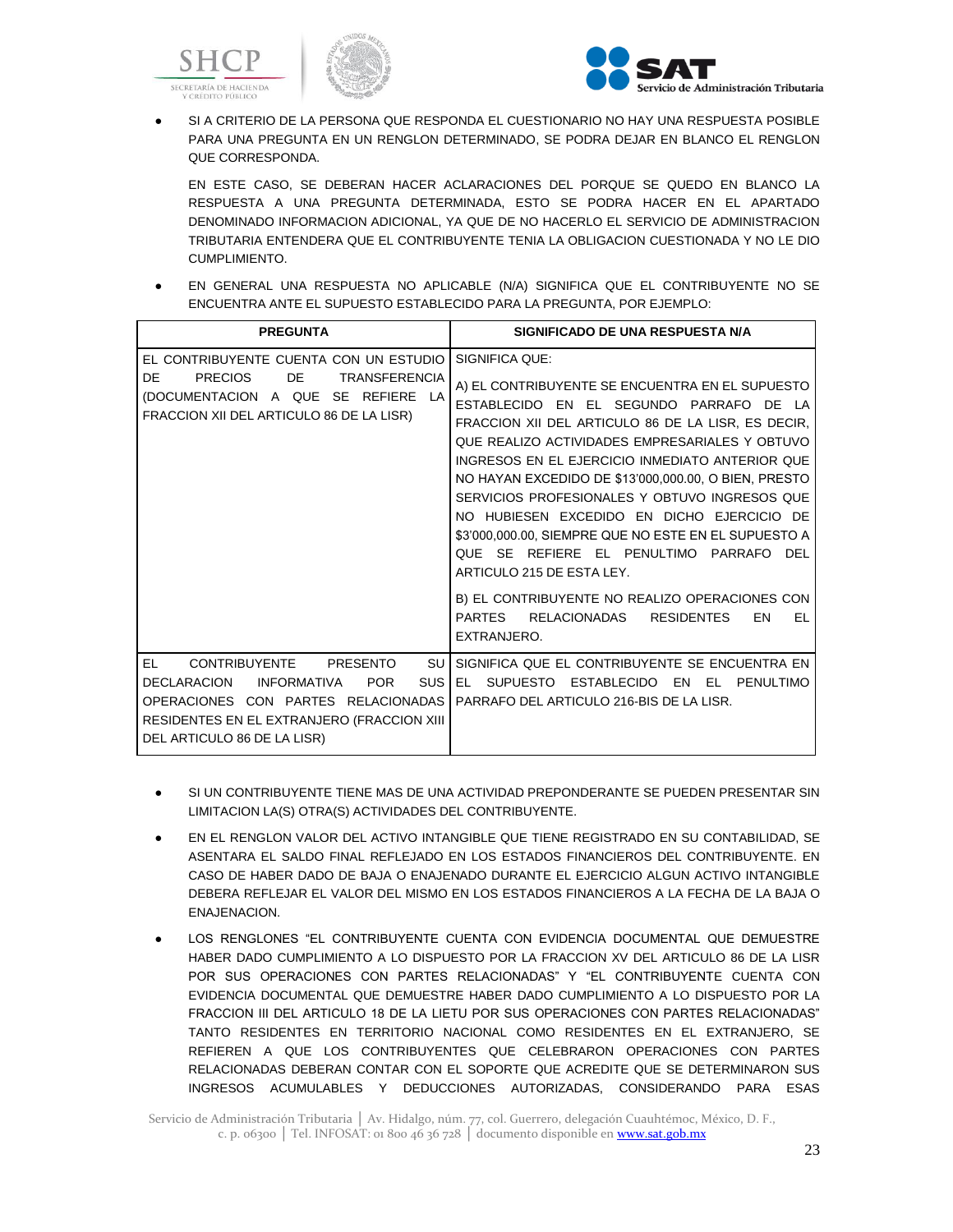





OPERACIONES LOS PRECIOS Y MONTOS DE CONTRAPRESTACIONES QUE HUBIERAN UTILIZADO CON O ENTRE PARTES INDEPENDIENTES EN OPERACIONES COMPARABLES, APLICANDO PARA ESTE EFECTO LOS METODOS ESTABLECIDOS EN EL ARTICULO 216 DE LA LISR, EN EL ORDEN ESTABLECIDO EN EL CITADO ARTICULO.

● EN LOS RENGLONES QUE SE REFIEREN AL RFC DE LAS PERSONAS QUE ELABORARON LA DOCUMENTACION QUE DEMUESTRE HABER DADO CUMPLIMIENTO A LO DISPUESTO POR LOS ARTICULOS 86 FRACCION XII Y XV DE LA LISR Y 18 FRACCION III DE LA LIETU, O BIEN, QUE ASESORARON EN SU FORMULACION, SE ASENTARA EL RFC DE LA PERSONA FISICA EXTERNA AL CONTRIBUYENTE QUE ELABORO O ASESORO AL CONTRIBUYENTE. CUANDO HAYA SIDO EL PERSONAL DEL PROPIO CONTRIBUYENTE EL QUE ELABORO EL ESTUDIO SE ASENTARA EL RFC DEL CONTRIBUYENTE.

# **DETERMINACION DE LA RENTA GRAVABLE PARA EFECTOS DE LA PARTICIPACION DE LOS TRABAJADORES EN LAS UTILIDADES DE LAS EMPRESAS DE CONFORMIDAD CON EL ARTICULO 16 DE LA LEY DEL IMPUESTO SOBRE LA RENTA.**

● CUANDO EL CONTRIBUYENTE NO HAYA DETERMINADO RENTA GRAVABLE PARA EFECTOS DE LA PARTICIPACION DE LOS TRABAJADORES EN LAS UTILIDADES DE LAS EMPRESAS EN LOS TERMINOS DEL ARTICULO 16 DE LA LISR, DEJARA EN BLANCO ESTE APARTADO.

# **APLICABLE A INSTITUCIONES DE SEGUROS Y FIANZAS.**

## **GANANCIA INFLACIONARIA DIFERIDA.**

EN ESTE APARTADO SE INTEGRARA LA GANANCIA INFLACIONARIA DIFERIDA O SALDO PENDIENTE DE APLICAR DESDE 1992, ASI COMO SU APLICACION POSTERIOR Y EL SALDO PENDIENTE DE APLICAR.

# **APLICABLE A INTERMEDIARIOS FINANCIEROS NO BANCARIOS.**

DEBIDO A LA SIMILITUD EN LA DENOMINACION DE LAS DIVERSAS CUENTAS QUE INTEGRAN LOS CATALOGOS DE CUENTAS AUTORIZADAS DE LA COIMISION NACIONAL BANCARIA Y DE VALORES PARA LOS ALMACENES GENERALES DE DEPOSITO, EMPRESAS DE FACTORAJE FINANCIERO, ARRENDADORAS FINANCIERAS, SOCIEDADES FINANCIERAS DE OBJETO MULTIPLE REGULADAS, UNIONES DE CREDITO, ENTIDADES DE AHORRO Y CREDITO POPULAR Y OTROS INTERMEDIARIOS FINANCIEROS NO BANCARIOS, SE HIZO NECESARIO COJUNTAR EN UN SOLO DICTAMEN TODA LA INFORMACION DE ESTE TIPO DE ENTIDADES BAJO LA DENOMINACION GENERICA DE "INTERMEDIARIOS FINANCIEROS NO BANCARIOS".

# **APLICABLE A SOCIEDADES DE INVERSION DE CAPITALES, DE RENTA VARIABLE E INSTRUMENTOS DE DEUDA.**

# **ESTADO DE VALUACION DE CARTERA DE INVERSION.**

EN LUGAR DE PRESENTAR LOS ESTADOS DE FLUJOS DE EFECTIVO Y/O DE CAMBIOS EN LA SITUACION FINANCIERA, SE DEBERA INCLUIR EL ESTADO DE VALUACION DE CARTERA DE INVERSION, CON LA INFORMACION AL CIERRE DEL EJERCICIO.

# **APENDICE IV. CATALOGO DE TIPO DE OPERACION PARA EFECTOS DEL APARTADO "OPERACIONES CON PARTES RELACIONADAS".**

|      | <b>OPERACIONES DE INGRESO</b>                                                   |
|------|---------------------------------------------------------------------------------|
| 0100 | INGRESOS TOTALES POR VENTA DE INVENTARIOS PRODUCIDOS TERMINADOS                 |
| 0101 | INGRESOS TOTALES POR VENTA DE INVENTARIOS PRODUCIDOS SEMITERMINADOS             |
| 0200 | INGRESOS TOTALES POR VENTA DE INVENTARIOS ADQUIRIDOS PARA DISTRIBUCION          |
| 0201 | INGRESOS TOTALES POR VENTA DE INVENTARIOS ADQUIRIDOS (MATERIAS PRIMAS)          |
| 0202 | INGRESOS TOTALES POR VENTA DE INVENTARIOS ADQUIRIDOS (ARTICULOS SEMITERMINADOS) |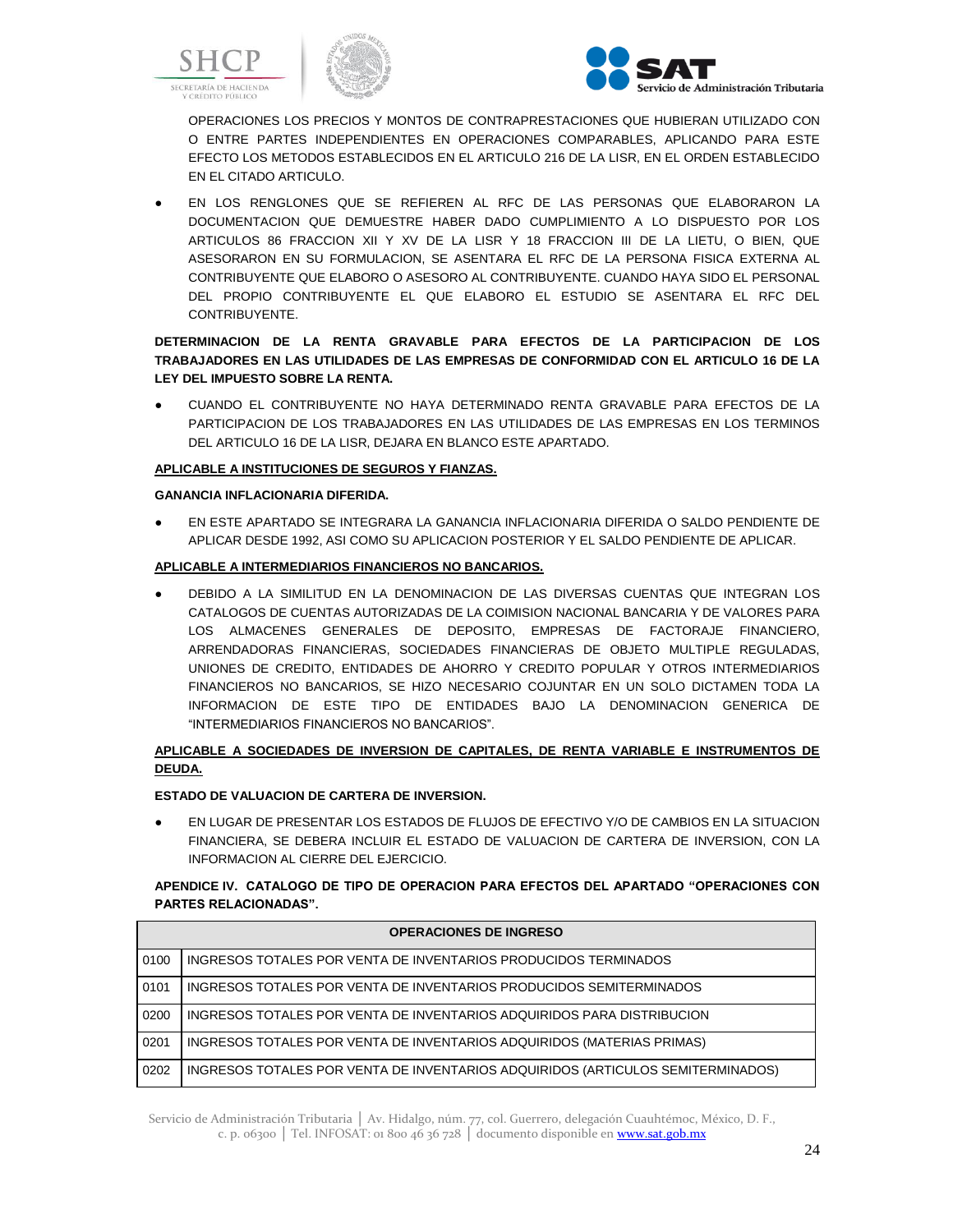





| 0300 | INGRESOS POR PRESTACION DE SERVICIOS EN GENERAL                                                                                                                                                                                             |
|------|---------------------------------------------------------------------------------------------------------------------------------------------------------------------------------------------------------------------------------------------|
| 0301 | INGRESOS POR PRESTACION DE SERVICIOS TECNICOS                                                                                                                                                                                               |
| 0400 | INGRESOS POR MAQUILA                                                                                                                                                                                                                        |
| 0500 | INGRESOS POR SERVICIOS ADMINISTRATIVOS                                                                                                                                                                                                      |
| 0600 | INGRESOS POR SEGUROS Y REASEGUROS                                                                                                                                                                                                           |
| 0700 | INGRESOS POR COMISIONES                                                                                                                                                                                                                     |
| 0800 | INGRESOS POR REGALIAS                                                                                                                                                                                                                       |
| 0900 | INGRESOS POR ASISTENCIA TECNICA                                                                                                                                                                                                             |
| 1000 | INGRESOS POR INTERESES DEVENGADOS                                                                                                                                                                                                           |
| 1100 | INGRESOS POR ARRENDAMIENTO                                                                                                                                                                                                                  |
| 1200 | INGRESO POR ENAJENACION DE ACCIONES                                                                                                                                                                                                         |
| 1300 | INGRESOS POR VENTA DE ACTIVO FIJO                                                                                                                                                                                                           |
| 1301 | INGRESOS POR VENTA DE TERRENOS                                                                                                                                                                                                              |
| 1302 | INGRESOS POR CONDONACION DE DEUDAS                                                                                                                                                                                                          |
| 1303 | <b>GANANCIA REALIZADA POR FUSION</b>                                                                                                                                                                                                        |
| 1304 | <b>GANANCIA REALIZADA POR ESCISION</b>                                                                                                                                                                                                      |
| 1305 | GANANCIA QUE PROVENGA DE REDUCCION DE CAPITAL DE SOCIEDADES MERCANTILES<br>RESIDENTES EN EL EXTRANJERO                                                                                                                                      |
| 1306 | GANANCIA QUE PROVENGA DE LIQUIDACION DE SOCIEDADES MERCANTILES RESIDENTES EN EL<br><b>EXTRANJERO</b>                                                                                                                                        |
| 1307 | INGRESOS POR RECUPERACION DE CREDITOS INCOBRABLES                                                                                                                                                                                           |
| 1308 | INGRESOS POR CANTIDADES PERCIBIDAS PARA EFECTUAR GASTOS POR CUENTA DE PARTES<br><b>RELACIONADAS</b>                                                                                                                                         |
| 1309 | AJUSTE ANUAL POR INFLACION RELATIVO A LOS CREDITOS Y DEUDAS CON PARTES RELACIONADAS                                                                                                                                                         |
| 1310 | UTILIDAD EN CAMBIOS GENERADA DE SALDOS Y OPERACIONES CON PARTES RELACIONADAS                                                                                                                                                                |
| 1311 | CANTIDADES RECIBIDAS EN EFECTIVO. EN MONEDA NACIONAL O EXTRANJERA POR CONCEPTO DE<br>PRESTAMOS, APORTACIONES PARA FUTUROS AUMENTOS DE CAPITAL MAYORES A \$600,000<br>CUANDO NO SE CUMPLA CON LO PREVISTO EN EL ARTICULO 86-A DE LA L.I.S.R. |
| 1312 | INGRESOS POR DIVIDENDOS                                                                                                                                                                                                                     |
| 1313 | GANANCIA ACUMULABLE EN OPERACIONES FINANCIERAS DERIVADAS                                                                                                                                                                                    |
| 1314 | INTERES A FAVOR O ACUMULABLE QUE SE DETERMINE POR REALIZAR OPERACIONES FINANCIERAS<br><b>DERIVADAS</b>                                                                                                                                      |
| 1315 | ACUMULACION DE INGRESOS PERCIBIDOS POR OPERACIONES FINANCIERAS REFERIDAS A UN<br>SUBYACENTE QUE NO COTICE EN UN MERCADO RECONOCIDO                                                                                                          |
| 1316 | INGRESOS POR VENTA DE INTANGIBLES                                                                                                                                                                                                           |
| 1317 | INGRESOS POR VENTA DE OTROS CARGOS Y GASTOS DIFERIDOS                                                                                                                                                                                       |
| 1318 | ANTICIPOS DE CLIENTES                                                                                                                                                                                                                       |
| 1319 | INGRESOS ATRIBUIBLES A ESTABLECIMIENTOS PERMANENTES                                                                                                                                                                                         |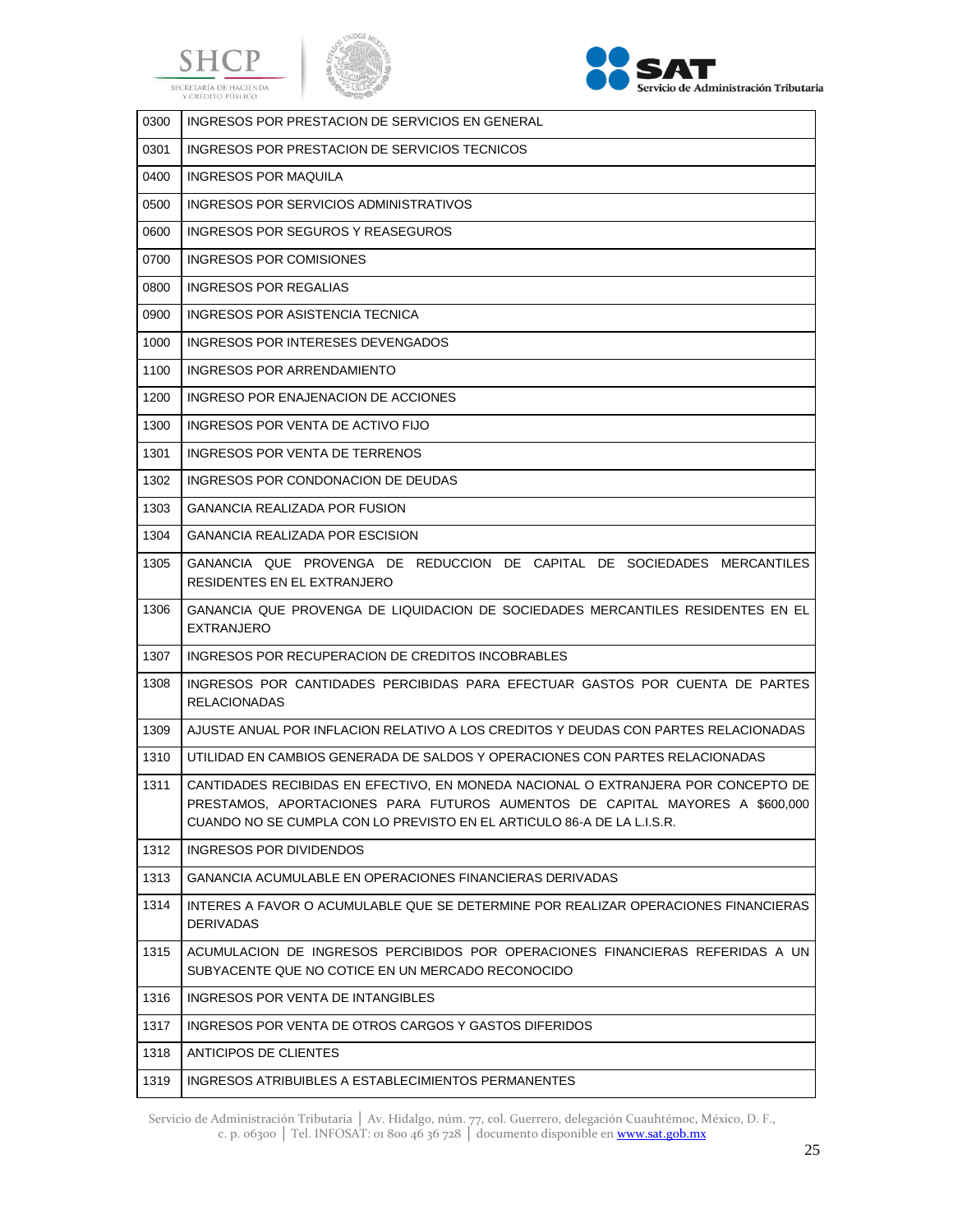





OTROS INGRESOS (ESPECIFICAR)

|      | <b>OPERACIONES DE COSTO Y GASTOS</b>                                                              |
|------|---------------------------------------------------------------------------------------------------|
| 1500 | COMPRA NETA DE INVENTARIOS PARA PRODUCCION TERMINADOS                                             |
| 1501 | COMPRA NETA DE INVENTARIOS PARA PRODUCCION SEMITERMINADOS                                         |
| 1502 | COSTO DE PRODUCCION Y VENTA DE ARTICULOS PRODUCIDOS                                               |
| 1600 | COMPRA NETA DE INVENTARIOS ADQUIRIDOS PARA DISTRIBUCION                                           |
| 1601 | COSTO DE VENTAS DE ARTICULOS DE DISTRIBUCION                                                      |
| 1700 | INVERSIONES EN ACTIVO FIJO, CARGOS Y GASTOS DIFERIDOS                                             |
| 1701 | DEPRECIACION FISCAL                                                                               |
| 1702 | <b>DEDUCCION INMEDIATA</b>                                                                        |
| 1703 | AMORTIZACION FISCAL                                                                               |
| 1704 | COSTO FISCAL EN VENTA DE ACTIVO FIJO                                                              |
| 1705 | COSTO FISCAL EN VENTA DE TITULOS VALOR                                                            |
| 1706 | COSTO FISCAL EN VENTA DE INTANGIBLES                                                              |
| 1707 | COSTO FISCAL EN VENTA DE OTROS CARGOS Y GASTOS DIFERIDOS                                          |
| 1708 | COSTO FISCAL EN VENTA DE TERRENO                                                                  |
| 1800 | <b>REGALIAS</b>                                                                                   |
| 1900 | ASISTENCIA TECNICA                                                                                |
| 2000 | <b>HONORARIOS</b>                                                                                 |
| 2100 | ARRENDAMIENTO                                                                                     |
| 2200 | <b>GARANTIAS</b>                                                                                  |
| 2300 | <b>PUBLICIDAD</b>                                                                                 |
| 2400 | SERVICIOS DE MAQUILA                                                                              |
| 2500 | OTROS SERVICIOS PRESTADOS                                                                         |
| 2600 | <b>SERVICIOS FINANCIEROS</b>                                                                      |
| 2700 | <b>COMISIONES</b>                                                                                 |
| 2800 | INTERESES DEVENGADOS A CARGO                                                                      |
| 2900 | POR PRIMAS PAGADAS POR SEGURO Y REASEGURO                                                         |
| 2901 | REASEGURO CAUTIVO                                                                                 |
| 3000 | COSTO FISCAL EN VENTA DE ACCIONES                                                                 |
| 3001 | <b>GASTOS A PRORRATA DE ESTABLECIMIENTOS PERMANENTES</b>                                          |
| 3002 | DEVOLUCIONES, REBAJAS Y DESCUENTOS SOBRE VENTA DE INVENTARIOS PRODUCIDOS<br><b>TERMINADOS</b>     |
| 3003 | DEVOLUCIONES, REBAJAS Y DESCUENTOS SOBRE VENTA DE INVENTARIOS PRODUCIDOS<br><b>SEMITERMINADOS</b> |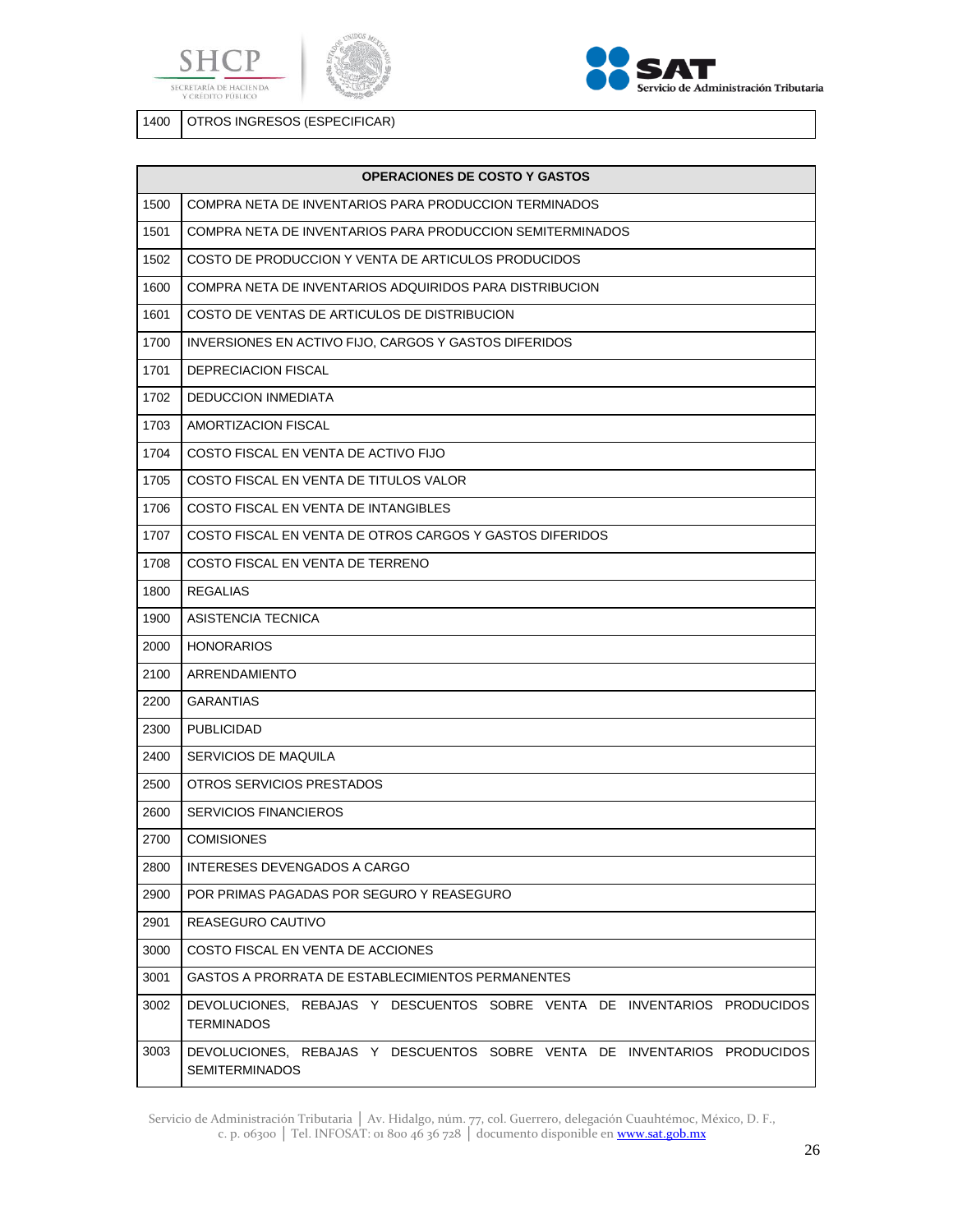





| 3004 | DEVOLUCIONES, REBAJAS Y DESCUENTOS SOBRE VENTA DE INVENTARIOS ADQUIRIDOS PARA<br><b>DISTRIBUCION</b>                  |
|------|-----------------------------------------------------------------------------------------------------------------------|
| 3005 | DEVOLUCIONES, REBAJAS Y DESCUENTOS SOBRE VENTA DE INVENTARIOS ADQUIRIDOS (MATERIAS<br>PRIMAS)                         |
| 3006 | DEVOLUCIONES, REBAJAS Y DESCUENTOS SOBRE VENTA DE INVENTARIOS ADQUIRIDOS<br>(ARTICULOS SEMITERMINADOS)                |
| 3007 | CREDITOS INCOBRABLES, PERDIDAS POR CASO FORTUITO, FUERZA MAYOR O POR ENAJENACION<br>DE BIENES DISTINTOS DE INVENTARIO |
| 3008 | AJUSTE ANUAL POR INFLACION RELATIVO A LOS CREDITOS Y DEUDAS CON PARTES RELACIONADAS                                   |
| 3009 | PERDIDA EN CAMBIOS GENERADA DE SALDOS Y OPERACIONES CON PARTES RELACIONADAS                                           |
| 3010 | ANTICIPOS DE GASTOS                                                                                                   |
| 3100 | OTROS PAGOS (ESPECIFICAR)                                                                                             |
|      | $\overline{a}$                                                                                                        |

**APENDICE V. CATALOGO DE METODO DE PRECIOS DE TRANSFERENCIA APLICADO, PARA EFECTOS DEL APARTADO "OPERACIONES CON PARTES RELACIONADAS".**

| <b>CLAVE</b> | <b>METODO</b>                                       |
|--------------|-----------------------------------------------------|
| <b>PC</b>    | PRECIO COMPARABLE NO CONTROLADO                     |
| <b>PR</b>    | PRECIO DE REVENTA                                   |
| CA           | COSTO ADICIONADO                                    |
| PU           | PARTICION DE UTILIDADES                             |
| <b>RPU</b>   | RESIDUAL DE PARTICION DE UTILIDADES                 |
| <b>MTU</b>   | MARGENES TRANSACCIONALES DE UTILIDADES DE OPERACION |

**APENDICE VI. CATALOGO DE PAIS DE RESIDENCIA, PAIS DE RESIDENCIA DE LA ENTIDAD EXTRANJERA, PAIS DE RESIDENCIA FISCAL, PAIS DE RESIDENCIA PARA EFECTOS FISCALES, PAIS DE RESIDENCIA FISCAL DE LA ENTIDAD, PAIS DE PROCEDENCIA, PAIS DE ORIGEN Y PAIS DE DESTINO.**

PARA LOS EFECTOS DE ESTE APENDICE, SE APLICARA EL CATALOGO VIGENTE A LA FECHA DE PRESENTACION DE LA INFORMACION ALTERNATIVA AL DICTAMEN, SEGUN EL ANEXO 10 DE LA RESOLUCION MISCELANEA FISCAL Y EL CUAL SE PRESENTA A CONTINUACION.

| <b>CLAVE</b> | <b>PAIS</b>                                             |
|--------------|---------------------------------------------------------|
| AF           | AFGANISTAN (EMIRATO ISLAMICO DE)                        |
| AL           | ALBANIA (REPUBLICA DE)                                  |
| <b>DE</b>    | ALEMANIA (REPUBLICA FEDERAL DE)                         |
| <b>AD</b>    | ANDORRA (PRINCIPADO DE)                                 |
| AO.          | ANGOLA (REPUBLICA DE)                                   |
| AI           | ANGUILA                                                 |
| AQ           | ANTARTIDA                                               |
| AG           | ANTIGUA Y BARBUDA (COMUNIDAD BRITANICA DE NACIONES)     |
| AN           | ANTILLAS NEERLANDESAS (TERRITORIO HOLANDES DE ULTRAMAR) |
| <b>SA</b>    | ARABIA SAUDITA (REINO DE)                               |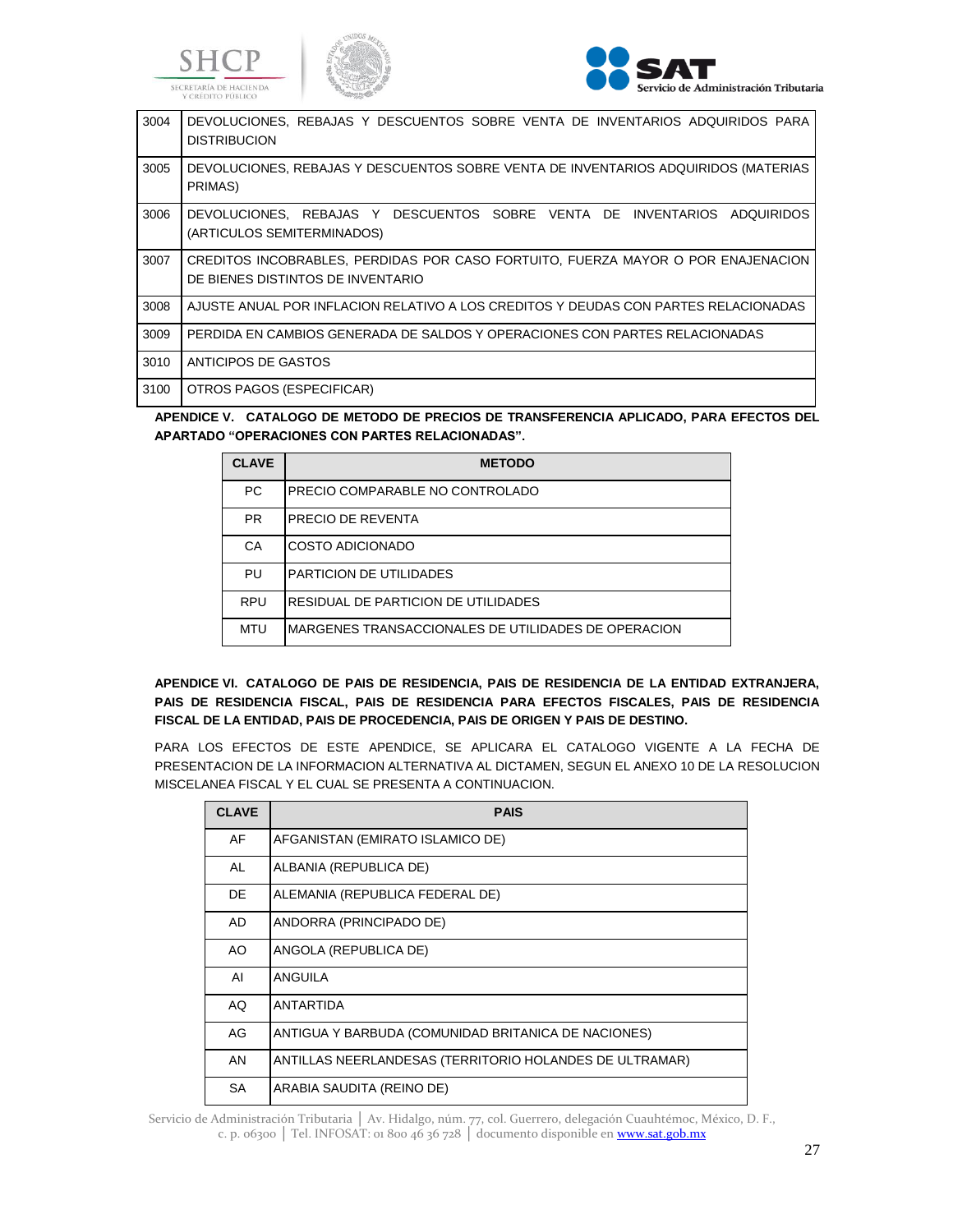





| <b>CLAVE</b> | <b>PAIS</b>                                  |
|--------------|----------------------------------------------|
| DZ.          | ARGELIA (REPUBLICA DEMOCRATICA Y POPULAR DE) |
| AR.          | ARGENTINA (REPUBLICA)                        |
| AM           | ARMENIA (REPUBLICA DE)                       |
| AW           | ARUBA (TERRITORIO HOLANDES DE ULTRAMAR)      |
| AU           | AUSTRALIA (COMUNIDAD DE)                     |
| AT           | AUSTRIA (REPUBLICA DE)                       |
| AZ           | AZERBAIJAN (REPUBLICA AZERBAIJANI)           |
| BS           | <b>BAHAMAS (COMUNIDAD DE LAS)</b>            |
| BH           | BAHREIN (ESTADO DE)                          |
| BD           | BANGLADESH (REPUBLICA POPULAR DE)            |
| <b>BB</b>    | BARBADOS (COMUNIDAD BRITANICA DE NACIONES)   |
| BE           | BELGICA (REINO DE)                           |
| BZ           | <b>BELICE</b>                                |
| BJ           | BENIN (REPUBLICA DE)                         |
| ВM           | BERMUDAS                                     |
| BY           | BIELORRUSIA (REPUBLICA DE)                   |
| BO.          | <b>BOLIVIA (REPUBLICA DE)</b>                |
| BA           | BOSNIA Y HERZEGOVINA                         |
| <b>BW</b>    | BOTSWANA (REPUBLICA DE)                      |
| BR.          | BRASIL (REPUBLICA FEDERATIVA DE)             |
| BN           | BRUNEI (ESTADO DE) (RESIDENCIA DE PAZ)       |
| BG           | BULGARIA (REPUBLICA DE)                      |
| <b>BF</b>    | <b>BURKINA FASO</b>                          |
| BI           | BURUNDI (REPUBLICA DE)                       |
| ВT           | BUTAN (REINO DE)                             |
| CV           | CABO VERDE (REPUBLICA DE)                    |
| TD           | CHAD (REPUBLICA DEL)                         |
| KY           | CAIMAN (ISLAS)                               |
| KH           | CAMBOYA (REINO DE)                           |
| СM           | CAMERUN (REPUBLICA DEL)                      |
| СA           | CANADA                                       |
| CL.          | CHILE (REPUBLICA DE)                         |
| СN           | CHINA (REPUBLICA POPULAR)                    |
| СY           | CHIPRE (REPUBLICA DE)                        |
| VA           | CIUDAD DEL VATICANO (ESTADO DE LA)           |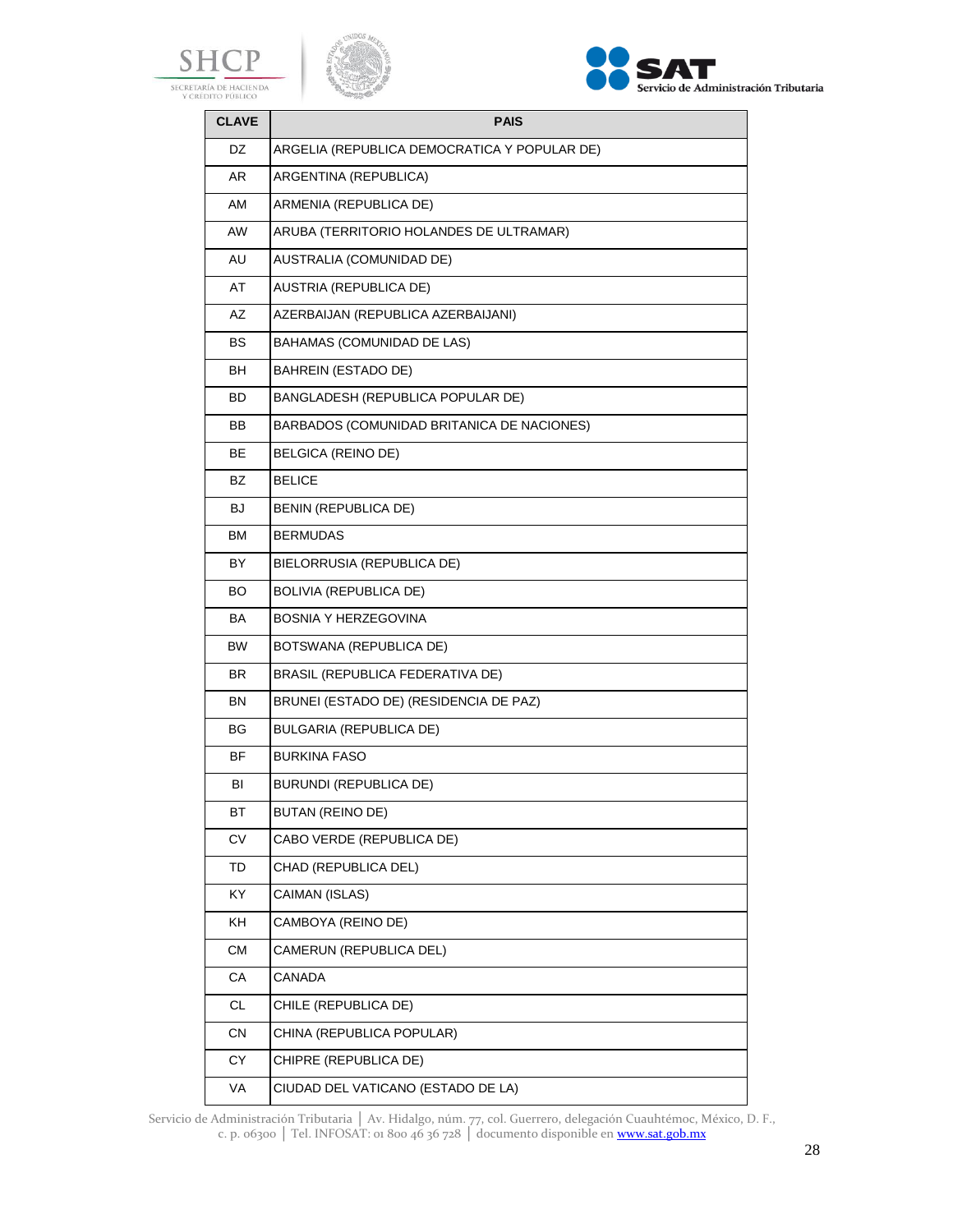





| <b>CLAVE</b> | <b>PAIS</b>                                                |  |
|--------------|------------------------------------------------------------|--|
| СC           | COCOS (KEELING, ISLAS AUSTRALIANAS)                        |  |
| CO           | COLOMBIA (REPUBLICA DE)                                    |  |
| KM           | COMORAS (ISLAS)                                            |  |
| CG           | CONGO (REPUBLICA DEL)                                      |  |
| CK.          | COOK (ISLAS)                                               |  |
| KP.          | COREA (REPUBLICA POPULAR DEMOCRATICA DE) (COREA DEL NORTE) |  |
| KR.          | COREA (REPUBLICA DE) (COREA DEL SUR)                       |  |
| <b>CI</b>    | COSTA DE MARFIL (REPUBLICA DE LA)                          |  |
| CR.          | COSTA RICA (REPUBLICA DE)                                  |  |
| HR           | <b>CROACIA (REPUBLICA DE)</b>                              |  |
| <b>CU</b>    | <b>CUBA (REPUBLICA DE)</b>                                 |  |
| <b>DK</b>    | DINAMARCA (REINO DE)                                       |  |
| DJ.          | DJIBOUTI (REPUBLICA DE)                                    |  |
| DM.          | DOMINICA (COMUNIDAD DE)                                    |  |
| EС           | ECUADOR (REPUBLICA DEL)                                    |  |
| EG           | EGIPTO (REPUBLICA ARABE DE)                                |  |
| <b>SV</b>    | EL SALVADOR (REPUBLICA DE)                                 |  |
| AE           | <b>EMIRATOS ARABES UNIDOS</b>                              |  |
| ER.          | ERITREA (ESTADO DE)                                        |  |
| SI           | ESLOVENIA (REPUBLICA DE)                                   |  |
| ES.          | ESPAÑA (REINO DE)                                          |  |
| <b>FM</b>    | ESTADO FEDERADO DE MICRONESIA                              |  |
| <b>US</b>    | ESTADOS UNIDOS DE AMERICA                                  |  |
| EE           | ESTONIA (REPUBLICA DE)                                     |  |
| ET           | ETIOPIA (REPUBLICA DEMOCRATICA FEDERAL)                    |  |
| FJ.          | FIDJI (REPUBLICA DE)                                       |  |
| PH           | FILIPINAS (REPUBLICA DE LAS)                               |  |
| FI           | FINLANDIA (REPUBLICA DE)                                   |  |
| <b>FR</b>    | FRANCIA (REPUBLICA FRANCESA)                               |  |
| GA           | <b>GABONESA (REPUBLICA)</b>                                |  |
| GM           | GAMBIA (REPUBLICA DE LA)                                   |  |
| GE           | <b>GEORGIA (REPUBLICA DE)</b>                              |  |
| GH           | GHANA (REPUBLICA DE)                                       |  |
| GI           | GIBRALTAR (R.U.)                                           |  |
| GD           | GRANADA                                                    |  |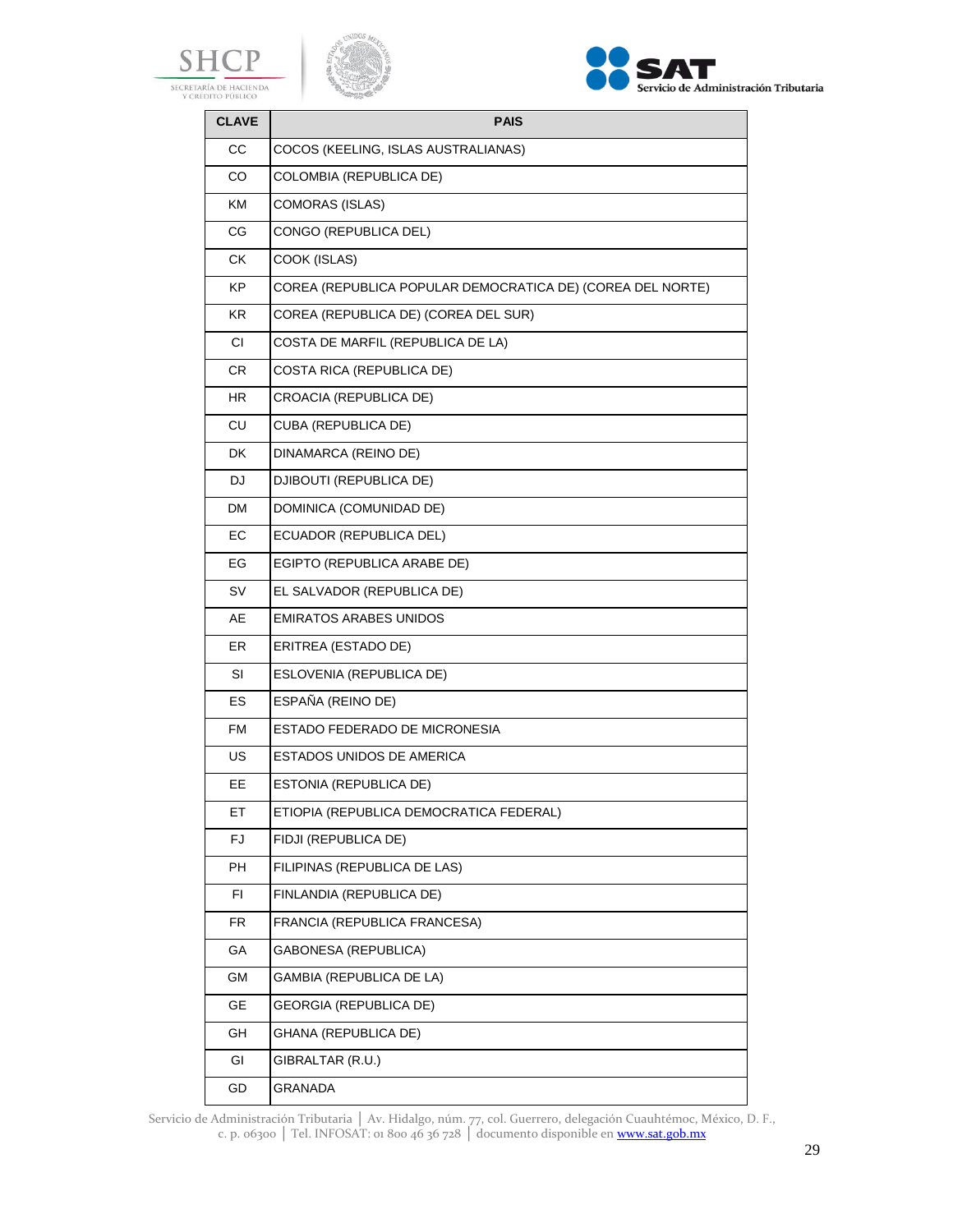





| <b>CLAVE</b> | <b>PAIS</b>                                                |  |
|--------------|------------------------------------------------------------|--|
| <b>GR</b>    | <b>GRECIA (REPUBLICA HELENICA)</b>                         |  |
| GL           | GROENLANDIA (DINAMARCA)                                    |  |
| <b>GP</b>    | GUADALUPE (DEPARTAMENTO DE)                                |  |
| GU           | GUAM (E.U.A.)                                              |  |
| GT           | GUATEMALA (REPUBLICA DE)                                   |  |
| GG           | <b>GUERNSEY</b>                                            |  |
| GW           | GUINEA-BISSAU (REPUBLICA DE)                               |  |
| GQ           | GUINEA ECUATORIAL (REPUBLICA DE)                           |  |
| GN           | GUINEA (REPUBLICA DE)                                      |  |
| GF           | GUYANA FRANCESA                                            |  |
| GY           | GUYANA (REPUBLICA COOPERATIVA DE)                          |  |
| HT           | HAITI (REPUBLICA DE)                                       |  |
| ΗN           | HONDURAS (REPUBLICA DE)                                    |  |
| HК           | HONG KONG (REGION ADMINISTRATIVA ESPECIAL DE LA REPUBLICA) |  |
| HU           | HUNGRIA (REPUBLICA DE)                                     |  |
| IN           | INDIA (REPUBLICA DE)                                       |  |
| ID           | INDONESIA (REPUBLICA DE)                                   |  |
| IQ           | IRAK (REPUBLICA DE)                                        |  |
| IR           | IRAN (REPUBLICA ISLAMICA DEL)                              |  |
| IE           | IRLANDA (REPUBLICA DE)                                     |  |
| IS           | ISLANDIA (REPUBLICA DE)                                    |  |
| <b>BV</b>    | ISLA BOUVET                                                |  |
| IM           | ISLA DE MAN                                                |  |
| AX           | ISLAS ALAND                                                |  |
| FO           | ISLAS FEROE                                                |  |
| GS           | <b>ISLAS GEORGIA Y SANDWICH DEL SUR</b>                    |  |
| НM           | ISLAS HEARD Y MCDONALD                                     |  |
| FK           | ISLAS MALVINAS (R.U.)                                      |  |
| МP           | ISLAS MARIANAS SEPTENTRIONALES                             |  |
| MН           | <b>ISLAS MARSHALL</b>                                      |  |
| UM           | ISLAS MENORES DE ULTRAMAR DE ESTADOS UNIDOS DE AMERICA     |  |
| SB           | ISLAS SALOMON (COMUNIDAD BRITANICA DE NACIONES)            |  |
| SJ           | ISLAS SVALBARD Y JAN MAYEN (NORUEGA)                       |  |
| TK           | <b>ISLAS TOKELAU</b>                                       |  |
| WF.          | ISLAS WALLIS Y FUTUNA                                      |  |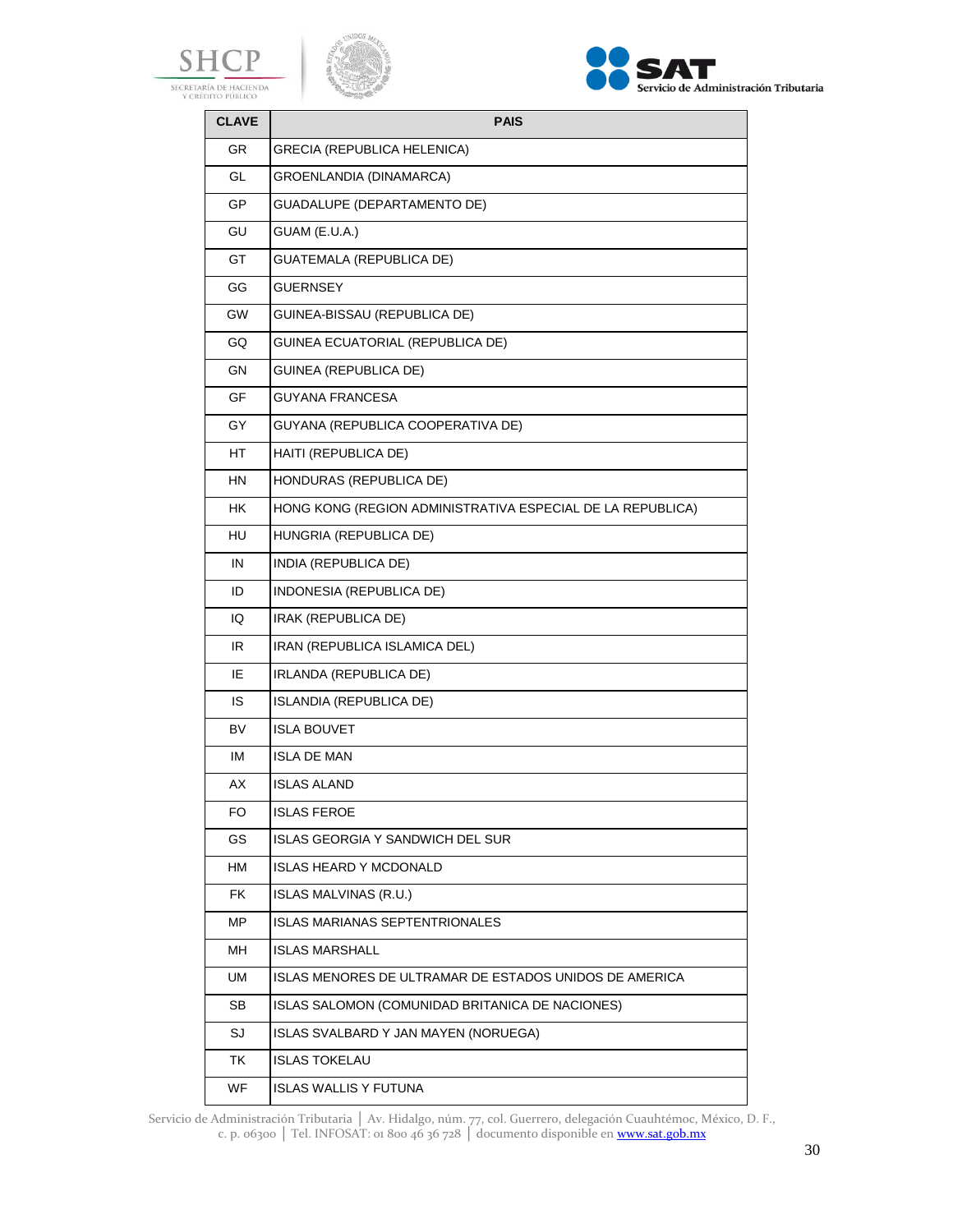





| <b>CLAVE</b> | <b>PAIS</b>                                       |  |
|--------------|---------------------------------------------------|--|
| IL           | <b>ISRAEL (ESTADO DE)</b>                         |  |
| ΙT           | ITALIA (REPUBLICA ITALIANA)                       |  |
| JM           | JAMAICA                                           |  |
| JP           | JAPON                                             |  |
| JE           | JERSEY                                            |  |
| JO           | JORDANIA (REINO HACHEMITA DE)                     |  |
| ΚZ           | KAZAKHSTAN (REPUBLICA DE)                         |  |
| KE.          | KENYA (REPUBLICA DE)                              |  |
| KI           | KIRIBATI (REPUBLICA DE)                           |  |
| <b>KW</b>    | KUWAIT (ESTADO DE)                                |  |
| ΚG           | KYRGYZSTAN (REPUBLICA KIRGYZIA)                   |  |
| LS.          | LESOTHO (REINO DE)                                |  |
| LV           | LETONIA (REPUBLICA DE)                            |  |
| LB.          | LIBANO (REPUBLICA DE)                             |  |
| LR.          | LIBERIA (REPUBLICA DE)                            |  |
| LY.          | LIBIA (JAMAHIRIYA LIBIA ARABE POPULAR SOCIALISTA) |  |
| П            | LIECHTENSTEIN (PRINCIPADO DE)                     |  |
| LT.          | LITUANIA (REPUBLICA DE)                           |  |
| LU           | LUXEMBURGO (GRAN DUCADO DE)                       |  |
| MO.          | <b>MACAO</b>                                      |  |
| МK           | MACEDONIA (ANTIGUA REPUBLICA YUGOSLAVA DE)        |  |
| MG           | MADAGASCAR (REPUBLICA DE)                         |  |
| <b>MY</b>    | <b>MALASIA</b>                                    |  |
| МW           | MALAWI (REPUBLICA DE)                             |  |
| MV           | MALDIVAS (REPUBLICA DE)                           |  |
| ML           | MALI (REPUBLICA DE)                               |  |
| МT           | MALTA (REPUBLICA DE)                              |  |
| МA           | MARRUECOS (REINO DE)                              |  |
| MQ           | MARTINICA (DEPARTAMENTO DE) (FRANCIA)             |  |
| MU           | MAURICIO (REPUBLICA DE)                           |  |
| MR           | MAURITANIA (REPUBLICA ISLAMICA DE)                |  |
| YT           | MAYOTTE                                           |  |
| MX           | MEXICO (ESTADOS UNIDOS MEXICANOS)                 |  |
| MD           | MOLDAVIA (REPUBLICA DE)                           |  |
| МC           | MONACO (PRINCIPADO DE)                            |  |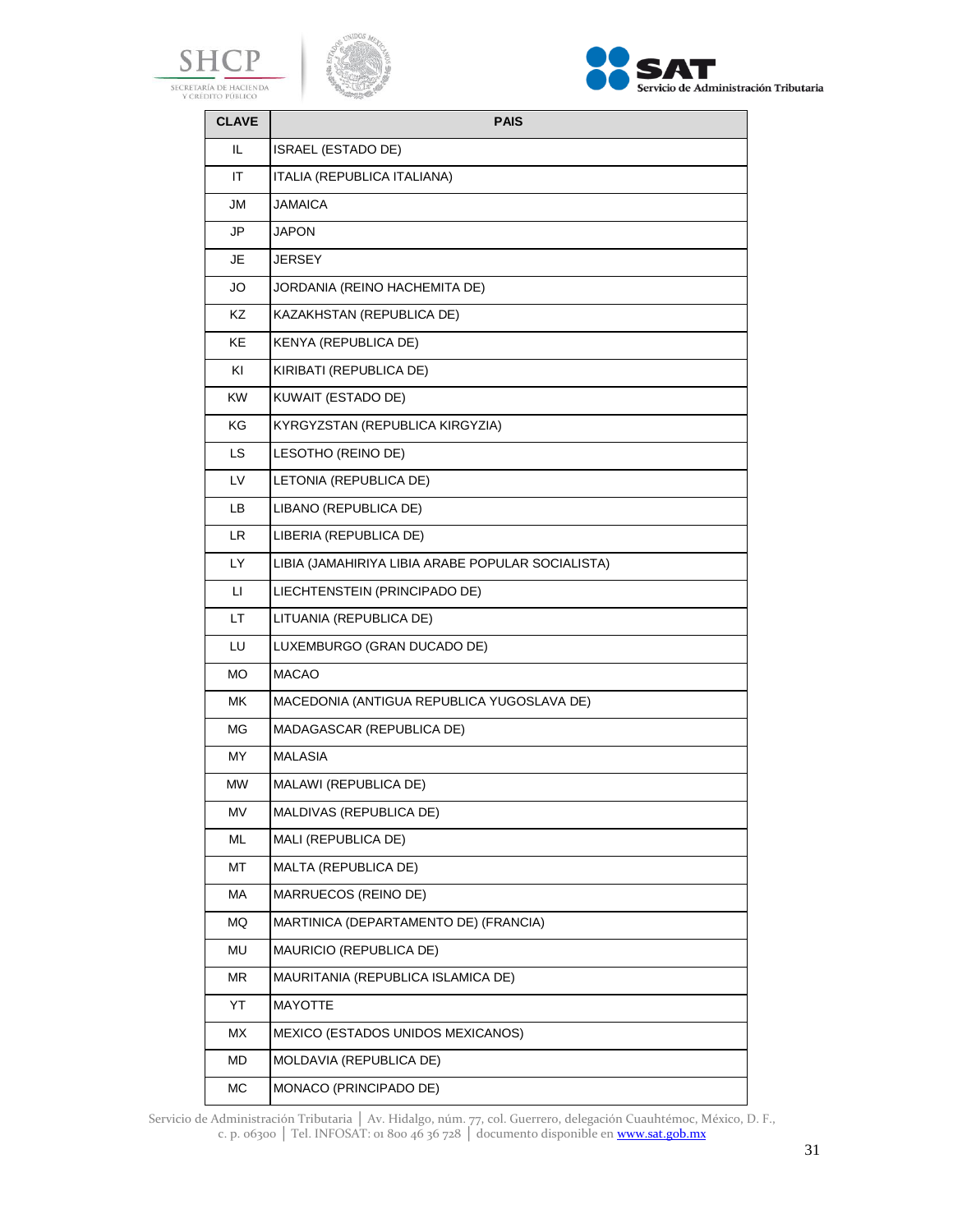





| <b>CLAVE</b> | <b>PAIS</b>                                            |  |
|--------------|--------------------------------------------------------|--|
| ΜN           | <b>MONGOLIA</b>                                        |  |
| <b>MS</b>    | MONSERRAT (ISLA)                                       |  |
| ME           | <b>MONTENEGRO</b>                                      |  |
| MZ           | MOZAMBIQUE (REPUBLICA DE)                              |  |
| MМ           | <b>MYANMAR (UNION DE)</b>                              |  |
| NA.          | NAMIBIA (REPUBLICA DE)                                 |  |
| NR.          | <b>NAURU</b>                                           |  |
| <b>CX</b>    | NAVIDAD (CHRISTMAS) (ISLAS)                            |  |
| NP           | NEPAL (REINO DE)                                       |  |
| ΝI           | NICARAGUA (REPUBLICA DE)                               |  |
| NE           | NIGER (REPUBLICA DE)                                   |  |
| ΝG           | NIGERIA (REPUBLICA FEDERAL DE)                         |  |
| NU           | NIVE (ISLA)                                            |  |
| <b>NF</b>    | <b>NORFOLK (ISLA)</b>                                  |  |
| NO           | NORUEGA (REINO DE)                                     |  |
| NС           | NUEVA CALEDONIA (TERRITORIO FRANCES DE ULTRAMAR)       |  |
| NZ           | NUEVA ZELANDIA                                         |  |
| OM           | <b>OMAN (SULTANATO DE)</b>                             |  |
| PIK          | PACIFICO, ISLAS DEL (ADMON. E.U.A.)                    |  |
| <b>NL</b>    | PAISES BAJOS (REINO DE LOS) (HOLANDA)                  |  |
| PK           | PAKISTAN (REPUBLICA ISLAMICA DE)                       |  |
| <b>PW</b>    | PALAU (REPUBLICA DE)                                   |  |
| PS           | PALESTINA                                              |  |
| <b>PA</b>    | PANAMA (REPUBLICA DE)                                  |  |
| РG           | PAPUA NUEVA GUINEA (ESTADO INDEPENDIENTE DE)           |  |
| PY           | PARAGUAY (REPUBLICA DEL)                               |  |
| PE           | PERU (REPUBLICA DEL)                                   |  |
| PN           | PITCAIRNS (ISLAS DEPENDENCIA BRITANICA)                |  |
| PF           | POLINESIA FRANCESA                                     |  |
| PL           | POLONIA (REPUBLICA DE)                                 |  |
| PT           | PORTUGAL (REPUBLICA PORTUGUESA)                        |  |
| PR           | PUERTO RICO (ESTADO LIBRE ASOCIADO DE LA COMUNIDAD DE) |  |
| QA           | QATAR (ESTADO DE)                                      |  |
| GB           | REINO UNIDO DE LA GRAN BRETAÑA E IRLANDA DEL NORTE     |  |
| CZ           | REPUBLICA CHECA                                        |  |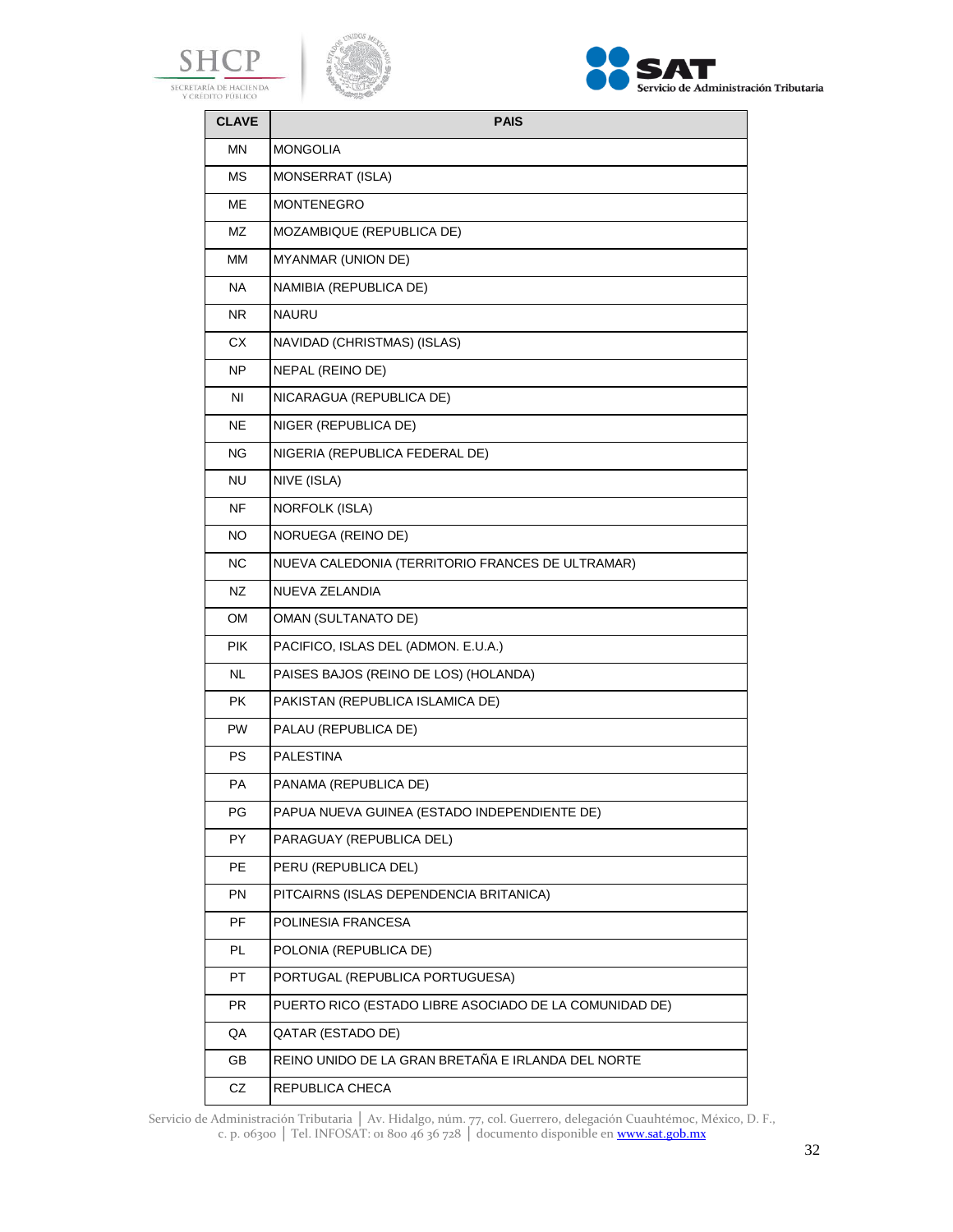





| <b>CLAVE</b> | <b>PAIS</b>                                              |  |
|--------------|----------------------------------------------------------|--|
| СF           | REPUBLICA CENTROAFRICANA                                 |  |
| LA           | REPUBLICA DEMOCRATICA POPULAR LAOS                       |  |
| <b>RS</b>    | REPUBLICA DE SERBIA                                      |  |
| DO           | REPUBLICA DOMINICANA                                     |  |
| <b>SK</b>    | REPUBLICA ESLOVACA                                       |  |
| CD           | REPUBLICA POPULAR DEL CONGO                              |  |
| <b>RW</b>    | REPUBLICA RUANDESA                                       |  |
| <b>RE</b>    | REUNION (DEPARTAMENTO DE LA) (FRANCIA)                   |  |
| RO.          | <b>RUMANIA</b>                                           |  |
| <b>RU</b>    | RUSIA (FEDERACION RUSA)                                  |  |
| EH           | SAHARA OCCIDENTAL (REPUBLICA ARABE SAHARAVI DEMOCRATICA) |  |
| WS           | SAMOA (ESTADO INDEPENDIENTE DE)                          |  |
| AS           | <b>SAMOA AMERICANA</b>                                   |  |
| BL           | <b>SAN BARTOLOME</b>                                     |  |
| KN.          | SAN CRISTOBAL Y NIEVES (FEDERACION DE) (SAN KITTS-NEVIS) |  |
| <b>SM</b>    | SAN MARINO (SERENISIMA REPUBLICA DE)                     |  |
| MF           | <b>SAN MARTIN</b>                                        |  |
| <b>PM</b>    | <b>SAN PEDRO Y MIQUELON</b>                              |  |
| VC           | SAN VICENTE Y LAS GRANADINAS                             |  |
| SH           | <b>SANTA ELENA</b>                                       |  |
| LC           | <b>SANTA LUCIA</b>                                       |  |
| ST           | SANTO TOME Y PRINCIPE (REPUBLICA DEMOCRATICA DE)         |  |
| SΝ           | SENEGAL (REPUBLICA DEL)                                  |  |
| SC           | SEYCHELLES (REPUBLICA DE LAS)                            |  |
| SL           | SIERRA LEONA (REPUBLICA DE)                              |  |
| SG           | SINGAPUR (REPUBLICA DE)                                  |  |
| SY           | SIRIA (REPUBLICA ARABE)                                  |  |
| <b>SO</b>    | <b>SOMALIA</b>                                           |  |
| LK           | SRI LANKA (REPUBLICA DEMOCRATICA SOCIALISTA DE)          |  |
| ΖA           | SUDAFRICA (REPUBLICA DE)                                 |  |
| SD           | SUDAN (REPUBLICA DEL)                                    |  |
| SE           | SUECIA (REINO DE)                                        |  |
| CН           | SUIZA (CONFEDERACION)                                    |  |
| SR           | SURINAME (REPUBLICA DE)                                  |  |
| SZ           | SWAZILANDIA (REINO DE)                                   |  |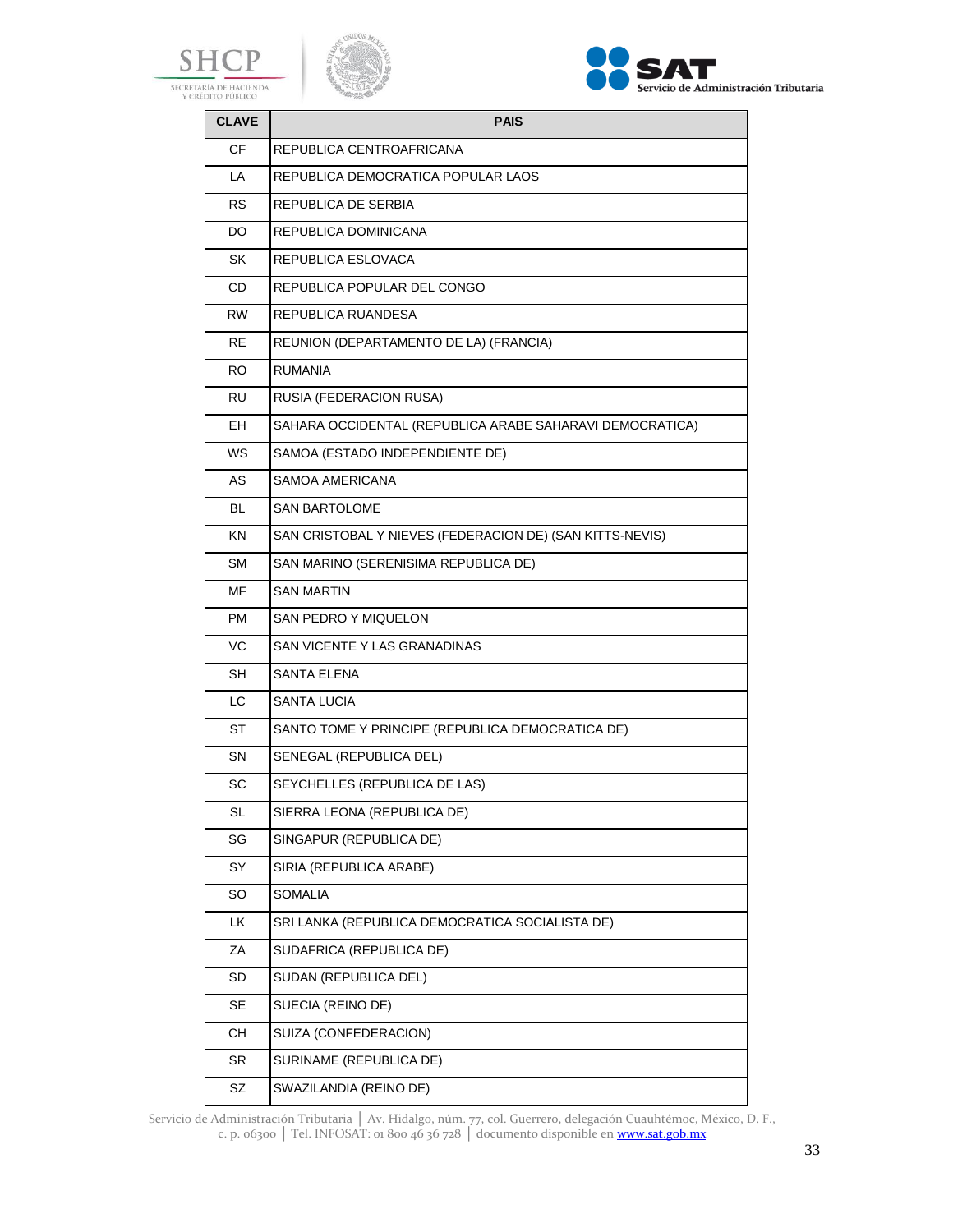





| <b>CLAVE</b> | <b>PAIS</b>                                   |  |
|--------------|-----------------------------------------------|--|
| TJ.          | TADJIKISTAN (REPUBLICA DE)                    |  |
| TН           | TAILANDIA (REINO DE)                          |  |
| TW           | TAIWAN (REPUBLICA DE CHINA)                   |  |
| <b>TZ</b>    | TANZANIA (REPUBLICA UNIDA DE)                 |  |
| IO           | TERRITORIOS BRITANICOS DEL OCEANO INDICO      |  |
| TF           | TERRITORIOS FRANCESES, AUSTRALES Y ANTARTICOS |  |
| TL           | <b>TIMOR ORIENTAL</b>                         |  |
| TG           | TOGO (REPUBLICA TOGOLESA)                     |  |
| TO           | TONGA (REINO DE)                              |  |
| ΤT           | TRINIDAD Y TOBAGO (REPUBLICA DE)              |  |
| <b>TN</b>    | TUNEZ (REPUBLICA DE)                          |  |
| <b>TC</b>    | TURCAS Y CAICOS (ISLAS)                       |  |
| TM           | TURKMENISTAN (REPUBLICA DE)                   |  |
| TR           | TURQUIA (REPUBLICA DE)                        |  |
| TV           | TUVALU (COMUNIDAD BRITANICA DE NACIONES)      |  |
| <b>UA</b>    | <b>UCRANIA</b>                                |  |
| UG           | UGANDA (REPUBLICA DE)                         |  |
| UY           | URUGUAY (REPUBLICA ORIENTAL DEL)              |  |
| UZ           | UZBEJISTAN (REPUBLICA DE)                     |  |
| VU           | VANUATU                                       |  |
| VE           | VENEZUELA (REPUBLICA DE)                      |  |
| VN           | VIETNAM (REPUBLICA SOCIALISTA DE)             |  |
| VG           | VIRGENES. ISLAS (BRITANICAS)                  |  |
| VI           | VIRGENES. ISLAS (NORTEAMERICANAS)             |  |
| YE           | YEMEN (REPUBLICA DE)                          |  |
| ΖM           | ZAMBIA (REPUBLICA DE)                         |  |
| ZW           | ZIMBABWE (REPUBLICA DE)                       |  |

CABE PRECISAR QUE SI SE PUBLICA UN NUEVO ANEXO 10 PARA LA RESOLUCION MISCELANEA FISCAL PARA 2012, LA INFORMACION AHI CONTENIDA SUSTITUIRIA A LA ANTERIOR.

#### **APENDICE VII. CATALOGO DE TIPO DE MONEDA.**

ANEXO 22 DE LAS REGLAS DE CARACTER GENERAL EN MATERIA DE COMERCIO EXTERIOR PARA 2012, APENDICE 5.- CLAVES DE MONEDAS, PUBLICADO EN EL DIARIO OFICIAL DE LA FEDERACION EL 10 DE SEPTIEMBRE DE 2012.

| <b>PAIS</b>      | <b>TIPO DE MONEDA</b> |
|------------------|-----------------------|
| I AFRICA CENTRAL | <b>FRANCO</b>         |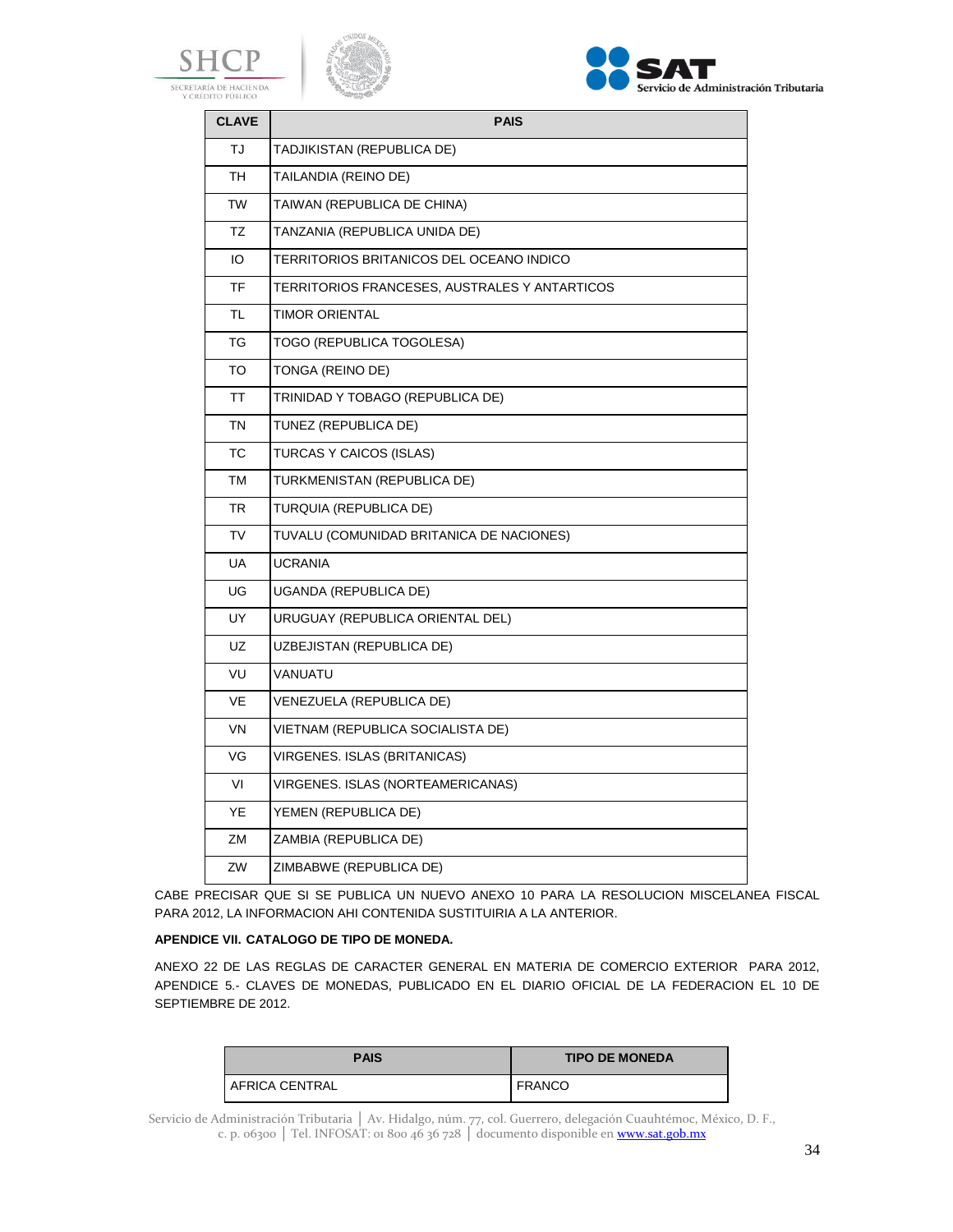





| <b>PAIS</b>              | <b>TIPO DE MONEDA</b> |
|--------------------------|-----------------------|
| <b>ALBANIA</b>           | <b>LEK</b>            |
| <b>ALEMANIA</b>          | <b>EURO</b>           |
| ANTILLAS HOLAN.          | <b>FLORIN</b>         |
| <b>ARABIA SAUDITA</b>    | <b>RIYAL</b>          |
| ARGELIA                  | <b>DINAR</b>          |
| ARGENTINA                | <b>PESO</b>           |
| AUSTRALIA                | <b>DOLAR</b>          |
| AUSTRIA                  | <b>EURO</b>           |
| <b>BAHAMAS</b>           | <b>DOLAR</b>          |
| <b>BAHRAIN</b>           | <b>DINAR</b>          |
| <b>BARBADOS</b>          | <b>DOLAR</b>          |
| <b>BELGICA</b>           | <b>EURO</b>           |
| <b>BELICE</b>            | <b>DOLAR</b>          |
| <b>BERMUDA</b>           | <b>DOLAR</b>          |
| <b>BOLIVIA</b>           | <b>BOLIVIANO</b>      |
| <b>BRASIL</b>            | <b>REAL</b>           |
| <b>BULGARIA</b>          | LEV                   |
| CANADA                   | <b>DOLAR</b>          |
| <b>CHILE</b>             | <b>PESO</b>           |
| <b>CHINA</b>             | YUAN                  |
| <b>COLOMBIA</b>          | <b>PESO</b>           |
| <b>COREA DEL NORTE</b>   | <b>WON</b>            |
| <b>COREA DEL SUR</b>     | <b>WON</b>            |
| <b>COSTA RICA</b>        | <b>COLON</b>          |
| <b>CUBA</b>              | <b>PESO</b>           |
| <b>DINAMARCA</b>         | <b>CORONA</b>         |
| <b>ECUADOR</b>           | <b>DOLAR</b>          |
| <b>EGIPTO</b>            | LIBRA                 |
| <b>EL SALVADOR</b>       | COLON                 |
| <b>EM. ARABES UNIDOS</b> | <b>DIRHAM</b>         |
| <b>ESPAÑA</b>            | EURO                  |
| <b>ESTONIA</b>           | <b>CORONA</b>         |
| <b>ETIOPIA</b>           | <b>BIRR</b>           |
| E.U.A.                   | <b>DOLAR</b>          |
| FED. RUSA                | <b>RUBLO</b>          |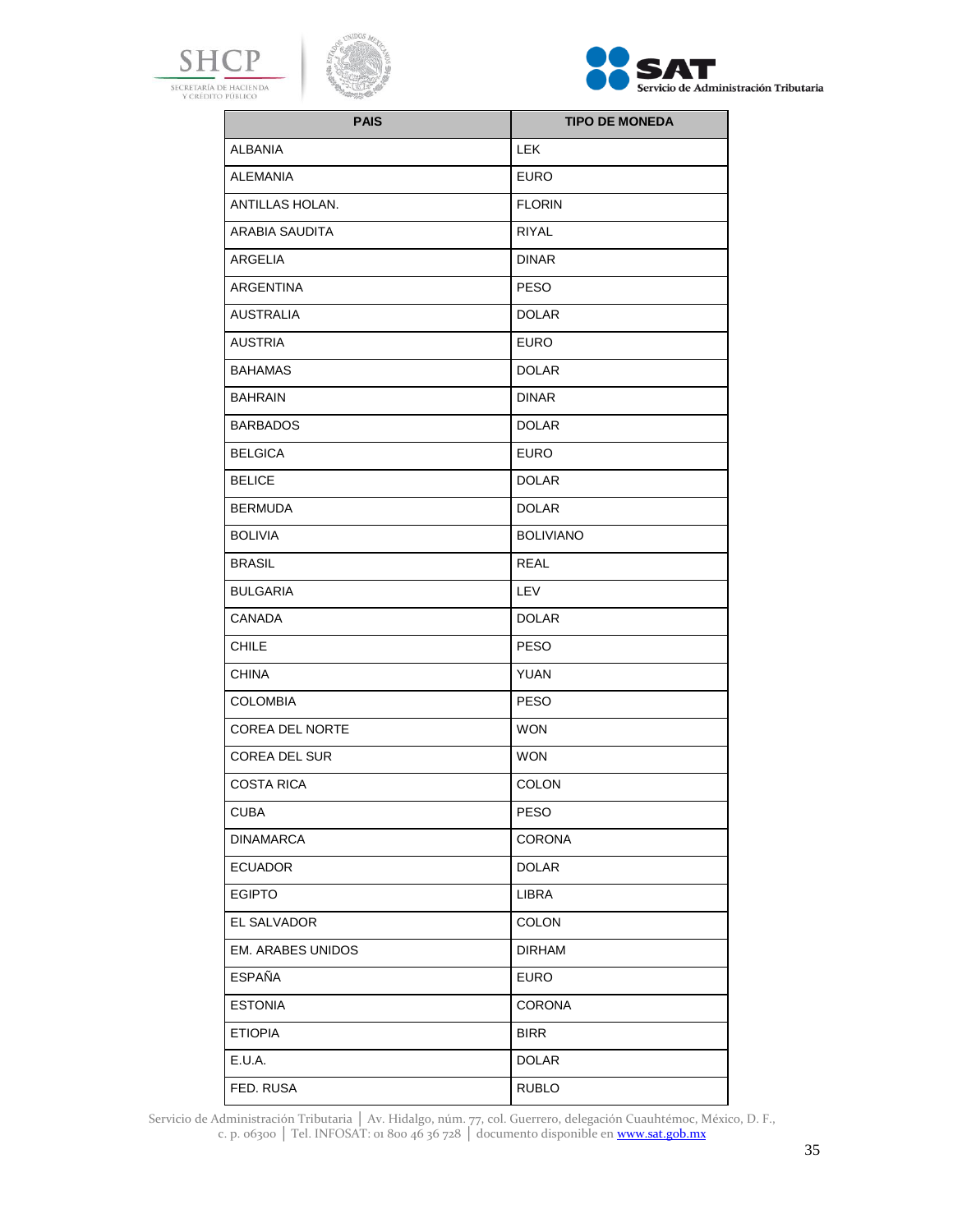





| <b>PAIS</b>         | <b>TIPO DE MONEDA</b> |
|---------------------|-----------------------|
| <b>FIDJI</b>        | <b>DOLAR</b>          |
| <b>FILIPINAS</b>    | <b>PESO</b>           |
| <b>FINLANDIA</b>    | <b>EURO</b>           |
| <b>FRANCIA</b>      | <b>EURO</b>           |
| <b>GHANA</b>        | <b>CEDI</b>           |
| <b>GRAN BRETAÑA</b> | LIBRA ESTERLINA       |
| <b>GRECIA</b>       | <b>EURO</b>           |
| <b>GUATEMALA</b>    | QUETZAL               |
| <b>GUYANA</b>       | <b>DOLAR</b>          |
| HAITI               | <b>GOURDE</b>         |
| <b>HOLANDA</b>      | <b>EURO</b>           |
| <b>HONDURAS</b>     | <b>LEMPIRA</b>        |
| <b>HONG KONG</b>    | <b>DOLAR</b>          |
| <b>HUNGRIA</b>      | <b>FORINT</b>         |
| INDIA               | <b>RUPIA</b>          |
| <b>INDONESIA</b>    | <b>RUPIA</b>          |
| IRAK                | <b>DINAR</b>          |
| IRAN                | <b>RIYAL</b>          |
| <b>IRLANDA</b>      | <b>EURO</b>           |
| <b>ISLANDIA</b>     | <b>CORONA</b>         |
| <b>ISRAEL</b>       | <b>SHEKEL</b>         |
| <b>ITALIA</b>       | <b>EURO</b>           |
| <b>JAMAICA</b>      | <b>DOLAR</b>          |
| <b>JAPON</b>        | YEN                   |
| <b>JORDANIA</b>     | <b>DINAR</b>          |
| <b>KENYA</b>        | <b>CHELIN</b>         |
| <b>KUWAIT</b>       | <b>DINAR</b>          |
| <b>LIBANO</b>       | LIBRA                 |
| LIBIA               | <b>DINAR</b>          |
| LITUANIA            | <b>LITAS</b>          |
| LUXEMBURGO          | <b>EURO</b>           |
| <b>MALASIA</b>      | <b>RINGGIT</b>        |
| <b>MALTA</b>        | <b>LIRA</b>           |
| <b>MARRUECOS</b>    | <b>DIRHAM</b>         |
| <b>MEXICO</b>       | PESO                  |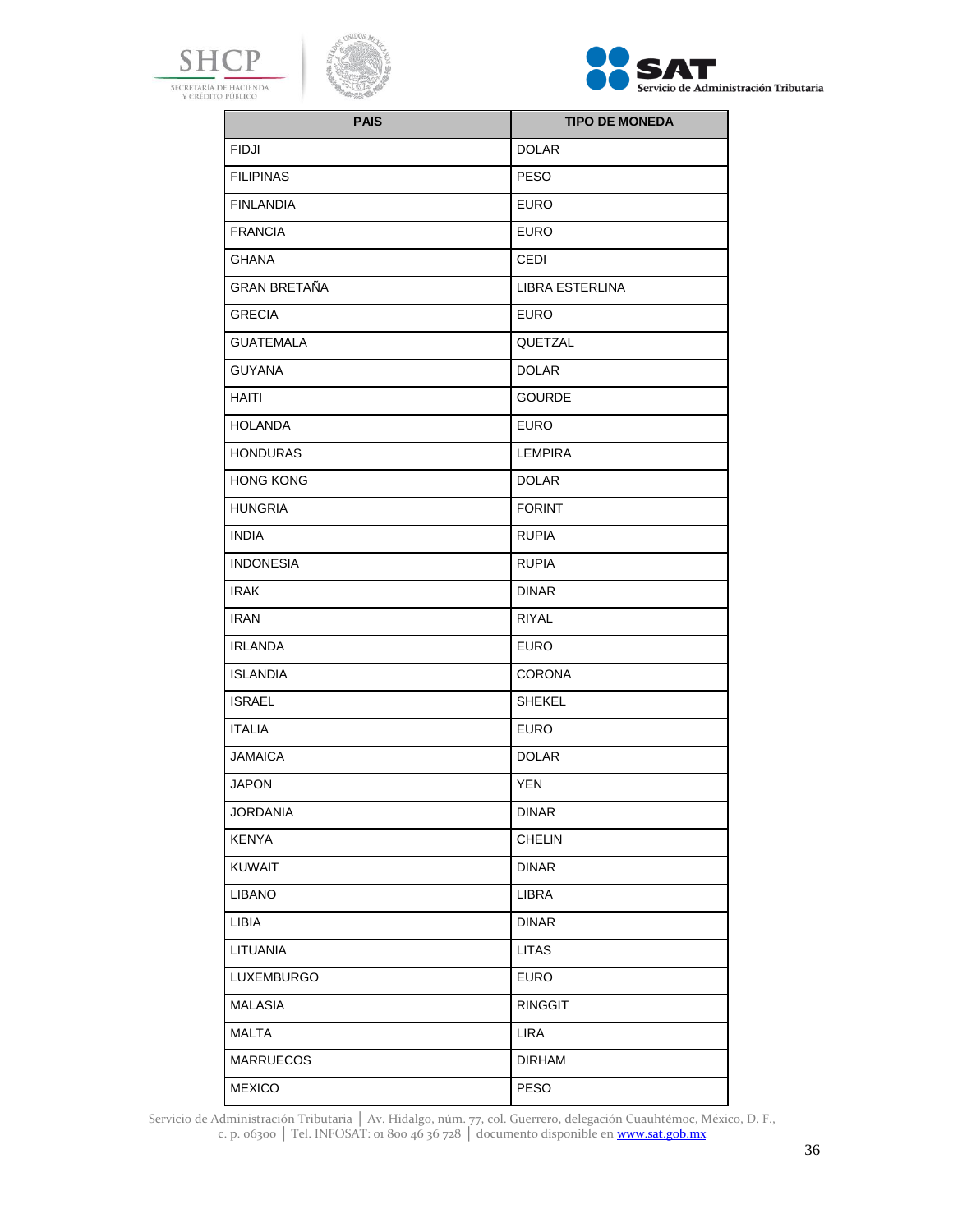





| <b>PAIS</b>                     | <b>TIPO DE MONEDA</b> |
|---------------------------------|-----------------------|
| <b>MONTENEGRO</b>               | <b>EURO</b>           |
| <b>NICARAGUA</b>                | <b>CORDOBA</b>        |
| NIGERIA (FED)                   | <b>NAIRA</b>          |
| <b>NORUEGA</b>                  | <b>CORONA</b>         |
| NUEVA ZELANDA                   | <b>DOLAR</b>          |
| <b>PAKISTAN</b>                 | <b>RUPIA</b>          |
| <b>PALESTINA</b>                | <b>SHEKEL</b>         |
| <b>PANAMA</b>                   | <b>BALBOA</b>         |
| PARAGUAY                        | <b>GUARANI</b>        |
| PERU                            | N. SOL                |
| <b>POLONIA</b>                  | <b>ZLOTY</b>          |
| PORTUGAL                        | EURO                  |
| PUERTO RICO                     | <b>DOLAR</b>          |
| <b>REPUBLICA CHECA</b>          | <b>CORONA</b>         |
| REPUBLICA DEMOCRATICA DEL CONGO | <b>FRANCO</b>         |
| REPUBLICA DE SERBIA             | <b>DINAR</b>          |
| REPUBLICA DOMINICANA            | <b>PESO</b>           |
| REPUBLICA ESLOVACA              | <b>CORONA</b>         |
| <b>RUMANIA</b>                  | LEU                   |
| <b>SINGAPUR</b>                 | <b>DOLAR</b>          |
| <b>SIRIA</b>                    | <b>LIBRA</b>          |
| <b>SRI-LANKA</b>                | <b>RUPIA</b>          |
| <b>SUECIA</b>                   | <b>CORONA</b>         |
| <b>SUIZA</b>                    | <b>FRANCO</b>         |
| <b>SURINAM</b>                  | <b>DOLAR</b>          |
| <b>TAILANDIA</b>                | BAHT                  |
| <b>TAIWAN</b>                   | NUEVO DOLAR           |
| <b>TANZANIA</b>                 | <b>CHELIN</b>         |
| TRINIDAD Y TOBAGO               | <b>DOLAR</b>          |
| <b>TURQUIA</b>                  | <b>LIRA</b>           |
| <b>UCRANIA</b>                  | <b>HRYVNA</b>         |
| UNION SUDAFRICANA               | <b>RAND</b>           |
| <b>URUGUAY</b>                  | <b>PESO</b>           |
| U. MON. EUROPEA                 | <b>EURO</b>           |
| VENEZUELA                       | <b>BOLIVAR</b>        |